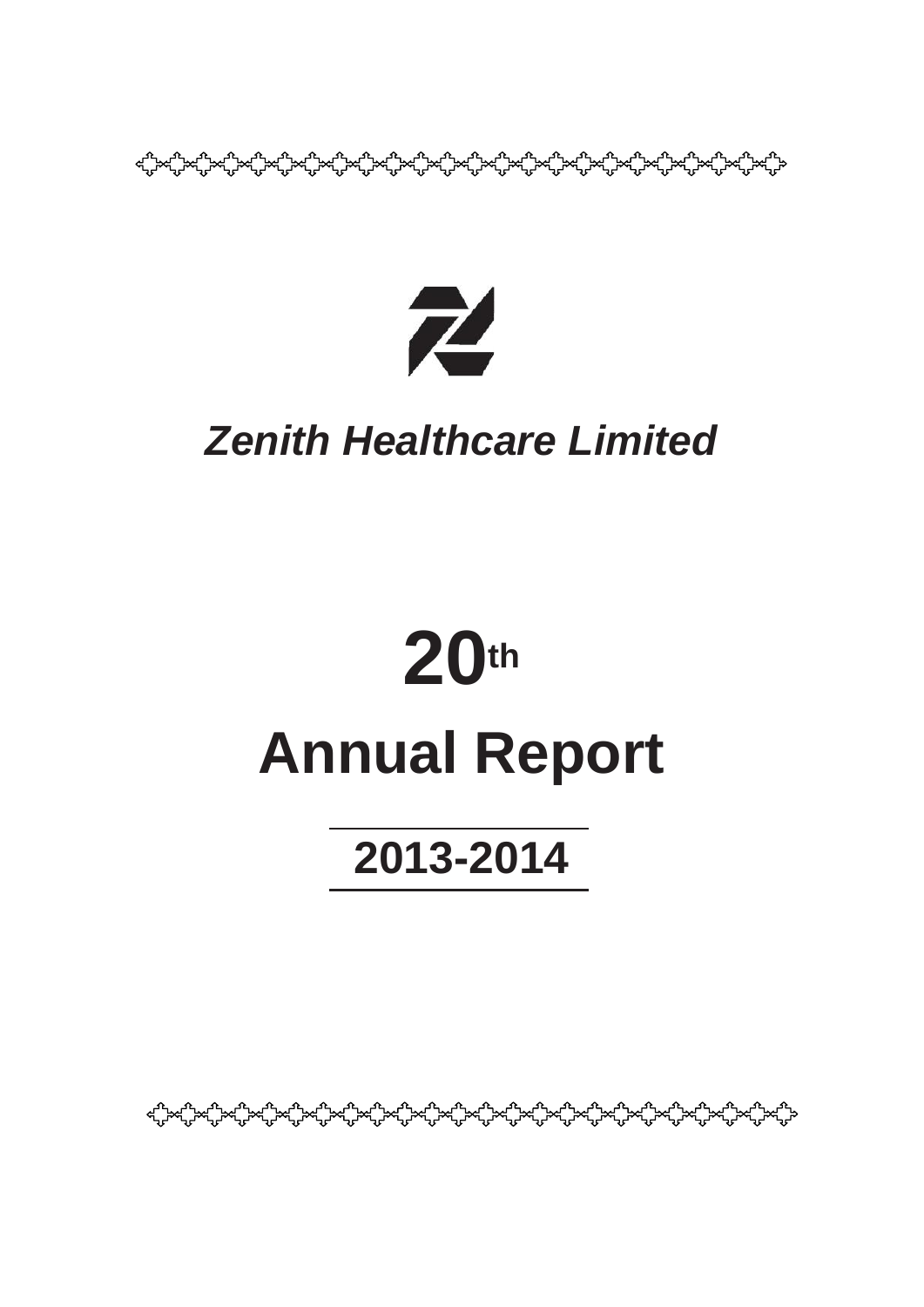# **Z** Zenith Healthcare Limited

# **TWENTY ANNUAL GENERAL MEETING PROGRAMME**

- DATE : 26th SEPTEMBER, 2014
- DAY : Friday
- TIME : 10.00 AM
- VENUE : ATMA Conference Hall, Ahmedabad Textile Mills' Association, Ashram Road, Navrangpura, Ahmedabad - 380 009

#### **NOTE TO SHAREHOLDERS:**

As a measure of economy, copies of the Annual Report will not be distributed at the Annual General Meeting Shareholders are requested to kindly bring their copy at the meetings.

### **C O N T E N T S:**

- (1) Board of Directors and Other Information
- (2) Notice
- (3) Directors' Report
- (4) Management Discussion & Analysis
- (5) Report on Corporate Governance
- (6) Auditors' Report
- (7) Balance Sheet
- (8) Profit & Loss Account
- (9) Cash Flow Statement pursuant to Clause 32 of the Listing Agreement
- (10) Notes forming part of the Financial Statement
- (11) Schedules to the Balance Sheet & Profit and Loss Account with others Disclosers.
- (12) Attendance Slip & Proxy Form

#### **BOARD OF DIRECTORS**

Smt. Neela Raycha Director Shri Atul Thakker Director Shri Gaurang Vora Independent Director Shri Tejas Thakker Independent Director Shri Ashwin Thakker Director Shri Rajesh Thakker Independent Director

Shri Mahendra C. Raycha Chairman & Managing Director Shri Akshit Raycha Joint Managing Director

#### **COMPANY SECRETARY COMPANY LAW CONSULTANT Shri Vishal N. Mehta M/s. Kamlesh M.Shah & Co.,**

Ahmedabad- 380061.

B-102,. Shree Hari Arjun, Practicing Company, Secretaries, Nr. Shivnagar Society, 6, Avanika Park, Khanpur, Ahmedabad- 380 001

#### **BANKERS OF THE COMPANY**

Punjab National Bank State Bank of India Union Bank of India

#### **STATUTORY AUDITORS**

M/s. Jayesh R. Mor & Co. Chartered Accountants Ahmedabad

#### **INTERNAL AUDITORS**

M/s.Nimesh M. Shah & Co. Chartered Accountants Ahmedabad

#### **REGISTERED AND CORPORATE OFFICE**

504, Iscon Elegance, Near Ananddham Jain Derasar, Prahladnagar Cross Road, S. G. Road, Ahmedabad-380051.

#### **REGISTRAR & SHARE TRANSFER AGENT**

BIGSHARE SERVICES PVT. LTD. E-2/3, ANSA INDUSTRIAL ESTATE, SAKIVIHAR ROAD, SAKINAKA, ANDHERI (E), MUMBAI - 400 072

#### **WORKS**

388/34, Changodar Industrial Estate, Sarkhej - Bavla Highway, Changodar - 382 210 **LISTING AT**

#### **Ahmedabad Stock Bombay Stock**

**Exchange Ltd. Exchange Ltd.** Kamdhenu Complex, 25th floor, Nr. Panjarapole. P.J. Towers, Ambawadi, Dalal Street, Fort,

Ahmedabad - 380 015 Mumbai - 400 001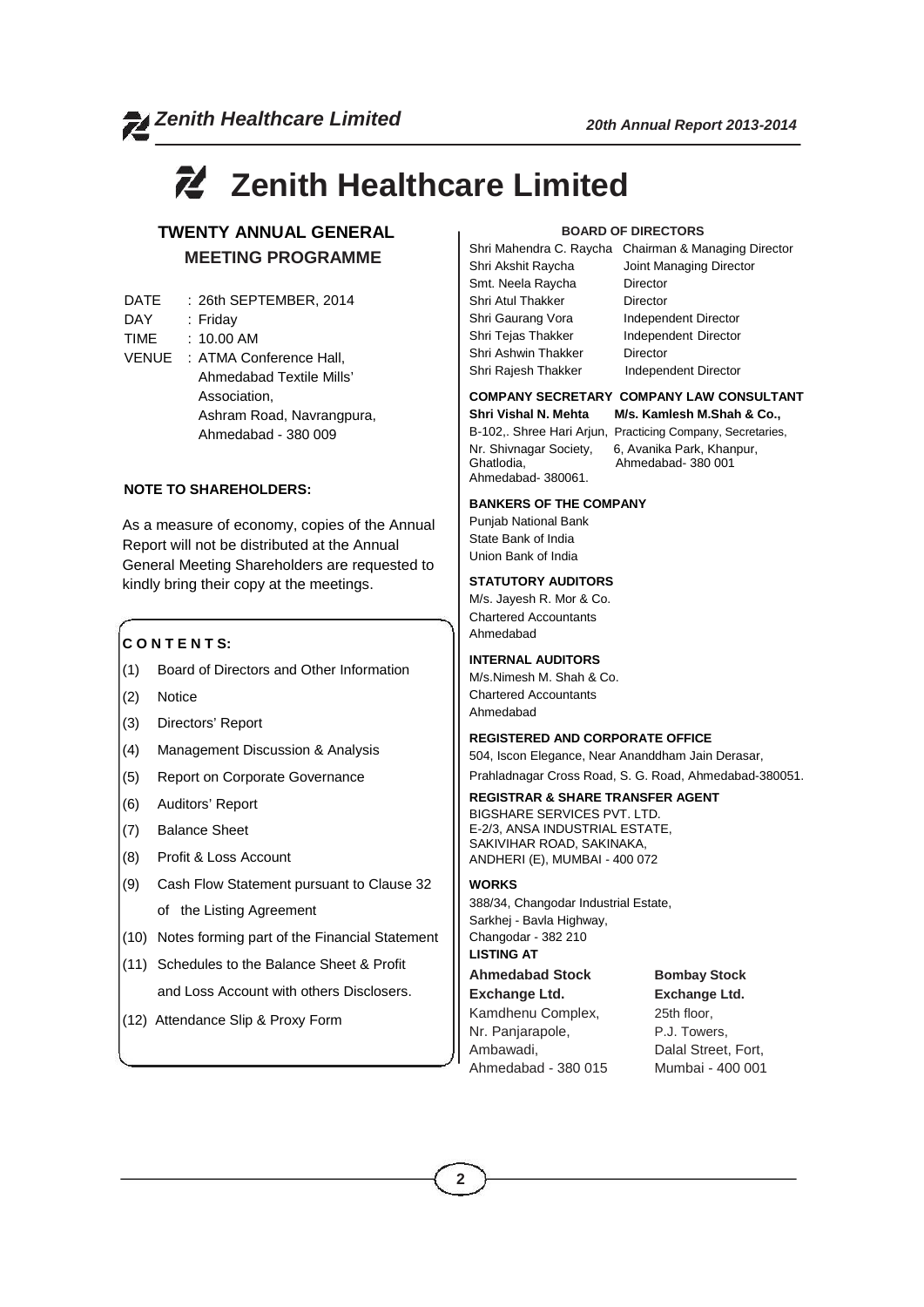

*(CIN: L24231GJ1994PLC023574)*

# **NOTICE**

**NOTICE** is hereby given to the Members of Zenith Healthcare Limited that 20th Annual General Meeting of the Members of the Company will be held on Friday, the 26th September, 2014 at 10.00 A.M. at ATMA Conference Hall, Ahmedabad Textile Mills' Association, Ashram Road, Ahmedabad- 380 009 to transact the following Business:

#### **ORDINARY BUSINESS:**

- (1) To receive, consider, approve and adopt the Financial Statement of Accounts including Audited Balance Sheet as at 31/3/2014 and the statement of Profit & Loss Account for the year ended on that date and the Report of the Board of Directors and Auditors thereon.
- (2) To appoint a Director in place of Mrs. Neela Raycha (DIN: 01258479), who retires by rotation at this Annual General Meeting and being eligible offers herself for re-appointment. .
- (3) To appoint Statutory Auditors for the next financial year to hold the office as such from the conclusion of this Annual General Meeting up to the conclusion of the next Annual General Meeting and to authorise the Board of Directors to fix there remuneration.

#### **SPECIAL BUSINESS:**

(4) To appoint Shri Gaurang Vora (DIN: 01157447) as an Independent Director and in this regard to consider and if through fit, to pass, with or without modification(s), the following resolution as an **Ordinary Resolution:**

"RESOLVED THAT pursuant to the provisions of section 149,152 read with Schedule IV and all other applicable provision of the Companies Act, 2013 and the Companies (Appointment and Qualification of Directors) Rules, 2014 (including any statutory modification(s) or re-enactment thereof for the time being in force) and Clause 49 of the Listing Agreement, Shri Gaurang Vora (DIN: 01157447), a Director of the Company, who has submitted a declaration that he meets the criteria for independence as provided in Section 149(6) of the Act and who is eligible for appointment and in respect of whom the Company has received a notice in writing from a member proposing his candidature for the office of Director, be and is hereby appointed as an Independent Director of the Company to hold office for 5 (Five) consecutive years for a term up to the conclusion of the 25<sup>th</sup> Annual General Meeting of the Company in the calendar year 2019".

(5) To appoint Shri Rajesh Thakker (DIN: 01597404) as an Independent Director and in this regard to consider and if through fit, to pass, with or without modification(s), the following resolution as an **Ordinary Resolution:**

"RESOLVED THAT pursuant to the provisions of section 149,152 read with Schedule IV and all other applicable provision of the Companies Act, 2013 and the Companies (Appointment and Qualification of Directors) Rules, 2014 (including any statutory modification(s) or re-enactment thereof for the time being in force) and Clause 49 of the Listing Agreement, Shri Rajesh Thakker (DIN: 01597404), a Director of the Company, who has submitted a declaration that he meets the criteria for independence as provided in Section 149(6) of the Act and who is eligible for appointment and in respect of whom the Company has received a notice in writing from a member proposing his candidature for the office of Director, be and is hereby appointed as an Independent Director of the Company to hold office for 5 (Five) consecutive years for a term up to the conclusion of the 25<sup>th</sup> Annual General Meeting of the Company in the calendar year 2019".

(6) To appoint Shri Tejas D. Thakker (DIN: 01157506) as an Independent Director and in this regard to consider and if through fit, to pass, with or without modification(s), the following resolution as an **Ordinary Resolution:**

"RESOLVED THAT pursuant to the provisions of section 149,152 read with Schedule IV and all other applicable provision of the Companies Act, 2013 and the Companies (Appointment and Qualification of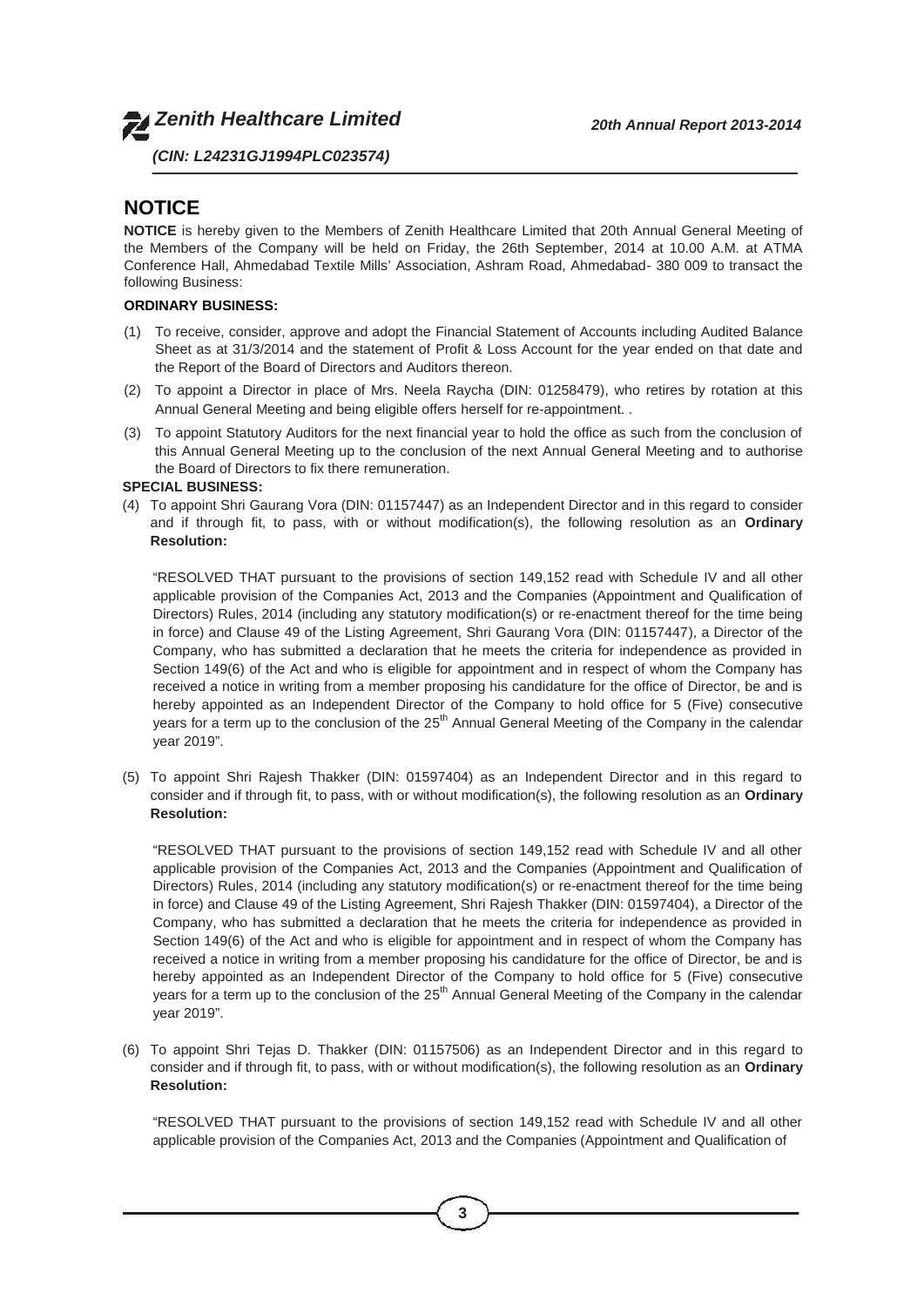Directors) Rules, 2014 (including any statutory modification(s) or re-enactment thereof for the time being in force) and Clause 49 of the Listing Agreement, Shri Tejas D. Thakker (DIN: 01157506), a Director of the Company, who has submitted a declaration that he meets the criteria for independence as provided in Section 149(6) of the Act and who is eligible for appointment and in respect of whom the Company has received a notice in writing from a member proposing his candidature for the office of Director, be and is hereby appointed as an Independent Director of the Company to hold office for 5 (Five) consecutive years for a term up to the conclusion of the 25<sup>th</sup> Annual General Meeting of the Company in the calendar year 2019".

(7) To Consider and, if thought fit, to pass, with or without modification(s), the following resolution as an **Ordinary Resolution :**

"RESOLVED THAT pursuant to Section 148 and all other applicable provision, if any, of the Company Act, 2013 and the Companies (Audit and Auditors Rules), 2014 (including any statutory modification(s) or re-enactment thereof, for the time being in force), the consent of the members, be and is hereby accorded to ratify the remuneration decided by the Board of Director, based on the recommendation of the Audit Committee, of Rs. 20,000/- (Rupees Twenty Thousand) plus pocket expenses to M/s. Babulal Parihar & Co., Cost Accountants, Ahmedabad (ICWA Registration No. 32049), the Cost Accountants appointed by the Board to conduct the audit of cost records pertaining to Pharmaceuticals products manufactured by the Company for the financial year ending on March 31, 2015.

RESOLVED FURTHER THAT the Board of Directors of the Company be and is hereby authorized to do all acts and take all such steps as may be necessary, proper or expedient to give effect to this resolution".

(8) To adopt new Articles of Association of the Company containing regulation in conformity with the Companies Act, 2013 and this regard to consider and if thought fit, to pass, with or without modification(s), the following resolution as a **Special Resolution:**

"RESOLVED THAT pursuant to the provision of Section 14 and all other applicable provision of the Companies Act, 2013 read with Companies (Incorporation) Rules, 2014 (including any statutory modification(s) or re-enactment thereof, for the time being in force), the draft regulation contained in the Articles of Association submitted to this meeting be and are hereby approved and adopted in substitution, and to the entire exclusive, of the regulation contained in the existing Articles of Association of the Company.

RESOLVED FURTHER THAT the Board of Directors of the Company be and is hereby authorized to do all acts and take all such steps as may be necessary, proper or expedient to give effect to this resolution".

(9) Borrowings/Financial Assistance

To Consider and, if thought fit, to pass, with or without modification(s), the following resolution as an **Ordinary Resolution :**

"RESOLVED THAT pursuant to the provision of Section 179 (3) /180(1)(c) of the Companies Act, 2013 and any other applicable Section and Rules made there under, Board of Directors to borrow sum or sums of money from time to time as may be require for the purpose of the business of the Company on such terms and condition as the Board may consider necessary and expedient in the best interest of the Company."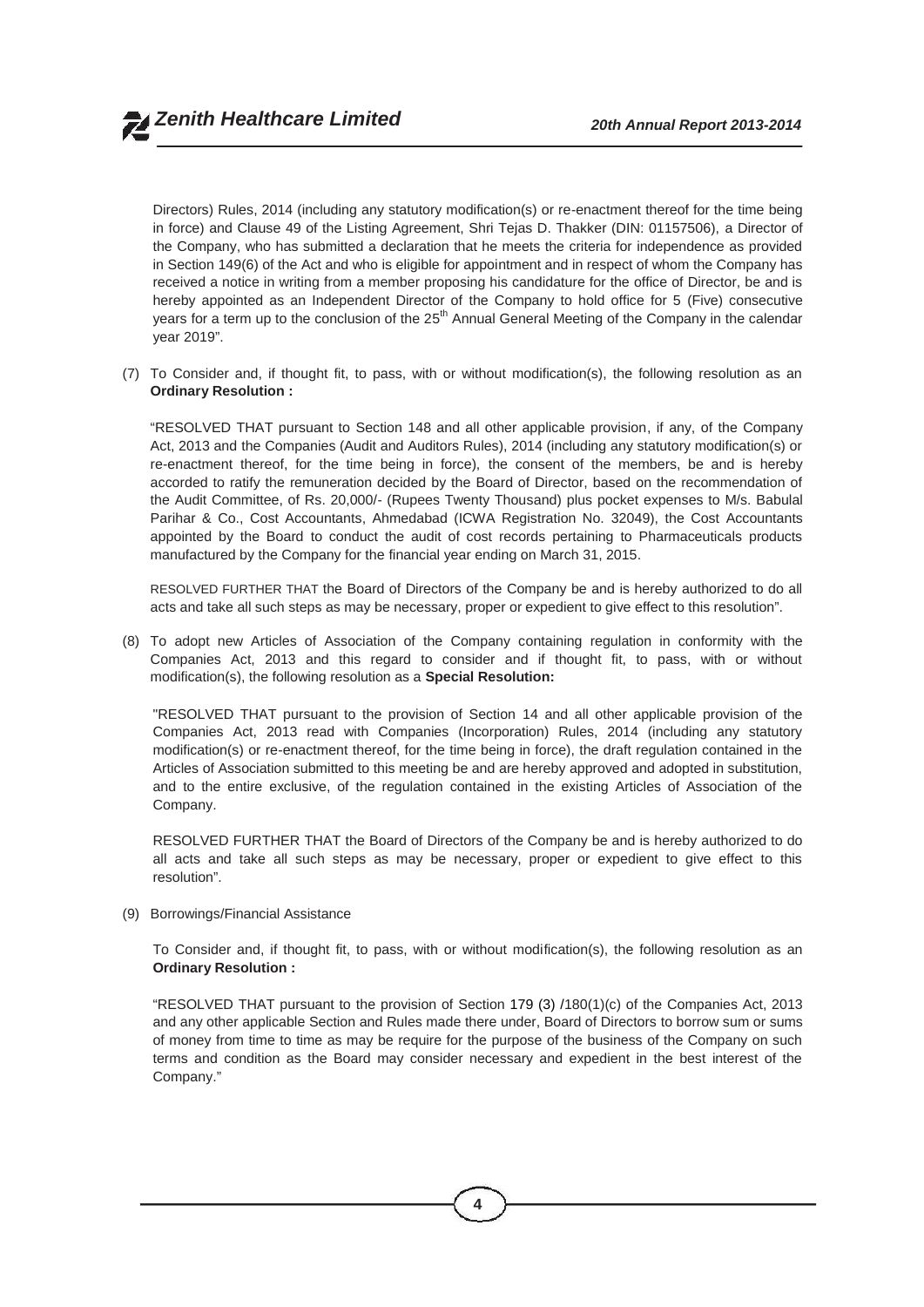#### **NOTES :**

- (1) A Member entitled to attend and vote at the meeting is also entitled to appoint a Proxy to attend and vote instead of himself and on behalf of him and that a Proxy need not be a member of the Company.
- (2) Proxies in order to be effective should be duly stamped, completed in the prescribed form and signed and must be deposited at the Registered Office of the Company not less than 48 hours before the time fixed for the meeting.
- (3) Members desiring any information as regards accounts are requested to write to the Company atleast 7 days before the meeting to enable the management to keep the information ready.
- (4) Members are requested to be in their seats at the meeting before the scheduled time of commencement of the Meeting to avoid interruption in the proceedings.
- (5) Members who are holding Equity Shares in Physical Form, are requested to intimate any change of address, if any, directly to the Company's **Registrar & Share Transfer Agent - Bigshare Services Pvt. Ltd.**
- (6) The Register of Members and Share Transfer Books of the Company shall remain closed from 16.09.2014 To 26.09.2014 (both days inclusive).
- (7) If Shareholders have any complaint/grievance, please write to the Company's Registrar & Share Transfer Agent ; Bigshare Services Pvt. Ltd. The Company has designated an exclusive E-mail ID called mahendrazenith@hotmail.com for redressal of shareholders' complaints/grievances.
- (8) With effect from 25th June, 2001, equity shares of your Company are compulsorily traded in dematerialised form as mandated by the SEBI. Your Company has already Tri-Partite agreement with two Depositories viz. National Securities Depository Limited & Central Depository Services (India) Limited.

**Shareholders holding old share certificate(s) of Rs.10/- each, are requested to return the ORIGINAL old share certificate(s) [which is / are no longer tradeable] directly to the Company's Registrar & Share Transfer Agent - Bigshare Services Pvt. Ltd., for cancellation alongwith Application duly signed by all the holders, to enable to issue New Share Certificate(s) in physical form after effecting Reduction, if any, and Sub-division in to Re.1/- each in lieu thereof.**

(9) The Ministry of Corporate Affairs has taken a 'Green initiative in Corporate Goverance' by issuing circulars allowing paperless compliances by Companies through electronic mode. The Shareholders can now receive various notice and documents through electronic mode by registering their e-mail addresses with the Company. **Shareholders who have not registered their e-mail address with the Company can now register the same by submitting duly filled-in 'E-Communication Registration From' with M/s. Bigshare Services Pvt. Ltd.,/ Investors Service Department of the Company.** The Members holding shares in electronic form are requested to register their e-mail addresses with their Depository Participants Only. Even after registering for E-Communication the Shareholders of the Company are entitled to receive such communication by email, upon request.

#### (10) **Voting through electronic means :**

Pursuant to Section 108 of the Companies Act, 2013 and Rules 20 of the Companies (Management and Administration) Rules, 2014, the Company is pleased to provide its members the facility to exercise their right to vote at the 20<sup>th</sup> Annual General Meeting (AGM) by electronic means. The business may be transacted through e-voting Services provided by Central Depository Services (India) Limited (CDSL).

#### **The instructions for members for voting electronically are as under:-**

- (i) Long on to the e-voting website **www.evotingindia.com**
- (ii) Click on "Shareholders" tab.
- (iii) Now, Select the Electronic Voting Sequence Number- **"EVSN"** along with "COMPANY NAME" from the drop down menu and click on "SUBMIT"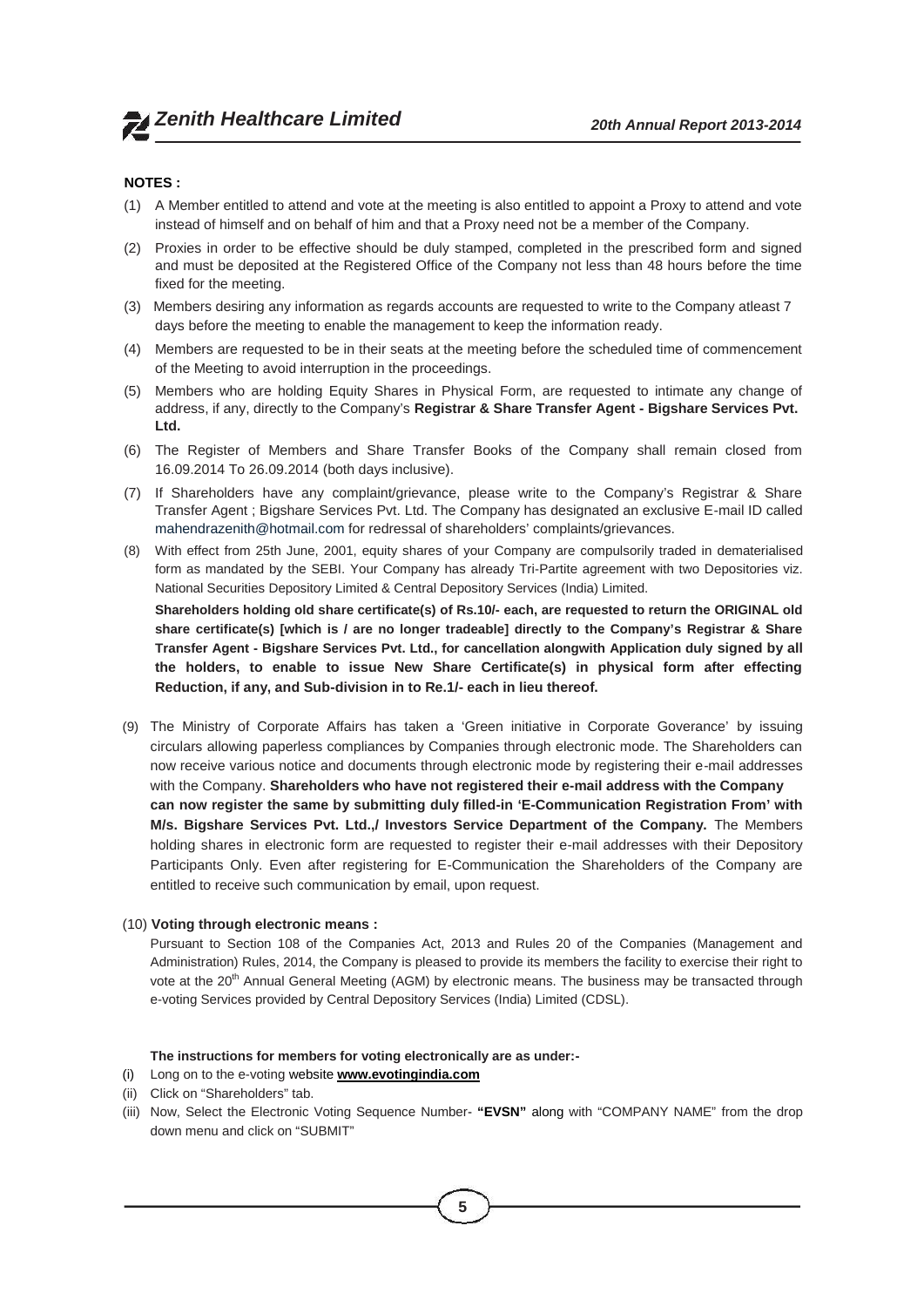- (iv) Now Enter your User ID;
	- For CDSL: 16 digits beneficiary ID;
	- For NSDL: 8 Character DP ID followed by 8 Digits Client ID;
	- For Members holding shares in Physical From: Please enter Folio Number Registered with the Company and then enter the Captcha Code as displayed on the screen;
	- Then Click on Login
- (v) If you are holding shares in Demat Form and had logged on to www.evotingindia.com and casted your vote earlier for EVSN of any Company, then your existing password is to be used. In case you have forgotten your password then enter the User ID and Captcha Code as displayed on the screen and click on Forgot Password and then enter the details as prompted by the system.
- (vi) Otherwise, if you are a first time user or if you are holding shares in physical form, please follow the steps given below:
	- (a) Please fill the following details in the appropriate boxes (this is applicable to members holding shares in demat form or physical form):
	- 1. Primary Level

Enter your 10 digit alpha-numeric PAN issued by Income Tax Department. Please enter in CAPITAL LETTERS. This must tally with the PAN registered by you with the Company/Depository Participant. Please note that Members who have not registered their PAN with the Company/Depository Participant, will have to use the default value AAACZ0715E in the PAN field.

2. Secondary Level

Enter the Data of Birth as recorded in your demat account or in the Company's records for the said demat account or folio in dd/mm/yyyy format.

OR

Enter the Bank Account Number as registered by you in your demat account or in the Company's records in respect of your shares in the said demat account or folio. OR

In case neither your Date of Birth nor Bank Account details are recorded in your demat account in the Company's records, as aforesaid, then please enter your demat account number (client id) or your folio number in the Bank Account field.

- (b) After entering these details appropriately, click on "SUBMIT" tab.
- (vii) Members holding shares in physical form will then directly reach the EVSN selection screen. However,
	- members holding shares in demat from will now reach 'Password Creation' meanu wherein they are required to mandatory enter their login password in the new password field. Kindly note that this password is to be also used by the demat holders for voting for resolution of any other Company on which they are eligible to vote, provided that Company opts for e-voting through CDSL platform. It is strongly recommended not to share your password with any other person and take ulmost care to keep your password confidential.
- (viii) For Members holding shares in physical form, the details can be used only for e-voting on the resolution contained in this Notice.
- (ix) Click on the COMPANY on which you chose to vote.
- (x) On the voting page, you will see Resolution Description and against the same the option "YES/NO" for voting. Select the option "YES" or "NO" as desired. The option "YES" implies that you assent to the Resolution and option "NO" implies that you dissent to the Resolution.
- (xi) Click on the "Resolution File Link" if you wish to view the entire Resolution.
- (xii) After selecting the resolution you have decided to vote on, click on "SUBMIT". A confirmation box will be displayed. If you wish to confirm you vote, click on "OK", else to change your vote, click on "CANCEL" and accordingly modify your vote.
- (xiii) Once you "CONFIRM" your vote on the resolution, you will not be allowed to change your vote subsequently.

**6**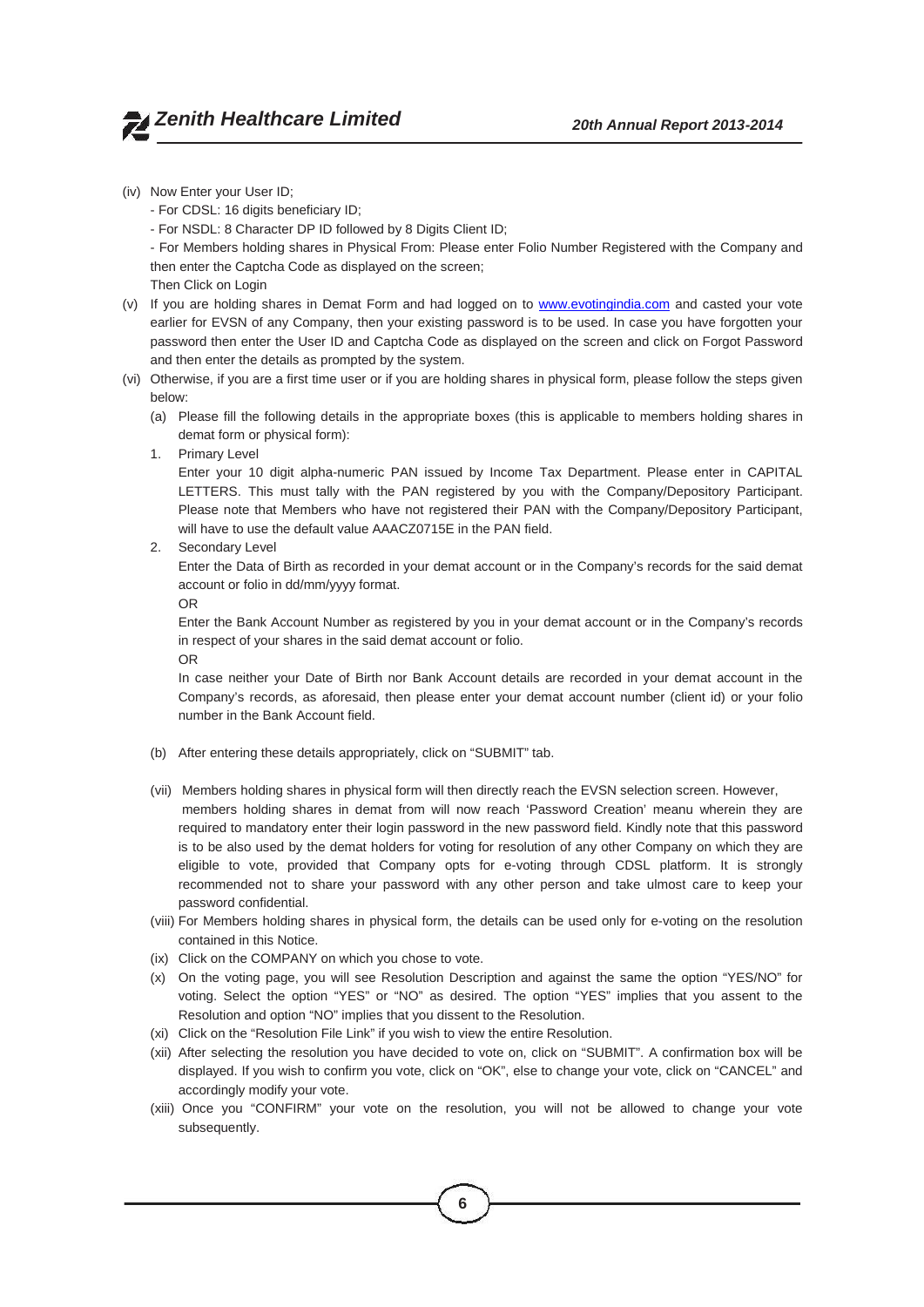- (xiv) You can also take out print of the voting done by you by clicking on "Click here to print" option on the Voting page.
- (xv) Institutional shareholders (i.e. other than Individuals, HUF, NRI etc.) are required to log on to https://www.evotingindia.co.in and register themselves as Corporates. After receiving the login details they have to link the account(s) which they wish to vote on and then cast their vote. They should upload a scanned copy of the Board Resolution and Power of Attorney (POA) which they have issued in favour of the Custodian, if any, in PDF format in the Systems for the scrutinizer to verify the same.

#### Please note that:

- 1. The voting period begins on September 18, 2014 at 10.00 a.m. and ends September 20, 2014 at 5.00 p.m. During this period shareholders' of the Company, holding shares either in physical form or in dematerialized form, as on the cut-off date which is September 16, 2014, may cast their electronically. The voting rights of Shareholders shall be in proportion to their shares in the paid up equity share capital of the Company as on this cut-off date. The e-voting module shall be disable by CDSL for voting after 5.00 p.m. on September 20, 2014.
- 2. In case you have any queries or issue regarding e-voting, you may refer the Frequently Asked Questions ("FAQs") and e-voting manual available at www.evotingindia.co.in under help section or write an email to helpdesk.evoting@cdslindia.com.
- 3. Mr. Bipin L. Makwana, Practicing Company Secretary (Membership No. ACS15650) has been appointed as the Scrutinizer to scutinize the e-voting process in a fair and transparent manner.
- 4. The Scrutinizer shall within a period of not exceeding three (3) working days from the conclusion of the e voting period unblock the votes in the presence of at least two witnesses not in employment of the Company and forward his report of the votes cast in favour or against, to the Chairman or to any Director or Officer who may be authorized by the Chairman for this purpose.
- 5. The Result shall be declared on or after the Annual General Meeting (AGM). The result declared along with the Scrutinizer's Report shall be placed on the Company's website www.zenithhealthcare.com and on the website of CDSL within three (3) days of passing of the resolutions at the AGM of the Company and communicated to the Stock Exchanges.

Dated : May 27, 2014

#### **Registered Office :**

Nr. Ananddham Jain Derasar, Prahladnagar Cross Road, S.G. Road, Ahmedabad – 380 015 **VISHAL NAVINCHANDRA MEHTA** CIN No. : L2431GJ1994PLC023574 **COMPANY SECRETARY** Tel. No. : (91 079) 66168889/90 Fax No. : (91 079) 66168891 Email : mahendrazenith@hotmail.com Website : www.zenithhealthcare.com

#### 504, Iscon Elegance, **BY ORDER OF THE BOARD OF DIRECTORS**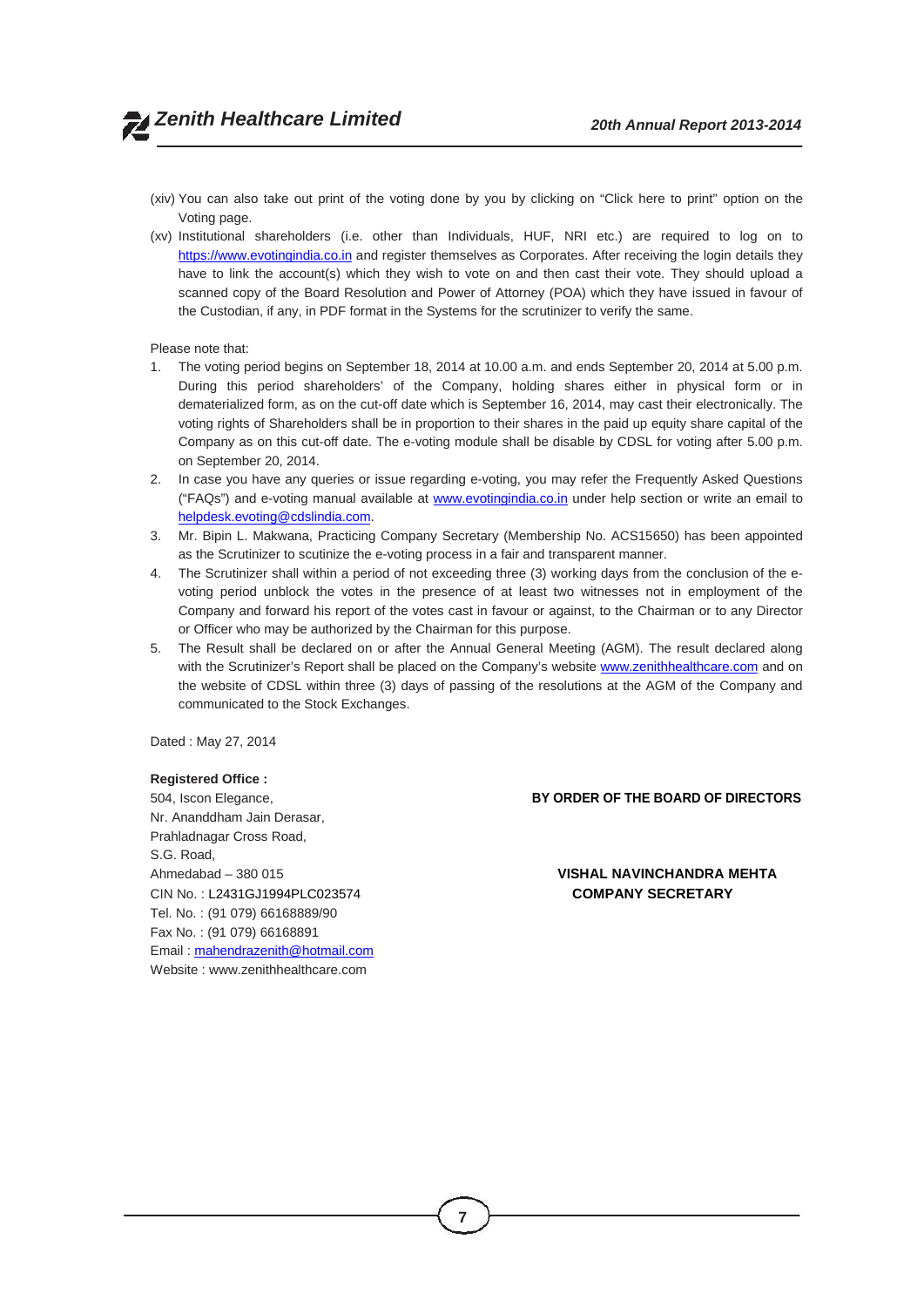#### **STATEMENT PURSUANT TO SECTION 102(1) OF THE COMPANIES ACT, 2013 ("the Act")**

#### **Item No. 2**

Name of Director : Mrs. Neela Mahendra Raycha Date of Birth : 28.12.1962<br>Date of reappointment : 28.12.1962

Qualification : B.Sc. L.<br>No. of Equity Shares held : Shares held : B.Sc. L. No. of Equity Shares held : List of Outside Company Directorship held : Ray Remedies Pvt. Ltd. Member of Committees of Board of Directors of the Company : NIL

As on the Date of Annual General Meeting Expertise in specific functional area: She is Science Graduate and having expertise in quality control and product development.<br>B.Sc. L.L.B.

#### **Item No. 4, 5 & 6**

Shri Gaurang Vora, Shri Rajesh Thakker and Shri Tejas D. Thakker are Independent Directors of the Company and have held the position as such for more than (five) years.

The Securities and Exchange Board of India (SEBI) has amended Clause 49 of the Listing Agreement inter alia stipulating the conditions for the appointment of Independent Directors by a listed Company.

It is proposed to appoint Shri Gaurang Vora, Shri Rajesh Thakker and Shri Tejas D. Thakker as Independent Directors under Section 149 of the Act and Clause 49 of the Listing Agreement to hold office for 5 (Five) consecutive years for a term up to conclusion of the 25<sup>th</sup> Annual General Meeting of the Company in the Calender year 2019.

Shri Gaurang Vora, Shri Rajesh Thakker and Shri Tejas D. Thakker are not disqualified from being appointed as Directors in terms of Section 164 of the Act and have given their consent to act as Director.

The Company has also received declaration from Shri Gaurang Vora, Shri Rajesh Thakker and Tejas D. Thakker that they meet with the criteria of independence as prescribed both under sub-section (6) of Section 149 of the Act and under Clause 49 of the Listing Agreement.

In the opinion of the Board, Shri Gaurang Vora, Shri Rajesh Thakker and Shri Tejas Thakker fulfill the conditions for appointment as Independent Directors as specified in the Act and the Listing Agreement Shri Gaurang Vora, Shri Rajesh Thakker and Shri Tejas D. Thakker are independent of the management.

Brief resume of Shri Gaurang Vora, Shri Rajesh Thakker and Shri Tejas D. Thakker nature of their expertise in specific functional areas and names of companies in which they hold directorship and membership/ chairmanship of Board Committees, shareholding and relationships between directors inter seas stipulated under Clause 49 of the Listing Agreement with the Stock Exchanges, are provided in the Corporate Governance Report forming part of the Annual Report.

Copy of the draft letters for respective appointments of Shri Gaurang Vora, Shri Rajesh Thakker and Shri Tejas D. Thakker as Independent Directors setting out the terms and conditions are available for inspection by members at the Registered Office of the Company.

This Statement may also be regarded as a disclosure under Clause 49 of the Listing Agreement with the Stock Exchanges.

Shri Gaurang Vora, Shri Rajesh Thakker and Shri Tejas D. Thakker are interested in the resolutions set out respectively at Items Nos. 4,5 and 6 of the Notice with regard to their respective appointment.

The relatives of Shri Gaurang Vora, Shri Rajesh Thakker and Shri Tejas Thakker may be deemed to be interested in the resolution set out respectively at Items Nos. 4,5 and 6 of the Notice, to the extent of their shareholding interest, if any, in the Company.

Save and except the above, none of the other Directors/Key Managerial Personal of the Company/their relatives are, in any way, concerned or interested, financially or otherwise, in these resolution.

The Board commends the Ordinary Resolutions set out at Items Nos. 4,5 and 6 of the Notice for approval by the Shareholders.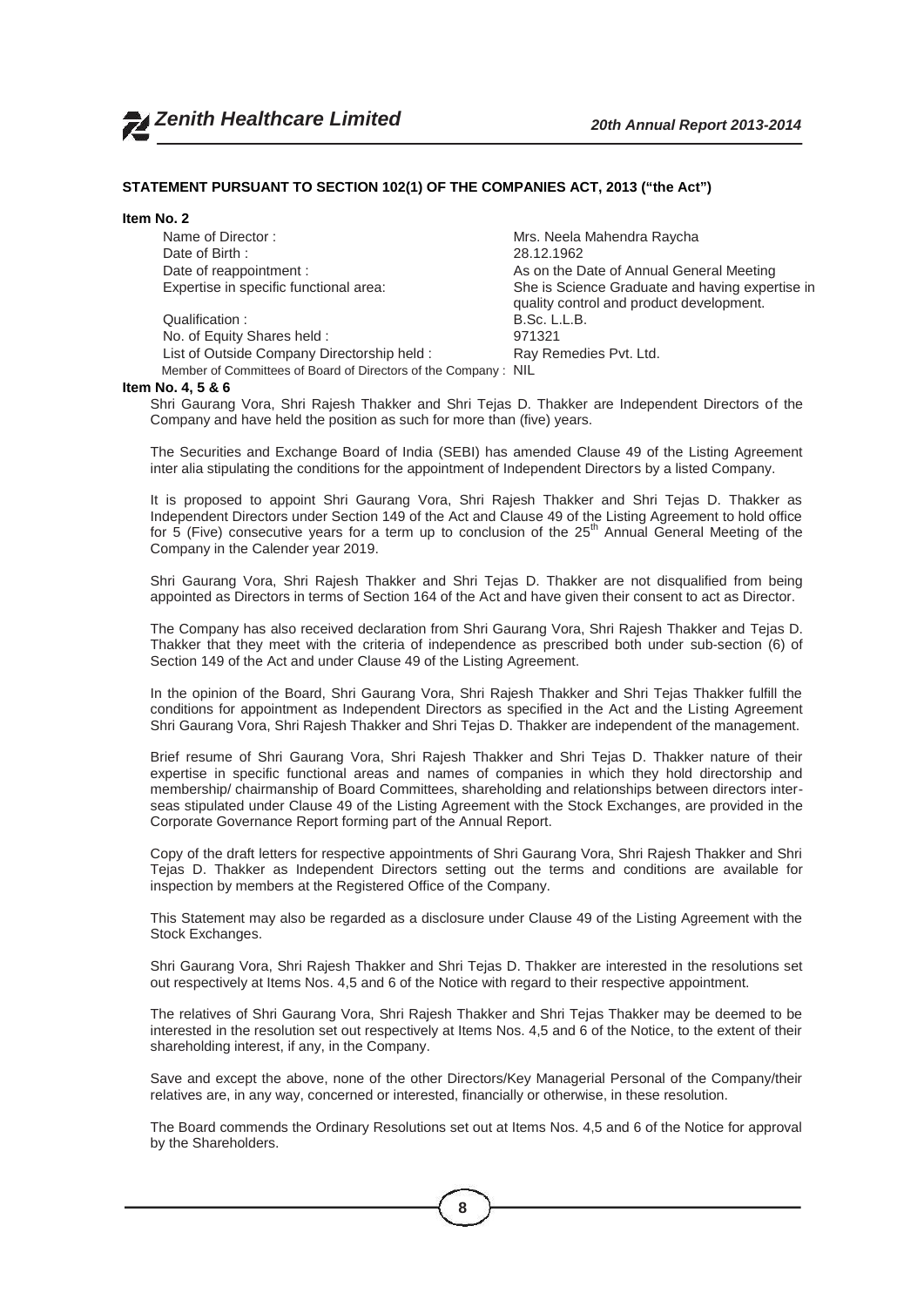#### **Item No. 7**

The Board of Directors after considering the recommendation of Audit Committee M/s. Babulal Parihar & Co., Cost Accountant as the Cost Auditors to carry out the audit of cost records of the Company for the year ending on March 31, 2015 and decided the remuneration of Rs. 20,000/- plus out of pocket expenses.

As per the provision of Section 148 of the Companies Act, 2013 read with the Companies (Audit and Auditors) Rules, 2014 the remuneration to the cost auditors fixed by the Board of Directors shall be ratified by the members by passing a resolution.

Accordingly, consent of the members is sought for passing an Ordinary Resolution as set out in item No. 7 of the Notice for ratification of remuneration payable to the Cost Auditors for the financial year ending on March 31, 2015.

None of the Directors or Key Managerial Personnel of the Company or their relatives is, in any way, concerned or interested, financially or otherwise, in the resolution set out at Item No. 7 of the Notice. Your Directors recommend the passing of resolution as set out at item No. 7 of the Notice for approval by the shareholders.

#### **Item No. 8**

The Articles of Association (hereinafter referred to as "AOA") of the Company as presently in force are based on the Companies Act, 1956 and several regulation in the existing AOA contain reference to specific section of the Companies Act, 1956. The Companies Act, 1956 is no longer in force.

Consequent upon coming into force of the Companies Act, 2013 several regulation of the existing AOA of the Company require alteration or deletion in several articles. It is expedient replace the existing AOA a new set of Articles.

The Company cannot alter its Articles of Association without the approval of members by passing a Special Resolution. The new set of Articles of Association is available for inspection at the Register Office of the Company on any working day during business hours.

None of the Directors of the Company or Key Managerial Personnel and their relatives have any interested, financially or otherwise, in the proposed resolution. Your Directors recommend the Special Resolution set out at Item No. 9 of the Notice for approval by the shareholders.

#### **Item No. 9**

In order to secure the borrowings/financial assistance referred to in the resolution at item no. 9 of the accompanying Notice, the Company may be required to create security by way of mortgage/charge and/or hypothecation of its assets and properties both present and future. It is proposed to seek approval of the shareholders for creating such mortgages and/or charges on the assets and properties of the Company, both present and future. Hence the resolution at item no. 9 of the accompanying Notice, which your Board recommends for your approval.

None of the Directors and Key Managerial Personnel of the Company or their relatives are concerned or interested, financially or otherwise, in the resolution at Item No. 9 of the Notice accompanying.

Dated : May 27, 2014 **Registered Office :** Nr. Ananddham Jain Derasar, Prahladnagar Cross Road, S.G. Road, Ahmedabad – 380 015 **VISHAL NAVINCHANDRA MEHTA** CIN No. : L2431GJ1994PLC023574 **COMPANY SECRETARY** Tel. No. : (91 079) 66168889/90 Fax No. : (91 079) 66168891 Email : mahendrazenith@hotmail.com Website : www.zenithhealthcare.com

504, Iscon Elegance, **BY ORDER OF THE BOARD OF DIRECTORS**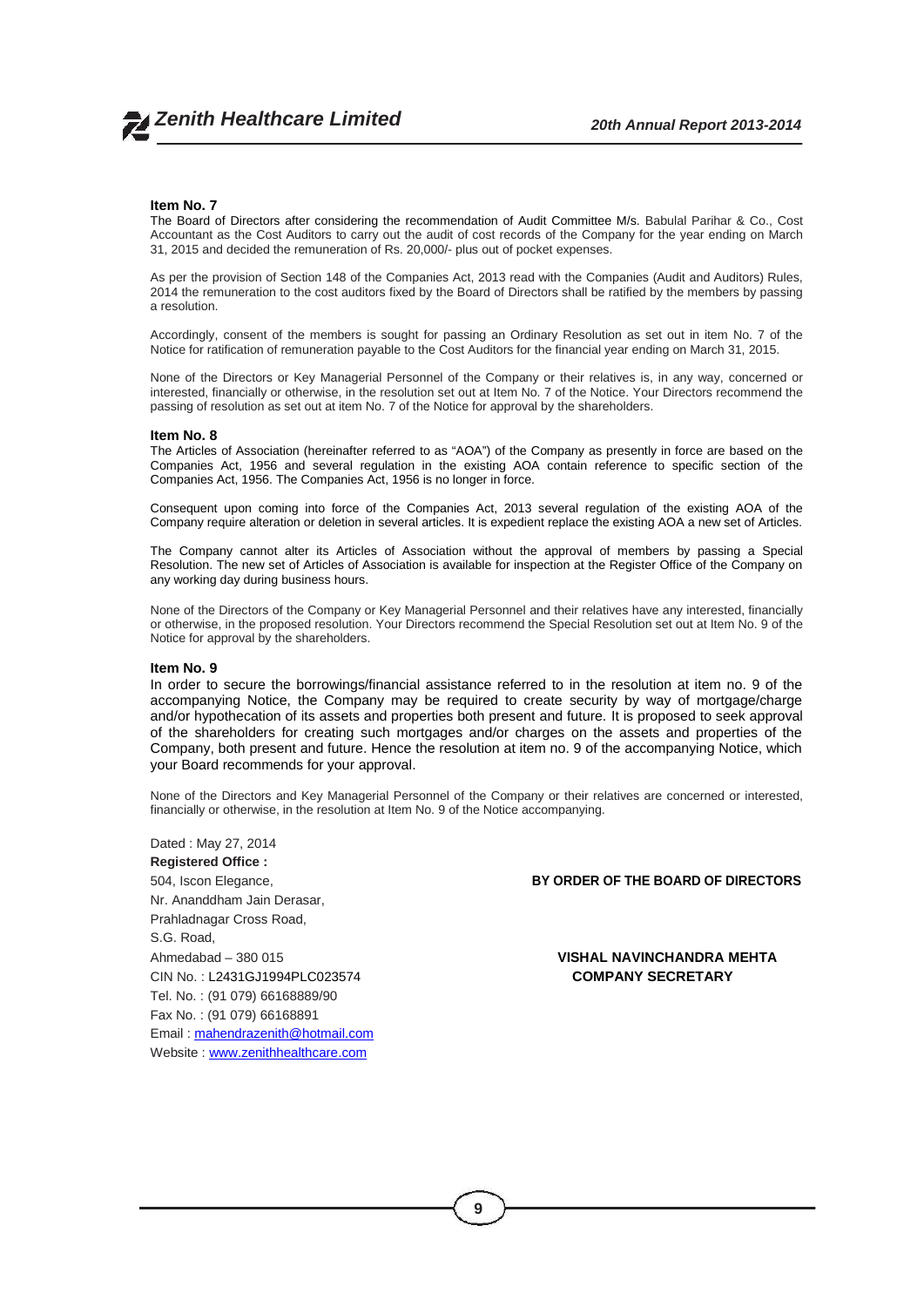

### **DIRECTORS' REPORT**

### To,

The Members, ZENITH HEALTHCARE LIMITED

#### Dear Shareholders,

Your Directors have pleasure in presenting herewith the 20th Audited Annual Report together with the Audited Statement of Accounts of the Company for the year ended on 31st March, 2014.

#### **FINANCIAL HIGHLIGHTS**

During the financial year 2013-2014 the financial operational results of the Company is as under :

|                                            |                 | (Amount in Rs.) |
|--------------------------------------------|-----------------|-----------------|
| <b>Particulars</b>                         | Year ended on   | Year ended on   |
|                                            | 31st March 2014 | 31st March 2013 |
| <b>Total Revenue</b>                       | 33678762        | 43311181        |
| Profit /(Loss) Before Depreciation         | (1715727)       | (143226)        |
| Provision for Depreciation                 | 2369974         | 1717456         |
| <b>Exceptional Items</b>                   | 55554           | 1973328         |
| Profit/(Loss) Before Tax                   | (4030147)       | 112646          |
| Provision for Tax                          |                 | 58000           |
| Net Profit/(Loss) after Tax                | (4030147)       | 54646           |
| Add: Balance as per last Balance Sheet     | 9323637         | 9236733         |
| Short Provision for Previous year          |                 |                 |
| Deffered Tax Assets / (Liability)          | 1326782         | (32258)         |
| Net Profit/(Loss) carried to Balance Sheet | 6620272         | 9323637         |

#### **(1) YEAR UNDER REVIEW :**

During the year under review, due to Government Price control order Company's sales drastically down and achieved revenue from operations to the tune of Rs. 33678762 against Rs. 43311181 in the previous year. The Profit/(Loss) before depreciation is Rs. (1715727) for the current year against Rs. (143,246) of the previous year. To fight with this situation management has started to get outsourcing productions of domestic Companies and

already applied for WHO cGMP Certification-General Section, so near future Company can enter export market also. **(2) DIRECTORS' RESPONSIBILITY STATEMENT :**

- As required under Section 217(2AA) of the Companies Act, 1956, we hereby State :
- (a) that in the preparation of the annual accounts the applicable accounting standards have been followed alongwith proper explanation relating to material departures, it any :
- (b) that they have selected such accounting policies and applied them consistently and made judgments and estimates that are reasonable and prudent so as to give a true and fair view of affairs of the Company at the end of the financial year and of the loss of the Company for that period;
- (c) that they have taken proper and sufficient care for the maintenance of adequate accounting records in accordance with the provisions of the Companies Act,1956,for safeguarding the assests of the Company and for preventing and detecting fraud and irregularities;
- that they have prepared the annual accounts on a going concern basis.

#### **(3) CORPORATE GOVERNANCE :**

A report on the Corporate Governance alongwith a certificate from the auditors of the Company regarding the compliance of the conditions of Corporate Governance as stipulated under Clause 49 of the Listing Agreement as also the management Discussion and Analysis Report are annexed to this Report.

### **(4) FIXED DEPOSIT :**

The Company has neither invited nor accepted any fixed deposit from public during the year under review as defined under Section 58A of the Companies Act, 1956.

#### **(5) DIVIDEND :**

Due to amount of loss your Directors do not recommend any dividend for the year ended on 31st March,2014.

#### **(6) DIRECTORS :**

Mrs. Neela Raycha, Director of the Company retires by rotation as per provisions of the Act at this Annual General Meeting.However,being eligible offers themself for re-appointment, your Directors recommend to appoint them by passing resolutions. The Notice convening the Annual General Meeting includes the proposals for the re appointment of the Directors and regularization of Independent Directors,

And also pursuant to provisions of Section 149, 150 and 152 read with Schedule IV of the Companies Act, 2013 and the Companies (Appointment and Qualifications of Directors) Rules, 2014 (including any statutory modification(s) or re-enactment thereof for the time being in force) and Clause 49 of the listing agreement Mr. Gaurang Vora DIN No. 01157447, Mr. Rajesh Thakker DIN No. 01597404 and Mr. Tejas Thakker DIN No. 01157506 as on Independent Director of the Company be and is hereby appointed to hold office for 5 (five) years.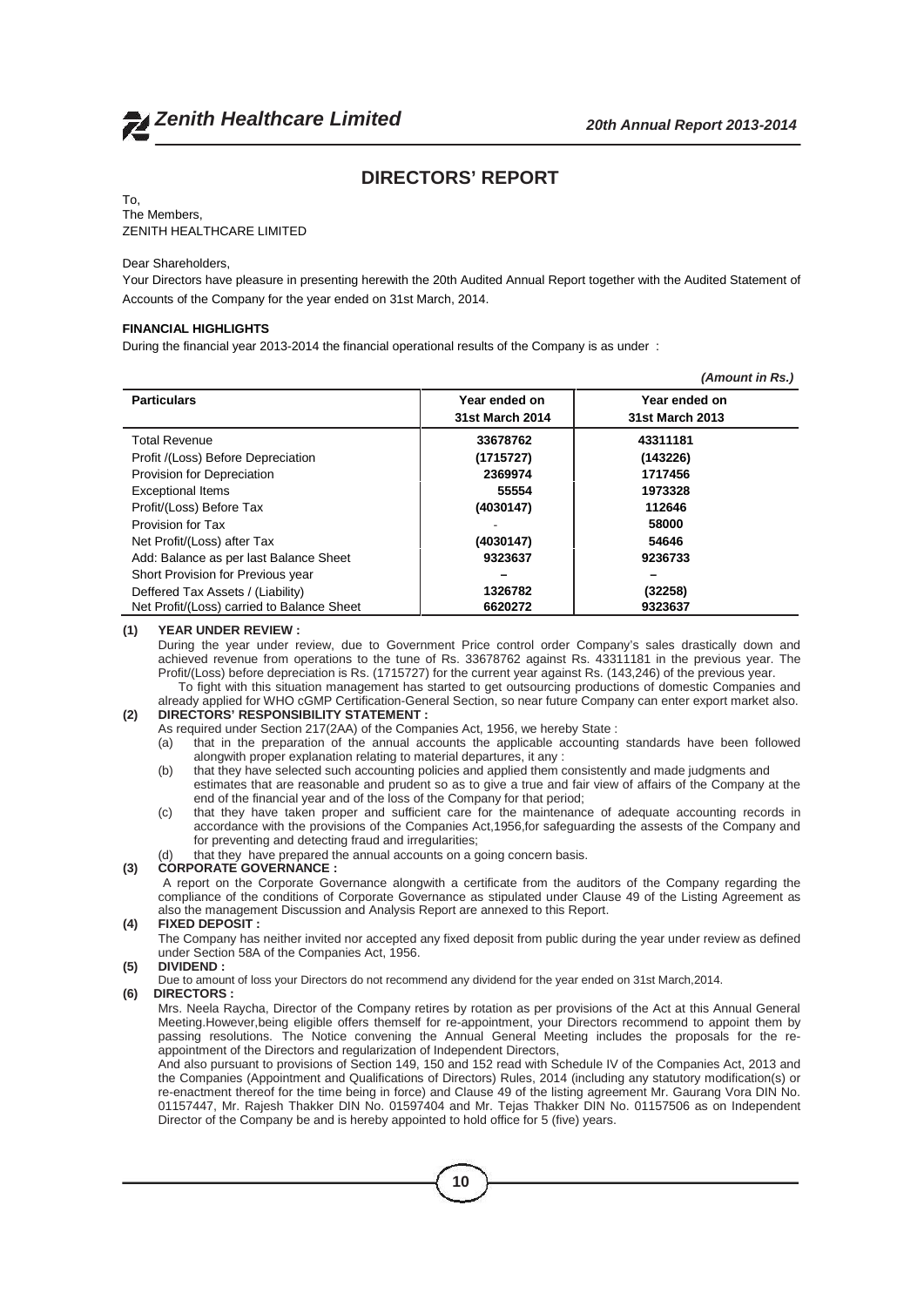Brief resumes of the Directors proposed to be reappointed and regularized, nature of their expertise in specific functional areas and names of the Companies in which they hold directorship/membership/chairmanship of the Board Committees, as stipulated under Clause 49 of the Listing Agreement with the Stock Exchange have been provided as an annexure to the Notice convening the Annual General Meeting.

**(7) PARTICULARS OF EMPLOYEES :** None of the employee falls within the limits prescribed under the provision of Section 217 (2A) of the Companies Act, 1956, read with the Companies(Particulars of Employees) Rules,1975 as amended.

#### **(8) CONSERVATION OF ENERGY,TECHNOLOGY ABSORPTION,FOREIGN EXCHANGE EARINING & OUT GO :**

The information required under Section 217 (1) (e) of the Companies Act, 1956 read with Rules 2 of the Companies (Disclosure of particulars in the Reports of Board of Directors) Rules 1988, the particulars relating to conservation of Energy, Technology Absorption, Foreign Exchange outgo/ earnings etc.are given in Annexure - A as a part of this Report.

#### **(9) COST AUDITOR :**

In terms of Cost Audit Order No. 52/26/CAB/2010 dated 06th November, 2012 issued by Ministry of Corporate Affairs (MCA), the Company is required to get its Cost Accounting Records audited by a Cost Accountant, as applicable to cost Accounting Records (Pharmaceutical Industry). Accordingly, the Board of Directors of the Company has ap-pointed M/s. Babulal M. Parihar & Co. (Registration Number 32049) as Cost Auditors of the Company to conduct the Cost Audit for the Financial Year 2014 - 2015.

**Particulars of Cost Audit Report will be Submited by the Company is as follows.**

#### **Financial Year : 2013 - 2014**

#### **Due Date of Filling Cost Audit Report : 30th September, 2014**

#### **(10) SATUTORY AUDITORS :**

M/s.Jayesh R.Mor & Co.Chartered Accountants,Ahmedabad,the retiring auditors hold office of the Auditors up to the date of this Annual General Meeting as per provisions of the Act.The Company has received a letter from the said auditors to the effect that their appointment shall be within the limits laid down under Section 224(1B) of the Companies Act. A resolution proposing their re-appointment as Statutory Auditors of the Company for the period from the conclusion of this Annual General Meeting up to the conclusion of the next Annual General Meeting is required to be passed.Your Directors recommend to pass the said resolution.

#### **(11) INTERNAL AUDITORS :**

M/s. Nimesh M. Shah & Co., Chartered Accountants, Ahmedabad, were appointed as Internal Auditors of the Company. The Company has received a letter from the said Auditors to continue to act as Internal Auditors of the Company.

#### **(12) AUDITORS OBSERVATION :**

The Company had given Loans and Advances in the nature of loans to various corporate and non-corporate entities. The Board is of the opinion that the same will be recoverable and hence,no provision for the same as bad and doubtful are required in the books of accounts. However, notes to be Accounts to itself are clarificatory and self explanatory in nature.

#### **(13) INFORMATION PURSUANT TO STOCK EXCHANGE LISITING AGREEMENT :**

The Company's Equity Shares are at present listed and traded on Ahmedabad Stock Exchange Limited and Bombay Stock Exchange Limited. The Company has duly paid the annual Listing Fees of both the Stock Exchanges for and up to the financial year ending on 31.03.2015. The Equity Shares of the Company are freely tradeable on both the Stock Exchanges and trading their of have not been suspended at any time during the year under review. The Company has been regularly and timely making all compliances of the various clauses of the Lisiting Agreement and SEBI Regulations from time to time.

#### **(14) AUDIT COMMITTEE :**

The Company has formed Audit Committee in compliance to Section 292A of the Companies Act,1956 and Clause 49 of the Listing Agreement. Details are separately given in Report on Corporate Governance.

#### **(15) INSURANCE :**

The Assests of your Company have been adequately insured.

#### **(16) APPRECIATION :**

Your Directors take this opportunity to acknowledge the trust reposed in your Company by its Shareholders, Bankers, Customers, Suppliers, various Government Authorities and Clients. Your Directors sincerely appreciate the dedication & commitment of all employees, without which the continuing progress of the Company would not have been possible.

**On Behalf of Board of Directors of Zenith Healthcare Limited**

**DATE : 27.05.2014**

**PLACE : AHMEDABAD (Mahendra C.Raycha) Chairman & Managing Director**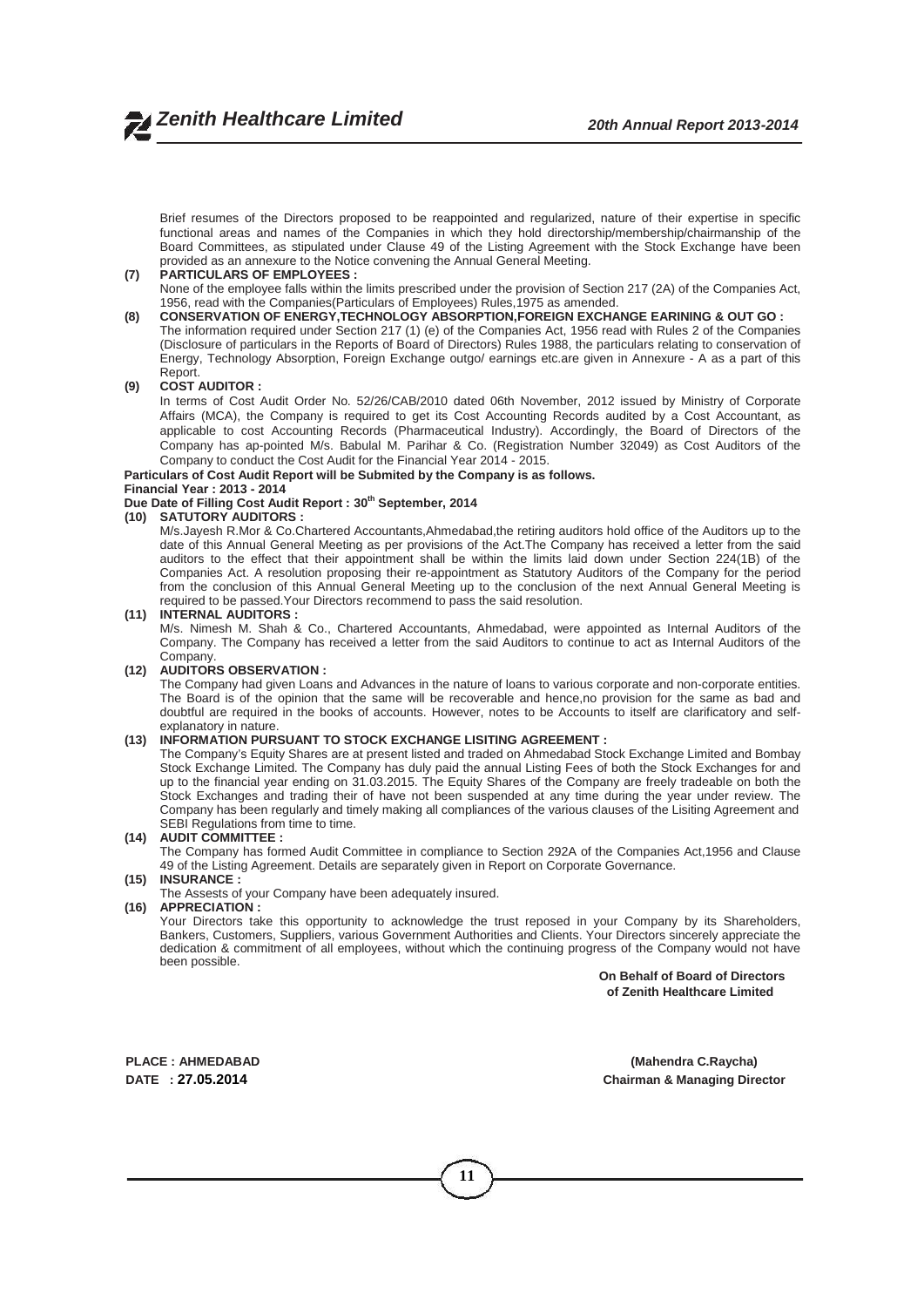#### **ANNEXURE - A TO THE REPORT OF DIRECTORS**

#### **CONSERVATION OF ENERGY, TECHNOLOGY ABSORPTION AND FOREIGN EXCHANGE EARNING AND OUT GO**

As required under Section 217 (1) (e) of the Companies Act, 1956 read with Companies Rules,1988, information regarding conservation of energy, technologies absorption and foreign exchange earnings and outgo are given as under:-

#### **POWER AND FUEL CONSUMPTION**

|     |                                  | <b>CURRENT</b> | <b>PREVIOUS</b> |  |
|-----|----------------------------------|----------------|-----------------|--|
|     |                                  | 2013-2014      | 2012-2013       |  |
| [A] | <b>ELECTRICITY</b>               |                |                 |  |
|     | Purchased                        |                |                 |  |
|     | <b>Total Units</b>               | 46880          | 50450           |  |
|     | Total Amount Rs.                 | 410242         | 389105          |  |
|     | Rate per Unit Rs.                | 8.75           | 7.71            |  |
|     | <b>Through Diesel Generation</b> |                |                 |  |
|     | <b>Total Units</b>               | 1120           | 1092            |  |
|     | Total Amount Rs.                 | 32409          | 21927           |  |
|     | Rate per Unit Rs.                | 28.94          | 20.10           |  |
| [B] | Technology Absorption,           | Nil            | <b>Nil</b>      |  |
|     | Adaption & Innovation            |                |                 |  |
| [C] | Foreign Exchange Earnings        | Nil            | <b>Nil</b>      |  |
|     | Foreign Exchange Expenditure     | Nil            | Nil             |  |

#### **COSERVATION OF ENERGY:**

The Company continued to accord high priority to the coservation of energy.

#### **ANNEXURE - B TO THE REPOT OF DIRECTORS**

#### **REPORT ON CORPORATE GOVERANANCE:**

| Name of Director        | Designation              | DIN No.  | Type                   | Executive/<br><b>Non-Executive</b> |
|-------------------------|--------------------------|----------|------------------------|------------------------------------|
| Shri Mahendra C. Raycha | <b>Managing Director</b> | 00577647 | Promoter               | Executive                          |
| Shri Akshit Raycha      | Joint Managing Director  | 03039859 | Executive Director     | Executive                          |
| Smt.Neela Raycha        | Director                 | 01258479 | Promoter               | Non - Executive                    |
| Shri Atul Thakker       | Director                 | 01157384 | Non-Executive Director | Non - Executive                    |
| Shri Gaurang Vora       | Director                 | 01157447 | Independent Director   | Non - Executive                    |
| Shri Tejas Thakker      | Director                 | 01157506 | Independent Director   | Non - Executive                    |
| Shri Ashwin Thakker     | Director                 | 01153319 | Non-Executive Director | Non - Executive                    |
| Shri Raiesh Thakker     | <b>Director</b>          | 01597404 | Independent Director   | Non - Executive                    |

#### **BOARD COMMITTEES:**

- Currently the Board has three committees:
- A. Audit Committee
- B. Investor Grievance Committee
- C. Remuneration Committee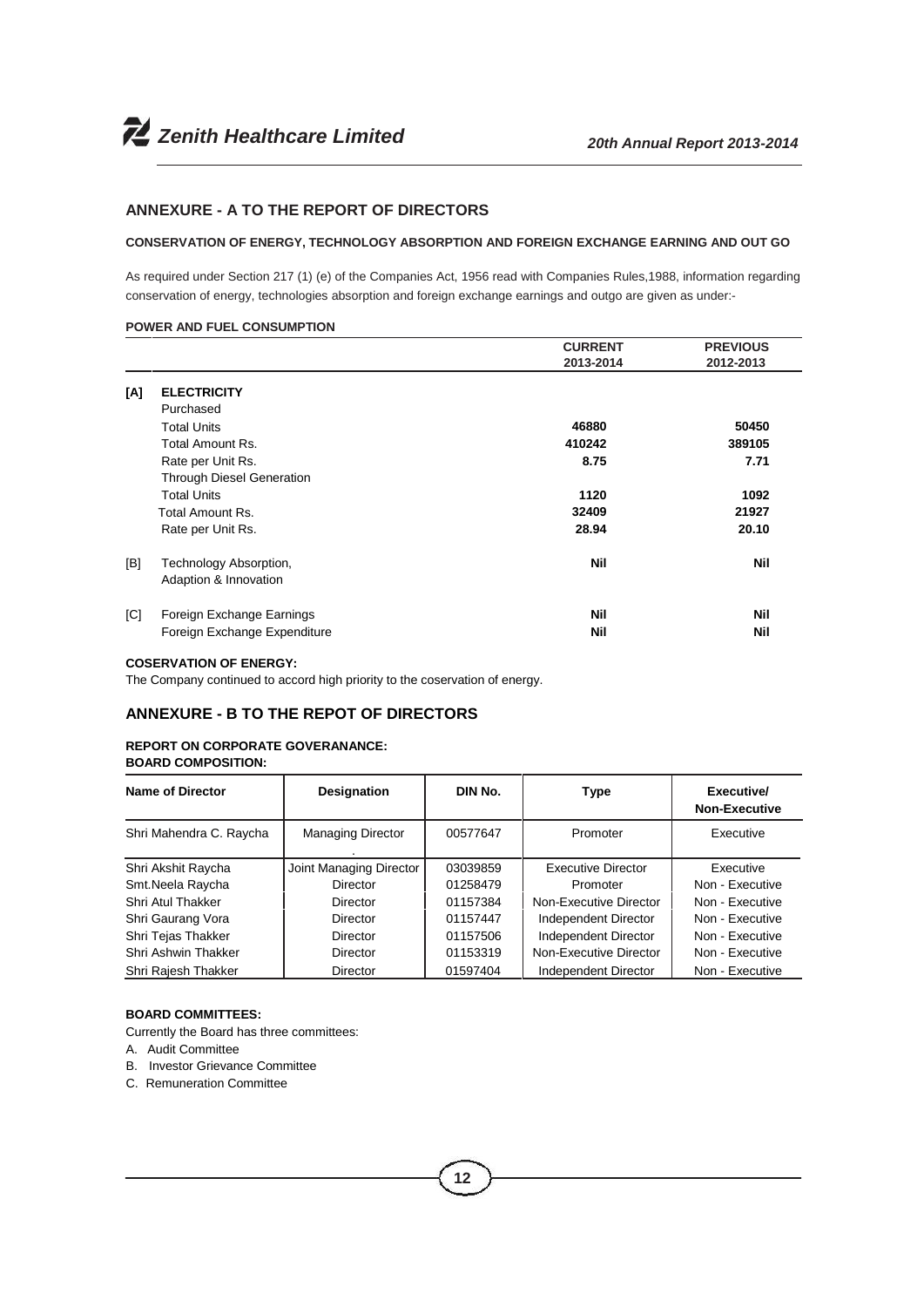#### **COMPOSITION OF COMMITTEES**

| A. AUDIT COMMITTEE                                       |                             |
|----------------------------------------------------------|-----------------------------|
| <b>Name</b>                                              | <b>Designation</b>          |
| 1. Shri Gaurang Vora                                     | Chairman                    |
| 2. Shri Atul Thakker                                     | Member                      |
| 3. Shri Nimesh M.Shah                                    | <b>Internal Auditor</b>     |
| 4. Shri Akshit Raycha                                    | Member                      |
| <b>B. INVESTOR GRIEVANCE COMMITTEE</b>                   |                             |
| <b>Name</b>                                              | <b>Designation</b>          |
| 1. Shri Tejas Thakker                                    | Chairman                    |
| 2. Shri Gaurang Vora                                     | Member                      |
| 3. Shri Prashant R. Gupta                                | Member                      |
| 4. Shri Rajesh Thakker                                   | Member                      |
| <b>C. REMUNERATION COMMITTEE</b>                         |                             |
| <b>Name</b>                                              | <b>Designation</b>          |
| 1. Shri Ashwin Thakker                                   | Chairman                    |
| 2. Shri Gaurang Vora                                     | Member                      |
| 3. Shri Tejas Thakker                                    | Member                      |
| No. of Board and Committee Meeting held during the Year: |                             |
| <b>Name of the Committee</b>                             | <b>No. of Meetings held</b> |
| Board                                                    |                             |
| Audit Committee of Board                                 | 4                           |

# Investor Grievance Committee 2 Remuneration Committee of Board 1

#### **Attendance of the Directors:**

| Name of Director           | <b>Board Meeting</b> | <b>ACB Meetings</b> | <b>IGCB Meetings</b> | <b>RCB Meetings</b> |
|----------------------------|----------------------|---------------------|----------------------|---------------------|
| 1. Shri Mahendra C. Raycha |                      |                     |                      |                     |
| 2. Smt. Neela Raycha       |                      |                     |                      |                     |
| 3. Shri Atul Thakker       |                      |                     |                      |                     |
| 4. Shri Gaurang Vora       |                      |                     |                      |                     |
| 5. Shri Tejas Thakker      |                      |                     |                      |                     |
| 6. Shri Ashwin Thakker     |                      |                     |                      |                     |
| 7. Shri Rajesh Thakker     |                      |                     |                      |                     |
| 8. shri Akshit Raycha      |                      |                     |                      |                     |

#### **FUNCTION OF AUDIT COMMITTEE :**

.

The Audit Committee is headed by Shri Gaurang Vora as Chairman and other Directors namely Shri Atul Thakker, Shri Nimesh M.Shah and Akshit Raycha.The members of the Audit Committee consisting Chartered Accountants by Profession & Businessmen. Shri Nimesh M. Shah is an independent Chartered Accountant and is acting as Internal Auditors for the Company. Shri Gaurang Vora is also a Chartered Accountant, Independent Director and is the Chairman of the Committee is looking policy matter of financial and accounting position of the Company.

The Committee meets atleast once in every quarter and prepare its minutes on the proceeding and business discussed, transacted.All committee reports and minutes are placed before the Board in all its meetings for information,guidance,directions and taking the same on record.Other functional powers, duties etc. of the committee are defined taking in to account the legal provision of the listing.

#### **FUNCTION OF INVESTORS SERVICES COMMITTEE:**

The Committee is entrusted with the responsibility to address the Shareholders and investors complaints with respect to transfer of Shares, non-receipt of annual report etc and ensures an expeditious share transfer process of the Company, And also provides continuous guidance to improve the service levels for investor.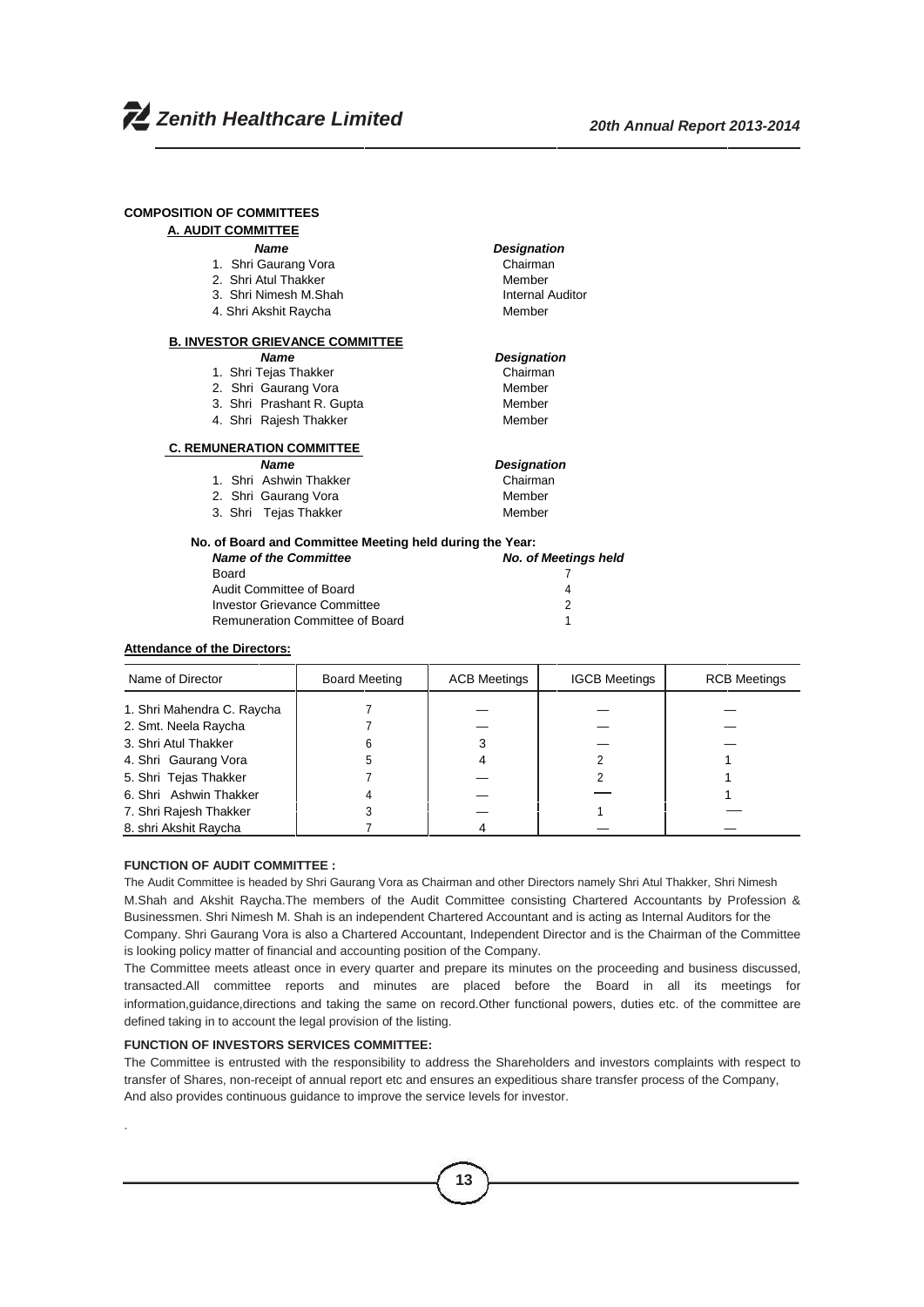*Zenith Healthcare Limited 20th Annual Report 2013-2014*

#### **REMUNERATION COMMITTEE:**

This committee takes care of remuneration payable to Chairman & Managing Director, Joint Managing Director and sitting fees, if any, payables to all other Directors of the Company. In addition thereto the committee also takes care of remuneration payable to top executives like Production Manager, General Manager, Personnel Manager, Financial Manager etc. The Committee also recommend to the Board the remuneration package to be fixed and payable to class of workers & is in now process of fixing up of the retirement package to be offered to the employees of the Company.

#### **CODE OF CONDUCT:**

The Company has adopted a code of conduct for its directors and for its senior executives. All the Board members have agreed to follow the compliance of code of conduct.

#### **CEO/CFO Certification**

A certificate from the Managing Director of the Company in terms of clause 49(V) of the Listing agreement was placed before the Board.

#### **Whistle Blower Policy**

As a responsible Corporate Citizen, the Company has always endeavoured to conduct its business in a fair and transparent manner to foster professionalism, honesty, integrity and ethical behaviour. The Company is committed to develop a culture where it is safe for all the employees to voice concerns about any misconduct, illegal activity, fraud or abuse of company assets. The Company had adopted a "Whistle Blower Policy" from 1st October, 2011, through which the Company has institutionalized a mechanism for the employees to disclose any unethical behaviour, improper practice and wrongful conduct taking place in the Company for suitable action. The Policy, by design, provides access to the Chairman of the Audit Committee, if the Whistle Blower is not satisfied with the outcome of investigation by the CEO/CFO and the same is ensured. Confidentiality of Whistle Blowers is maintained without any discrimination.

#### **Directors present at the last Annual General Meeting dated September 24, 2013**

| 1. Shri Mahendra C. Raycha | Chairman & Managing Director |
|----------------------------|------------------------------|
| 2. Shri Akshit Raycha      | Joint Managing Director      |
| 3. Smt. Neela Raycha       | Non Executive Director       |
| 4. Shri Atul Thakker       | Director                     |
| 5. Shri Tejas Thakker      | Independent Director         |
| 6. Shri Ashwin Thakker     | <b>Director</b>              |
| 7. Shri Gaurang Vora       | Independent Director         |

#### **Disclosure:**

- (I) Disclosures on materially significant related party transactions i.e. transaction of the Company of material nature, with its promoters, the directors or the management, their associates or relative etc. that may have potential conflict with the interest of Company at large. The transactions did not have any potential conflict with the interest of the Company.
- (ii) Details of non-compliance by the Company, penalties, structures imposed on the Company by Stock Exchange or SEBI or any statutory authority, on any matter related to capital markets, during the last three years: Nil

#### **Investor Services:**

#### **All share transfers and related operations are conducted by the Company's Registrar & Share Transfer Agent at : Bigshare Services Pvt. Ltd.**

**E-2/3, Ansa Industrial Estate, Sakivihar Road, Sakinaka, Mumbai - 400 072 Telephone No. (022) 40430200, 284470652 Fax No. (022) 28475207 E-Mail ID - info@bigshareonline.com**

**Demat ISIN No.for Equity Shares of the Company in NSDL & CDSL: INE812B01026 For the Convenience of our investor, the Company has designated exclusive E-MAIL ID mahendrazenith@hotmail.com All investors are requested to avail this facility.**

| Details of Shares Price movement during the year at Bombay |            | <b>Stock Exchange Limited.</b> |  |  |
|------------------------------------------------------------|------------|--------------------------------|--|--|
| <b>Month</b>                                               | High (Rs.) | Low (Rs.)                      |  |  |
| April, 2013                                                | 0.78       | 0.48                           |  |  |
| May, 2013                                                  | 0.79       | 0.58                           |  |  |
| June, 2013                                                 | 0.78       | 0.67                           |  |  |
| July, 2013                                                 | 0.79       | 0.60                           |  |  |
| August, 2013                                               | 0.75       | 0.58                           |  |  |
| September, 2013                                            | 0.77       | 0.65                           |  |  |
| October, 2013                                              | 0.70       | 0.56                           |  |  |
| November, 2012                                             | 0.64       | 0.43                           |  |  |
| December, 2013                                             | 0.68       | 0.49                           |  |  |
| January, 2014                                              | 0.59       | 0.49                           |  |  |
| February, 2014                                             | 0.71       | 0.56                           |  |  |
| March, 2014                                                | 0.67       | 0.58                           |  |  |
|                                                            |            |                                |  |  |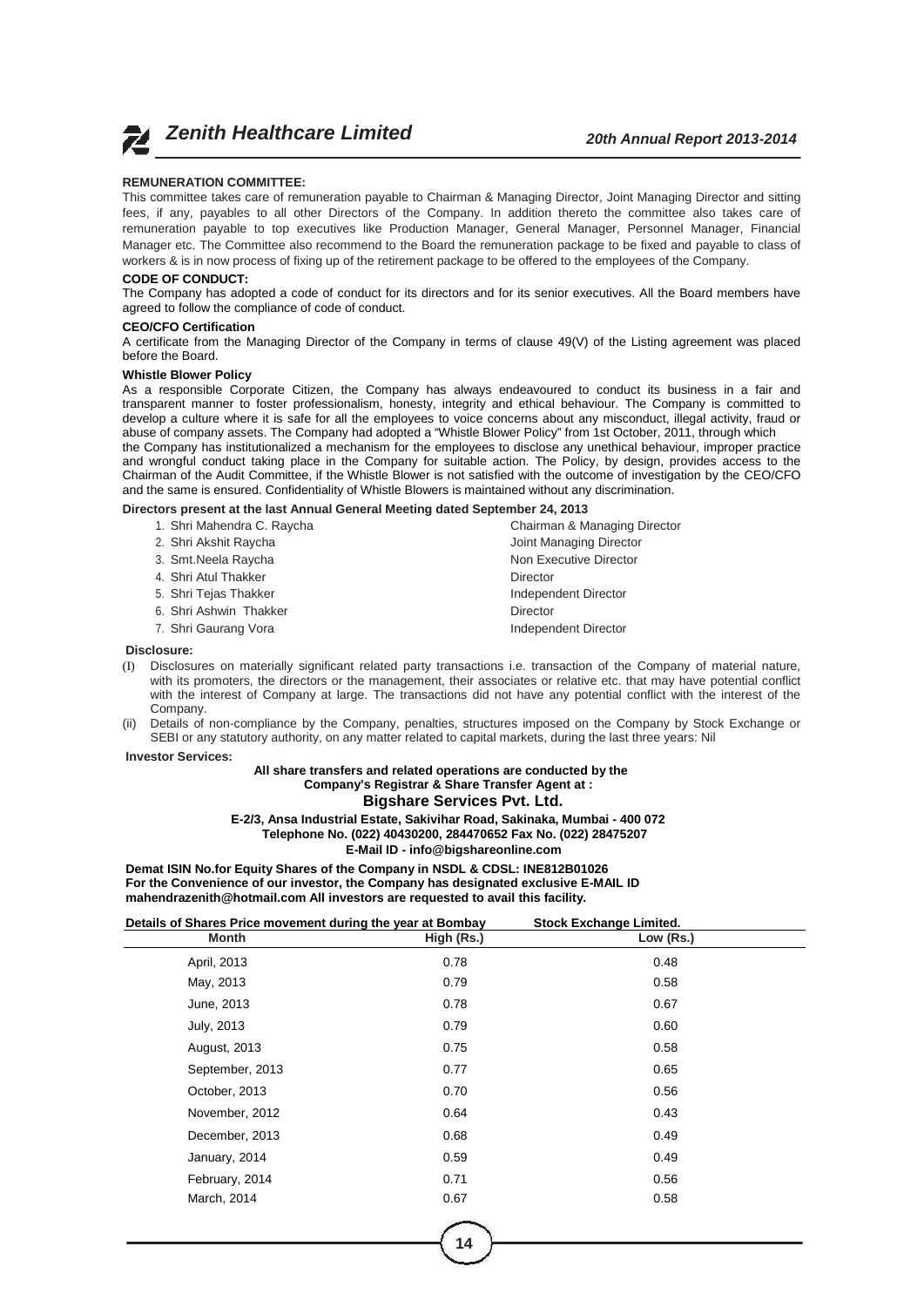#### **Annual General Meeting:**

|    | Date               | Venue                                                                                                       |
|----|--------------------|-------------------------------------------------------------------------------------------------------------|
| 1. | September 24, 2011 | ATMA Conference Hall, Ahmedabad Textile Mills' Association, Ashram Road,                                    |
|    |                    | Navrangpura, Ahmedabad-380 009.                                                                             |
| 2. | September 25, 2012 | ATMA Conference Hall, Ahmedabad Textile Mills' Association, Ashram Road,<br>Navrangpura, Ahmedabad-380 009. |
|    |                    |                                                                                                             |
| 3. | September 24, 2013 | ATMA Conference Hall, Ahmedabad Textile Mills' Association, Ashram Road,<br>Navrangpura, Ahmedabad-380 009. |

#### **ANNEXURE - C TO THE REPORT OF DIRECTORS**

| <b>AGM: Date, Time and Venue</b>    | 26th September, 2014 at 10.00 A.M.<br>: ATMA Conference Hall, Ahmedabad Textile Mills' Association,<br>Ashram Road, Navrangpura, Ahmedabad - 380 009.                                                                                                                                                    |
|-------------------------------------|----------------------------------------------------------------------------------------------------------------------------------------------------------------------------------------------------------------------------------------------------------------------------------------------------------|
| <b>Financial Calender</b>           | : April to March                                                                                                                                                                                                                                                                                         |
| <b>Particulars</b>                  | <b>Board Meeting to approve Unaudited Quarterly Financial Results</b>                                                                                                                                                                                                                                    |
| Quarter ending 30th June, 2014      | : Latest by end of $15th$ August 2014                                                                                                                                                                                                                                                                    |
| <b>Half Year ending</b>             |                                                                                                                                                                                                                                                                                                          |
| 30th September, 2014                | : Latest by end of $15th$ November, 2014                                                                                                                                                                                                                                                                 |
| Quarter ending 31st December, 2014: | Latest by end of 15 <sup>th</sup> February, 2015                                                                                                                                                                                                                                                         |
| Year ending 31st March, 2015        | : Latest by end of $31st$ May, 2015                                                                                                                                                                                                                                                                      |
| Date of Book Closure                | : 16.09.2014 to 26.09.2014 (both days inclusive)                                                                                                                                                                                                                                                         |
| Listing on Stock Exchange           | Ahmedabad Stock Exchange Ltd., Bombay Stock Exchange Ltd.                                                                                                                                                                                                                                                |
| Distribution of Shareholding        | Please refer Annexure - C                                                                                                                                                                                                                                                                                |
| Registrar & Share Transfer Agent    | : Bigshare Services Pvt. Ltd. is the Registrar and Transfer Agent of the<br>Company and handles the entire Share Registey work, both Physical and<br>Electronic. Accordingly, all documents, transfer deed, demat requests<br>and other communications<br>in relation thereto should be addressed to the |
| <b>Dematerialisation of Shares</b>  | Registrar and Transfer Agent.<br>: 41246850 Equity Shares representing 76.75% of the total Equity Share                                                                                                                                                                                                  |
|                                     | Capital has been dematerialised as on 31st March, 2014.                                                                                                                                                                                                                                                  |

#### **Distribution of Shareholding\* as on 31.03.2014**

| Holdings                                                                                            | Number of Shareholders                     | Total Amt. Of Shares<br>Face Value                                        | $%$ to<br>Total                                              |
|-----------------------------------------------------------------------------------------------------|--------------------------------------------|---------------------------------------------------------------------------|--------------------------------------------------------------|
| Upto 5000<br>5001-10000<br>10001-20000<br>20001-30000<br>30001-40000<br>40001-50000<br>50001-100000 | 7574<br>557<br>211<br>85<br>21<br>25<br>29 | 11932570<br>4532096<br>3076735<br>2151411<br>756023<br>1150174<br>2221827 | 22.20%<br>8.43%<br>5.73%<br>4.00%<br>1.41%<br>2.14%<br>4.14% |
| 100001 & Above                                                                                      | 45                                         | 27918164                                                                  | 51.95%                                                       |

**\* Both in Physical and Dematerialised Form.**

#### **Shareholding Pattern as on 31.03.2014**

| Category                                    | No. of Shareholders | % of holding to total |
|---------------------------------------------|---------------------|-----------------------|
| <b>Promoters, Director &amp; Associates</b> | 16465188            | 30.64%                |
| <b>Foreign Holding</b>                      | 332468              | 0.62%                 |
| <b>Corporates</b>                           | 5481024             | 10.20%                |
| <b>Mutual Fund</b>                          | 211000              | 0.39%                 |
| <b>Public</b>                               | 31249320            | 58.15%                |
| Total                                       | 53739000            | 100.00%               |

**Compliance Officer :** Mr. Prashant Gupta

504, Iscon Elegance, Near Ananddham Jain Derasar, Prahladnagar Cross Road, S. G. Road, Ahmedabad - 380 051. Tel. (079) 66168889 / 90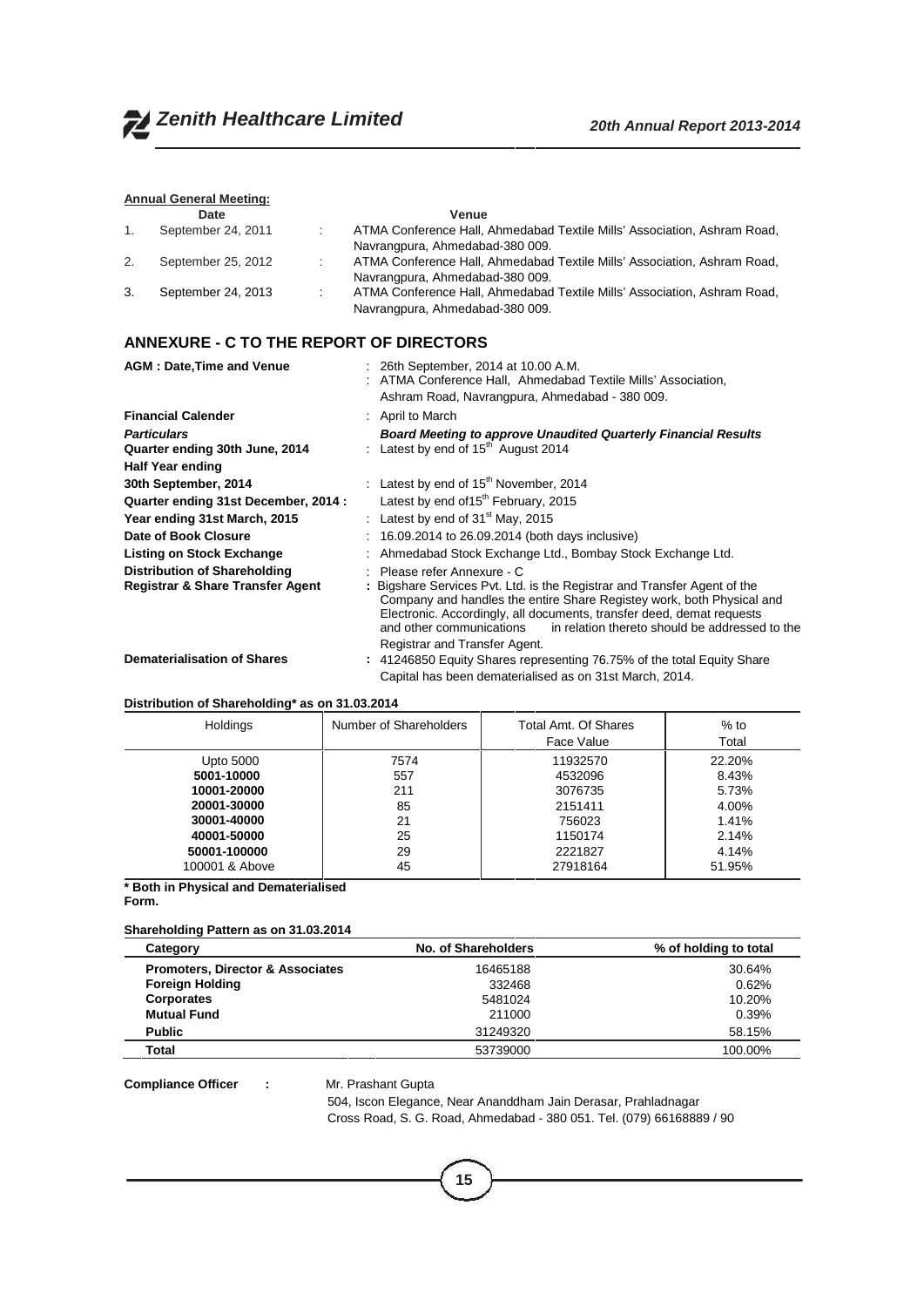#### **MANAGEMENT DISCUSSION & ANALYSIS REPORT:**

#### **(A) INDUSTRY STRUCTURE DEVELOPMENT AND OUTLOOK :**

The Company operates in the single Business Segment of Manufacturing of Pharmaceutical formulations in the forms

of Tablets,Capsules, Oral liquid and Injectable. Industry is expected to achieve average annual growth.

#### **(B) OPPORTUNITIES,THREATS, RISKS & CONCERNS :**

Very high competition from large and small and new comers in the Pharma field it is very difficult to stand in stable position.

As Government introduced new DPCO and control the Prices of 348 products, few products our Company are unders New DPCO so may be affect the working of the Company. The management has added some products in the products mix, and Company has implemented action plan to get WHO Certificate and procure outsourcing production of domestic Company for many products, hence management is hopeful that in near future Company , may achieve results of revenue and net profit.

#### **(C) INTERNAL CONTROL SYSTEMS & THEIR ADEQUACY :**

The Company has a good system of internal controls in all spheres of its activity. The internal control system is supplemented by effective internal audit being carried out by an external firm of Chartered Accountants. The Audit committee regularly reviews the findings of the internal auditors and effective steps to implement the suggestion / observation of the Auditors are taken and monitored regularly. In the opinion of the Board, an effective internal control system adequate to the size of the Company exists.

#### **(D) DISCUSSION ON FINANCIAL PERFORMANCE WITH RESPECTS TO OPERATIONAL PERFORMANCE :**

The management is verymuch hopeful for bright future of the company as the products of the company enjoys very good reputaion in the market as well as with the doctors.The sales team of the company always update the management and accordingly the management change the products mix as per trend of the market. Here,management would like to inform that due to heavy competition from the large phrama companies as well as new companies entry in the market, the sales and margin has been decreased substainally.

#### **(E) CAUTIONARY STATEMENT :**

Statements in the Management Discussion and analysis describing the Company's position and expectation may be "Forward Looking Statements" within the meaning of applicable securites laws & regulations. Actual results could differ materially from those expressed or implied.Important factors that could make,among other, economic conditions affecting demand / supply and price conditions in the market in which the Company operates,in the Government regulations, Tax Laws and other statutes and incidental factors.

**On Behalf of Board of Directors PLACE : AHMEDABAD of Zenith Healthcare Limited (Mahendra Raycha) Chairman & Managing Director**

#### **Certificate of Compliance with the Code of Business Conduct**

To, The Shareholders, Zenith Healthcare Limited

Zenith Healthcare Limited has in place a Code of Business Conduct (the "Code") for its Board of Directors and senior management personnel. I report that the Board of Directors has received affirmation on compliance with the Code from the members of the Board and senior management of the Company for the year under review.

Ahmedabad Mahendra Raycha 27 May, 2014 Chairman & Managing Director

#### **AUDITORS' CERTIFICATE ON CORPORATE GOVERNANCE**

To, The Members of **ZENITH HEALTHCARE LIMITED AUDITOR'S CERTIFICATE ON CORPORATE GOVERNANCE**

We have examined the compliance of conditions of Corporate Governance by Zenith Healthcare Limited, for the year ended on 31st March, 2014, as stipulated in Clause 49 of the Listing Agreement of the said Company with stock exchanges. The compliance of conditions of Corporate Governance is the responsiblity of the Management.Our examination has been limited to a review of the proceducers and implementions thereof, adopted by the Company for ensuring compliance with the conditions of the Corporate Governance as stipulated in the said Clause. It is neither an audit nor an expression of opinion on the financial statements of the Company.

In our opinion and to the best of our information and according to the explanations given to us, and based on the representations made by the Directors and the Management, we certify that the Company has complied with the conditions of Corporate Governance as stipulated in Clause 49 of the above mentioned Listing Agreement.

We further state that such compliance is neither an assurance as to the future viability of the Company nor the efficiency or effectiveness with which the management has conducted the affairs of the Company.

**PLACE : AHMEDABAD Firm No. 122056 W DATE : 27.05.2014 [Jayesh R. Mor]**

**For Jayesh R. Mor & Co. Chartered Accountants Proprietor Membership No. 37941**

**16**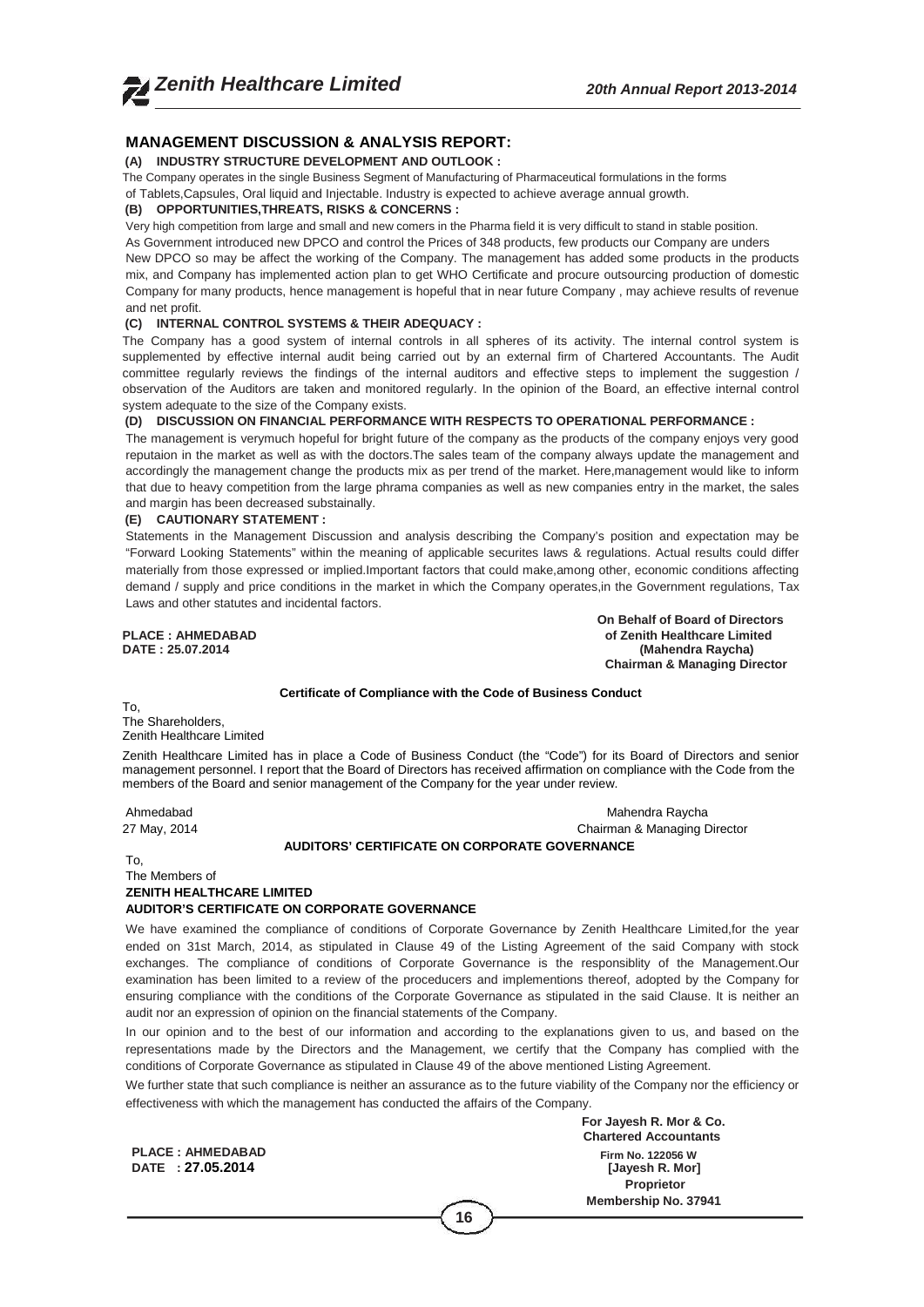#### **INDEPENDENT AUDITOR'S REPORT**

#### **TO**

#### **THE MEMBERS OF ZENITH HEALTHCARE LIMITED**

#### **Report on the Financial Statements**

We have audited the accompanying financial statements of Zenith Healthcare Ltd ("the Company"), which comprise the Balance Sheet as at March 31, 2014, and the Statement of Profit and Loss and Cash Flow Statement for the year then ended, and a summary of significant accounting policies and other explanatory information, which we have signed under reference to this report.

#### **Management's Responsibility for the Financial Statements**

Management is responsible for the preparation of these financial statements that give a true and fair view of the financial position, financial performance and cash flows of the Company in accordance with the Accounting Standards notified under the Companies Act, 1956 ("the Act") read with the General Circular 15/2013 dated September, 2013 of the Ministry of Corporate Affairs in respect of Section 133 of the Companies Act, 2013. This responsibility includes the design, implementation and maintenance of internal control relevant to the preparation and presentation of the financial statements that give a true and fair view and are free from material misstatement, whether due to fraud or error.

#### **Auditor's Responsibility**

opinion.

Our responsibility is to express an opinion on these financial statements based on our audit. We conducted our audit in accordance with the Standards on Auditing and other applicable authoritative pronouncements issued by the Institute of Chartered Accountants of India. Those Standards require that we comply with ethical requirements and plan and perform the audit to obtain reasonable assurance about whether the financial statements are free from material misstatement.

"An audit involves performing procedures to obtain audit evidence about the amounts and disclosures in the financial statements. The procedures selected depend on the auditor's judgment, including the assessment of the risks of material misstatement of the financial statements, whether due to fraud or error. In making those risk assessments, the auditor considers internal control relevant to the Company's preparation and fair presentation of the financial statements in order to design audit procedures that are appropriate in the circumstances, but not for the purpose of expressing an opinion on the effectiveness of the entity's internal control. An audit also includes evaluating the appropriateness of accounting policies used and the reasonableness of the accounting estimates made by Management, as well as evaluating the overall presentation of the financial statements". We believe that the audit evidence we have obtained is sufficient and appropriate to provide a basis for our audit

#### **Opinion**

In our opinion and to the best of our information and according to the explanations given to us, the accompanying financial statements give the information required by the Act in the manner so required and give a true and fair view in conformity with the accounting principles generally accepted in India:

- 
- (a) in the case of the Balance Sheet, of the state of affairs of the Company as at March 31, 2014;<br>(b) in the case of the Statement of Profit and Loss, of the loss for the year ended on that date: and in the case of the Statement of Profit and Loss, of the loss for the year ended on that date; and
- $(c)$  in the case of the Cash Flow Statement, of the cash flows for the year ended on that date.

#### **Report on Other Legal and Regulatory Requirements**

- 1. As required by the Companies (Auditor's Report) Order, 2003', issued by the Central Government of India in terms of sub-section (4A) of section 227 of the Act, (hereinafter referred to as the "Order"), and on the basis of such checks of the books and records of the Company as we considered appropriate and according to information and explanations given to us, we give in the Annexure a statement on the matters specified in paragraphs 4 and 5 of the Order.
- 2. As required by section 227(3) of the Act, we report that:
	- a.We have obtained all the information and explanations which to the best of our knowledge and belief were necessary for the purpose of our audit;
	- b.In our opinion proper books of account as required by law have been kept by the Company so far as appears from our examination of those books.
	- c.The Balance Sheet, Statement of Profit and Loss, and Cash Flow Statement dealt with by this Report are in agreement with the books of account.
	- d.In our opinion, the Balance Sheet, Statement of Profit and Loss, and Cash Flow Statement comply with the Accounting Standards notified under the Companies Act, 1956 read with the General Circular 15/2013 dated September 13, 2013 of the Ministry of Corporate Affairs in respect of Section 133 of the Companies Act, 2013.
	- e.On the basis of written representations received from the directors as on March 31, 2014, and taken on record by the Board of Directors, none of the directors is disqualified as on March 31, 2014, from being appointed as a director in terms of clause (g) of sub-section (1) of section 274 of the Act.

**17**

**PLACE : AHMEDABAD DATE : 27.05.2014 [Jayesh R. Mor]**

**For Jayesh R. Mor & Co. Chartered Accountants Firm No. 122056 W**

**Proprietor Membership No. 37941**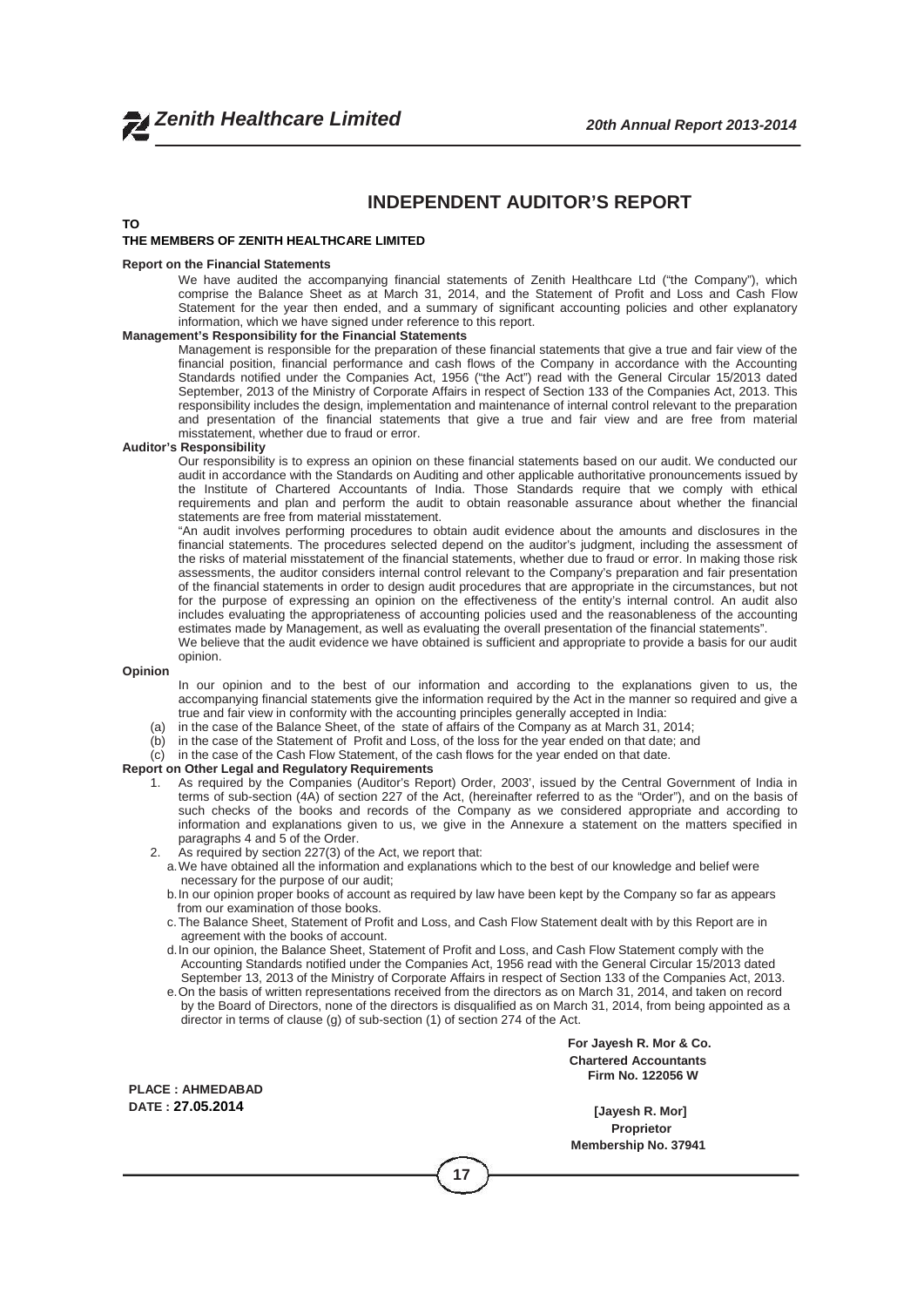#### **ANNEXURE TO THE INDEPENDENT AUDITOR'S REPORT**

Referred to in paragraph 1 of the Independent Auditor's report of even date to the members of Zenith Healthcare Limited on the financial statements as of and for the year ended March 31, 2014.

1.

- a. The Company has maintained proper records showing full particulars including quantitative details and situation of its fixed assets on the basis of available information.
- b. Physical verification of major assets was conducted by the Management during the year, which in our opinion is reasonable having regard to the size of the Company and nature of its assets. No material discrepancies were noticed on such verification as compared with the book of record.
- c. In our opinion, the Company has not disposed off substantial fixed assets during the year and the going concern status of the Company is not affected.

2.

- a. The inventory excluding stocks in transit has been physically verified by the management during the year. In our opinion, the frequency of verification is reasonable.
- b. In our opinion, the procedures of physical verification of inventories followed by the management are reasonable and adequate in relation to the size of the Company and the nature of its business.
- c. On the basis of our examination of the inventory records, in our opinion, the Company is maintaining proper records of inventory. The discrepancies noticed on physical verification of inventory as compared to books records were not material.

3.

- a. The Company has granted unsecured loans, to firm covered in the register maintained under Section 301 of the Act. The maximum amount involved during the year and year-end balance of such loans aggregated to Rs. 3.05 Lakhs and 3.05 Lakhs, respectively. The Company has not granted any secured/unsecured loans to Companies covered in the register maintained under Section 301 of the Act.
- b. In our opinion, and explanation given to us the rate of interest and other terms and conditions of such loans are not prima facie prejudicial to the interest of the Company.
- c. In respect of the aforesaid loans, the parties are repaying the principal amounts, as stipulated, and are also regular in payment of interest as applicable.
- d. In respect of the aforesaid loans, there is no overdue amount.
- e. According to information and explanation given to us and record produced to us for verification the Company has not taken any loans, secured or unsecured, from companies, firms or other parties covered in the register maintained under Section 301 of the Act. Therefore, the provision of Clause (iii)(e) and (g) of the said Order are not applicable to the Company.
- 4. In our opinion, and according to the information and explanation given to us, there is an adequate internal control system commensurate with the size of the Company and the nature of its business for the purchase of inventory and fixed assets and for the sale of goods and services. Further, on the basis of our examination of the books and records of the Company, and according to the information explanation given to us, we have neither come across, nor have been informed of, any continuing failure to correct major major weakness in the aforesaid internal controls.

- (a) According to the information and explanations given to us, we are of the opinion that the particulars of all contracts or arrangement that need to be entered into the register maintained under Section 301 of the Act, have been so entered.
- (b) In our opinion, according to the information and explanations given to us, the transactions made in of such contracts or arrangements and exceeding the value of Rupees Five Lakhs in respect of any during the year have been made at prices which having regard to the prevailing market prices at the relevant time.
- 6. The Company has not accepted any deposits from the public within the meaning of Section 58A, 58AA of the Companies Act rules framed there under.
- 7. In our opinion the Company has an internal audit system, with its size and nature of its business.

<sup>5.</sup>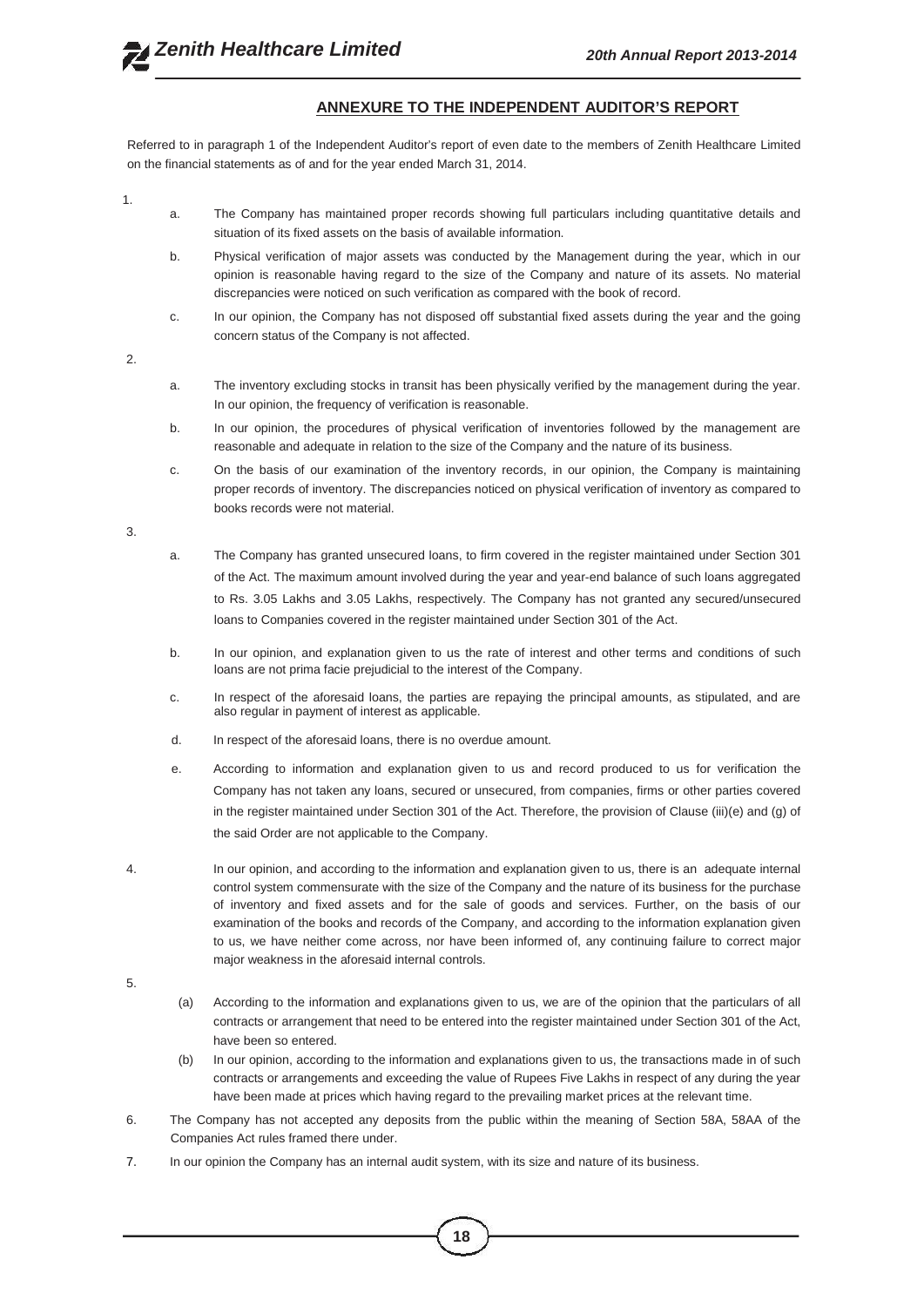8. We have broadly reviewed, the books of account maintained by the Company in respect of products where, pursuant to the rules made by the Central Government of India, the maintenance of cost records has been prescribed under clause (d) of sub-section (1) 209 of the Act, and are of the opinion that, prima facie, the prescribed accounts and records have been made and maintained. We have not, however, made a detailed examination of the cost records with a view to determine whether they are accurate or complete.

9.

- a. According to the information and explanations given to us and the records of the Company examined by us, in our opinion, the Company is generally regular in depositing undisputed statutory dues in respect of profession tax, services tax, TDS, excise duty, provident fund, custom duty investor education protection fund, employees' state insurance, income-tax, sales-tax, wealth-tax, purchase tax, entry tax, municipal tax and other material statutory dues applicable, with the appropriate authorities.
- b. According to the information and explanation to us, and the records of the Company examined by us, there is no disputed tax or statutory dues as on 31.03.2014.
- 10. The Company has no accumulated losses at the ended of the financial year and it has incurred cash losses of Rs. 16.60 Lakhs in the financial year ended on that date and in the immediately preceding financial year there is no cash loss.
- 11. According to the records of the Company examined by us and the information and explanation given to us, the Company has no dues to financial institution or banks or debenture holders as at balance sheet date.
- 12. In our opinion, the Company has not granted loans and advances on the basis of security by way of pledge of shares, debentures and other securities.
- 13. As the provisions of any statute applicable to chit fund /nidhi/mutual benefit fund/societies are not applicable to the Company the provisions of clause 4(xiii) of the Order are not applicable to the Company.
- 14. In our opinion, the Company is not dealing in or trading in shares, securities, debentures and other investment. Accordingly, the provisions of Clause 4(xiv) of the Order are not applicable to the Company.
- 15. According to the information and explanation given to us, the Company has not given any guarantee for loans taken by others from banks or financial institutions.
- 16. The Company has not taken any term loan from any Bank or financial institution.
- 17. According to the information and informations and explanations given to us on an overall examination of the balance sheet of the Company, we report that the Company has not used funds raised on short-term basis for long-term investment.
- 18. The Company has not made any preferential allotment of shares to parties and Companies covered in the register maintained under Section 301 of the Act during the year. Accordingly, the provisions of Clause 4(xviii) of the Order are not applicable to the Company.
- 19. The Company has not issued any debentures.
- 20. The Company has not raised any money by public issues during the year. Accordingly, the provisions of Clause 4(xx) of the Order are not applicable to the Company.
- 21. During the course of our examination of the books and records of the Company, carried out in accordance with the generally accepted auditing practices in India, according to the information and explanation given to us, we have neither come across any instance of material fraud on or by the Company, noticed or reported during the year, nor have we been informed any such case by the Management.

**For Jayesh R. Mor & Co. Chartered Accountants Firm No. 122056W**

**Membership No. 37941**

**PLACE : AHMEDABAD [Jayesh R. Mor] DATE : 27.05.2014** 

**19**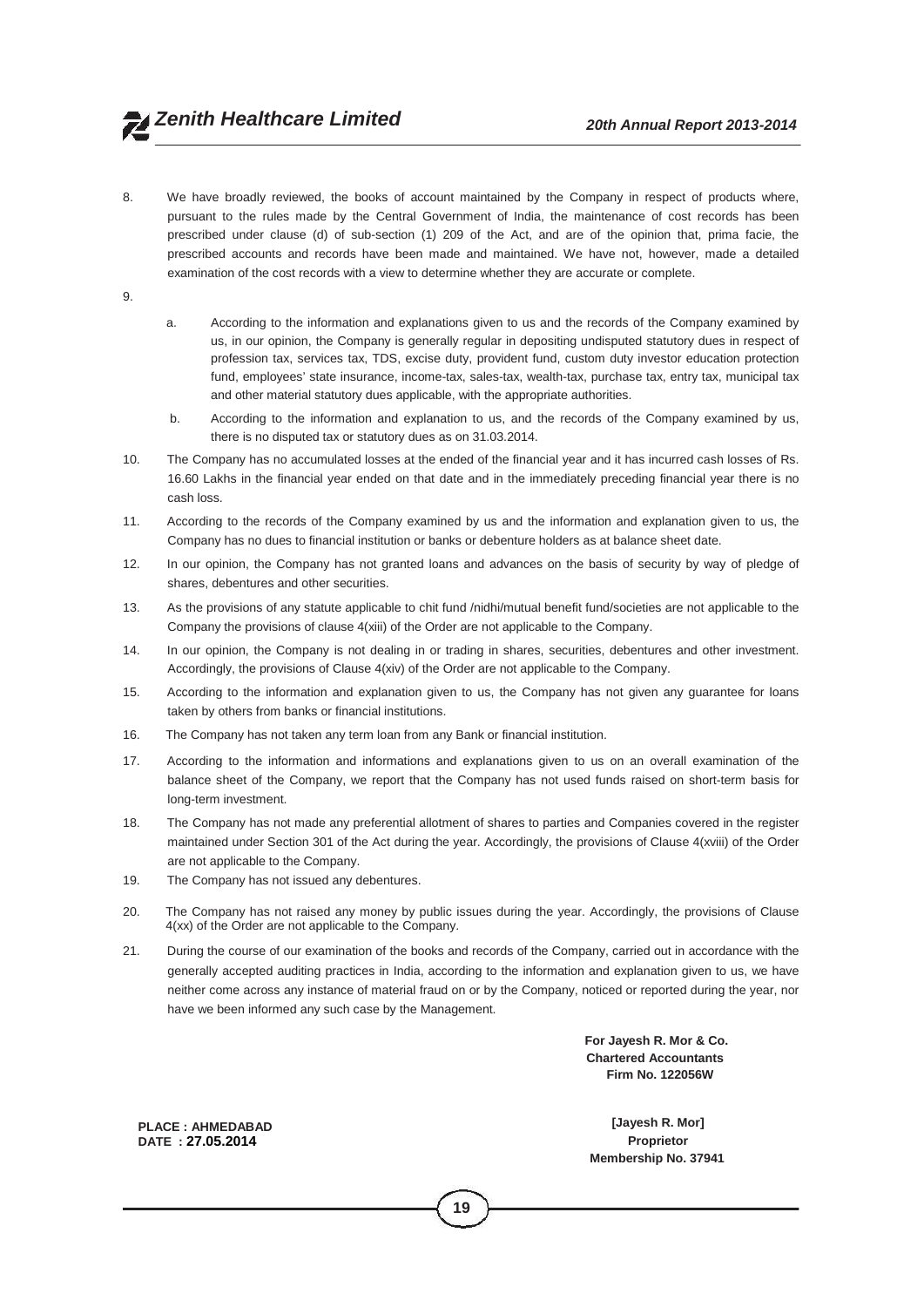| <b>BALANCE SHEET AS AT 31st MARCH 2014</b>                     |                | (Amount in Rupees) |                  |                    |                  |  |  |  |
|----------------------------------------------------------------|----------------|--------------------|------------------|--------------------|------------------|--|--|--|
| <b>PARTICULARS</b>                                             | <b>NOTE NO</b> |                    | AS AT 31-03-2014 |                    | AS AT 31-03-2013 |  |  |  |
| <b>I EQUITY AND LIABILITIES</b>                                |                |                    |                  |                    |                  |  |  |  |
| 1. Sharesholders' Funds                                        |                |                    |                  |                    |                  |  |  |  |
| (a) Share Capital                                              | 3              | 53739000           |                  | 53739000           |                  |  |  |  |
| (b) Reserves & Surplus                                         | 4              | 6783813            |                  | 9487178            |                  |  |  |  |
|                                                                |                |                    | 60522813         |                    | 63226178         |  |  |  |
| 2. Current Liabilities                                         |                |                    |                  |                    |                  |  |  |  |
| (a) Trade payables                                             | 5              | 6995077            |                  | 6,952,550          |                  |  |  |  |
| (b) Short term provisions                                      | 6              | 824557             |                  | 869,777            |                  |  |  |  |
|                                                                |                |                    | 7,819,634        |                    | 7,822,327        |  |  |  |
| <b>TOTAL</b>                                                   |                |                    | 68342447         |                    | 71048505         |  |  |  |
| <b>II ASSETS</b>                                               |                |                    |                  |                    |                  |  |  |  |
| 1. Non-Current Assets                                          |                |                    |                  |                    |                  |  |  |  |
| (a) Fixed assets                                               |                |                    |                  |                    |                  |  |  |  |
| (i) Tangible assets                                            | $\overline{7}$ | 13595639           |                  | 16053349           |                  |  |  |  |
| (ii) Intangible assets                                         | 8              | 143880             |                  | 189750             |                  |  |  |  |
| (iii) Capital Work In progress                                 | 9              | 7861583            |                  |                    |                  |  |  |  |
|                                                                |                | 21601102           |                  | 16243099           |                  |  |  |  |
| (b) Non-current investments                                    | 10             | 24776              |                  | 1956836            |                  |  |  |  |
| (c) Deferred tax assets (liabilities)                          | 11             | 1092527            |                  | (234255)           |                  |  |  |  |
| (d) Long-term loans and advances                               | 12             | 6858876            |                  | 7368462            |                  |  |  |  |
|                                                                |                |                    | 29577281         |                    | 25334142         |  |  |  |
| 2. Current Assets                                              |                |                    |                  |                    |                  |  |  |  |
| (a) Inventories                                                | 13             | 10163194           |                  | 9655900            |                  |  |  |  |
| (b) Trade receivables                                          | 14             | 19558603           |                  | 23283135           |                  |  |  |  |
| (c) Cash and bank balance<br>(d) Short-term loans and advances | 15<br>16       | 4410636<br>2742620 |                  | 9538300<br>1581283 |                  |  |  |  |
| (e) Other current assets                                       | 17             | 1890113            |                  | 1655745            |                  |  |  |  |
| Summary of significant accounting policies 2                   |                |                    | 38765166         |                    | 45714363         |  |  |  |
|                                                                |                |                    |                  |                    |                  |  |  |  |
| <b>TOTAL</b>                                                   |                |                    | 68342447         |                    | 71048505         |  |  |  |

Refer Notes forming part of the Financial Statements For and on behalf of the Board of Director in terms of our report attached.

**For JAYESH R. MOR & CO. MAHENDRA RAYCHA**<br>
Chartered Accountants **MAHENDRA RAYCHA**<br>
Chairman & Managing D Firm No.122056W **Jayesh R. Mor** Proprietor<br>
Membership No.37941<br>
Membership No.37941<br>
Membership No.37941

**PLACE : AHMEDABAD PLACE : AHMEDABAD DATE : 27.05.2014 DATE : 27.05.2014**

Chairman & Managing Director

Joint Managing Director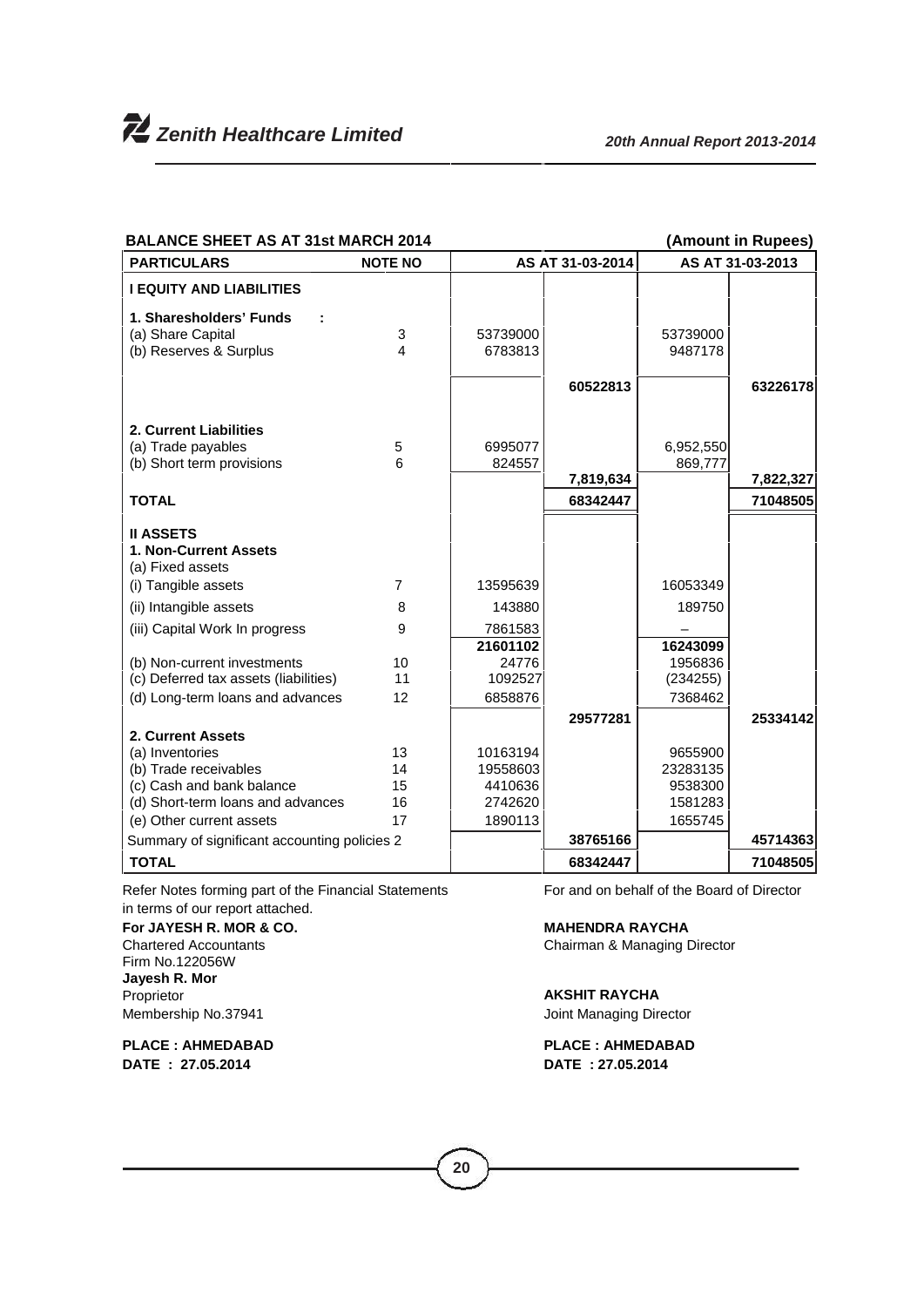# *Zenith Healthcare Limited 20th Annual Report 2013-2014*

| Statement of PROFIT & LOSS for the year ended                      |                | 31ST MARCH 2014 |                  | (Amount in Rupees) |  |  |
|--------------------------------------------------------------------|----------------|-----------------|------------------|--------------------|--|--|
| <b>PARTICULARS</b>                                                 | <b>NOTE NO</b> |                 | AS AT 31-03-2014 | AS AT 31-03-2013   |  |  |
| I. Revenue from operations                                         | 18             |                 | 32705004         | 40114008           |  |  |
| II. Other income                                                   | 19             |                 | 918204           | 1223845            |  |  |
| III. Total revenue $(I + II)$                                      |                |                 | 33623208         | 41337853           |  |  |
| <b>IV. Expenses</b>                                                |                |                 |                  |                    |  |  |
| (a) Cost of raw and packing<br>materials consumed                  | 20             |                 | 15593636         | 18136113           |  |  |
| (b) Purchase of Stock-in-trade                                     | 21             |                 | 3956840          | 4625973            |  |  |
| (c) Change in Inventories                                          | 22             |                 | (306454)         | 1356925            |  |  |
| (d) Employees benefit expense                                      | 23             |                 | 6685409          | 6289996            |  |  |
| (e) Finance Cost                                                   | 24             |                 | 21908            | 6348               |  |  |
| (f) Depreciation and amortisation expense                          |                |                 | 2369974          | 1717456            |  |  |
| (g) Other Expenses                                                 | 25             |                 | 9387596          | 11065724           |  |  |
| <b>Total Expenses</b>                                              |                |                 | 37708909         | 43198535           |  |  |
| V. Profit/(Loss) for the year before                               |                |                 |                  |                    |  |  |
| <b>Exceptional items and tax</b>                                   |                |                 | (4085701)        | (1860682)          |  |  |
| <b>VI. Exceptional items</b>                                       |                |                 | 55554            | 1973328            |  |  |
| VII. Profit for the year before extraordinary                      |                |                 |                  |                    |  |  |
| terms and tax (V-VI)                                               |                |                 | (4030147)        | 112646             |  |  |
| VIII. Less : Prior Period expenses                                 |                |                 |                  |                    |  |  |
| IX Profit for the year before taxation (VII-VIII)<br>X Tax Expense |                |                 | (4030147)        | 112646             |  |  |
| (i) Current Tax / Provision for tax                                |                |                 |                  | 58000              |  |  |
| (ii) Deferred Tax Assets/(liabilities)                             |                |                 | 1326782          | (32258)            |  |  |
|                                                                    |                |                 |                  |                    |  |  |
| XI Profit (Loss) from continuing                                   |                |                 | (2703365)        | 86904              |  |  |
| operations (IX-X)                                                  |                |                 |                  |                    |  |  |
| XVI. Earning per Equity Share:<br><b>Basic</b>                     | 26             |                 |                  | 0.001              |  |  |
|                                                                    |                |                 | (0.050)          |                    |  |  |
| <b>Diluted</b>                                                     |                |                 | (0.050)          | 0.001              |  |  |

Refer Notes forming part of the Financial Statements in terms of our report attached.

#### **For JAYESH R. MOR & CO. MAHENDRA RAYCHA** Chartered Accountants Chairman & Managing Director Firm No.122056W **Jayesh R. Mor**

Proprietor Membership No.37941 **Membership No.37941** Joint Managing Director

**DATE : 27.05.2014 DATE : 27.05.2014**

For and on behalf of the Board of Director

**AKSHIT RAYCHA**

# **PLACE : AHMEDABAD PLACE : AHMEDABAD**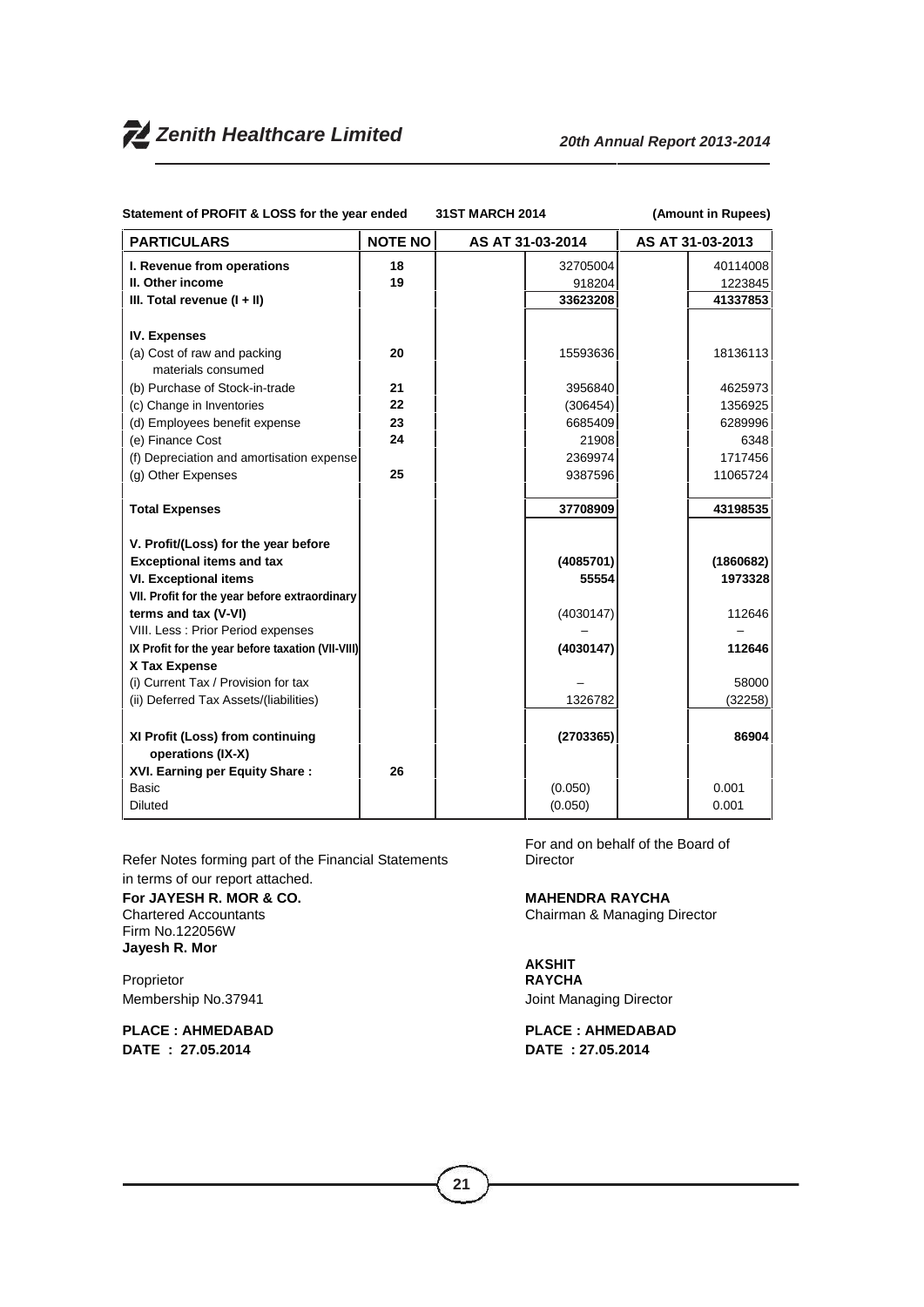#### **CASH FLOW STATEMENT**

**for the Year Ended March 31, 2014** (Amount in Rs.)

| <b>PARTICULARS</b>                                                     | 2013-2014          | 2012-2013 |
|------------------------------------------------------------------------|--------------------|-----------|
| A CASH FLOW FROM OPERATING ACTIVITIES                                  |                    |           |
| Profit /(Loss) before tax from Continuing Operations                   | (4030147)          | 112644    |
| Adjustments                                                            |                    |           |
| Depreciation and amortisation expense                                  | 2369974            | 1717456   |
| Other Operating Income                                                 | (918204)           | (1223845) |
| Profit on Sales of Assets                                              | (55554)            | (1973328) |
| A. Operating Profit/(Loss) Before Working Capital Changes              |                    |           |
| Adjustments For Changes In Working Capital from                        | (2633931)          | (1367073) |
| I. Adjustments for (increase)/decrease in operating assets :           |                    |           |
| Inventory                                                              | (507294)           | 751938    |
| Trade receivables                                                      | 3724530            | (710734)  |
| Short-term Loans and Advances                                          | (1161337)          | 198837    |
| <b>Other Current Assets</b>                                            | (234368)           | (49603)   |
| II. Adjustment for increase/(decrease) in operating liabilities :      |                    |           |
| <b>Trade Payables</b>                                                  | 42527              | 980101    |
| <b>Other Current liabilities</b>                                       |                    | 325760    |
| Short-term provisions                                                  | (45220)<br>1818838 |           |
| B. Cash (Used in) Continuing Operations                                |                    | 1496299   |
| Net Cash Flow from Operating Activities Before Exceptional Items (A+B) | (815093)           | 129226    |
| <b>Exceptional Items</b>                                               | 55554              |           |
| (A)<br><b>Net Cash from Operating Activities</b>                       | (759539)           | 129226    |
| <b>B. CASH FLOW FROM INVESTING ACTIVITIES</b>                          |                    |           |
| Adjustments for changes in :                                           |                    |           |
| Purchase of Tangible/Intangible Fixed Assets                           | (7978973)          | (6946370) |
| Sales of Assets                                                        | 250938             | 2205000   |
| Purchase of Non Current Investment:                                    | 1932060            | 14857     |
| Long Term Loans & Advances                                             | 509586             | 2751226   |
| <b>Other Operating Income</b>                                          | 918204             | 1223845   |
| Net Cash Generated from/(Used In) Investing Activities (B)             | (4368185)          | (751442)  |
| <b>C. CASH FLOW FROM FINACING ACTIVITIES</b>                           |                    |           |
| Provision for Income Tax                                               |                    | (58000)   |
| Adjustments                                                            | 60                 | (17698)   |
| <b>Net Cash From Financing Activities</b><br>(C)                       | 60                 | (75698)   |
| Net Increase /(Decrease) in Cash & Cash Equivalents                    | (5127664)          | (697914)  |
| $(A)+(B)+(C)$                                                          |                    |           |
|                                                                        |                    |           |
| Net Cash Flow as per Balance Sheet                                     |                    |           |
| Cash and Cash Equivalents As At 31.03.2013                             | 9538300            | 10236214  |
| Cash & Cash Equivalents As At. 31.03.2014                              | 4410636            | 9538300   |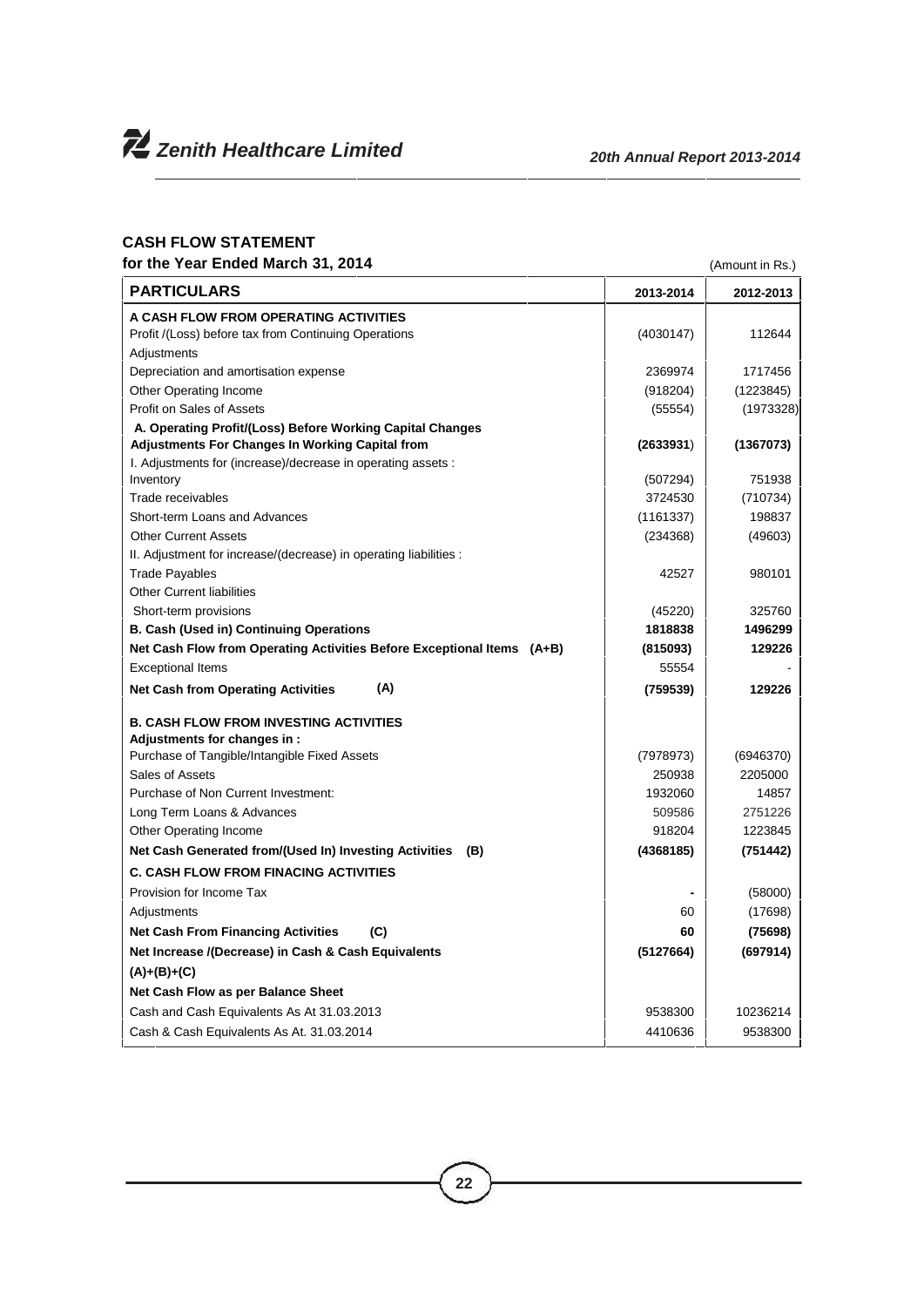#### **Notes :**

- 1. The above Cash Flow Statement has been prepared under the 'Indirect Method' Set out in Accounting Standard 3.
- 2. Previous year's figures have been regrouped/reclassified wherever necessary to correspond with the current year's classification/disclosure.

As per our report of even date For and on behalf of the Board of Directors

**For JAYESH R. MOR & CO.** Chartered Accountants Firm No.122056W **MAHENDRA RAYCHA**

**Jayesh R. Mor**

**PLACE : AHMEDABAD PLACE : AHMEDABAD**

Chairman & Managing Director

Proprietor **AKSHIT RAYCHA** Membership No.37941 **Managing Director** Joint Managing Director

**DATE : 27.05.2014 DATE : 27.05.2014**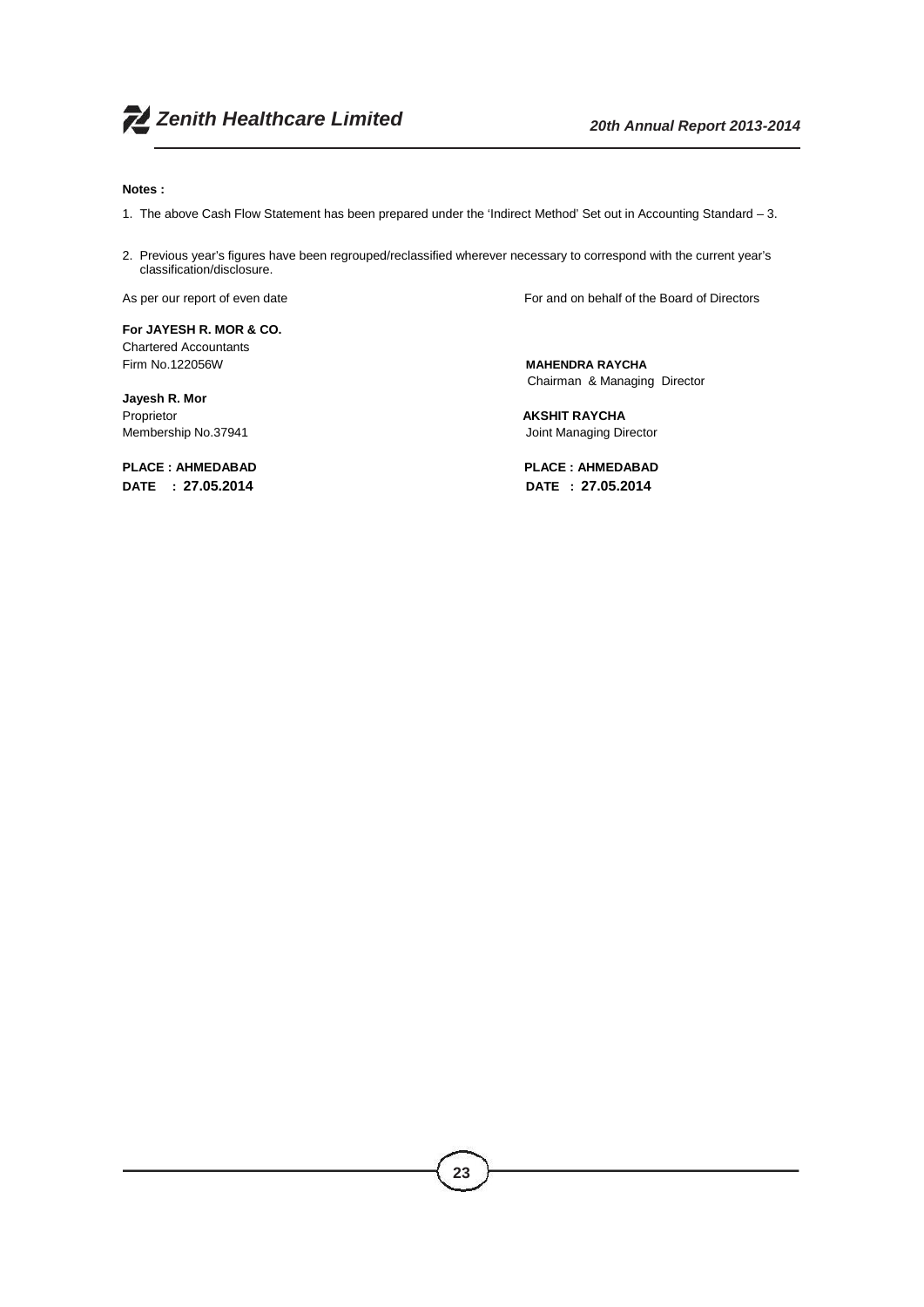

#### **NOTES FORMING PART OF THE FINANCIAL STATEMENTS AS AT 31st MARCH, 2014**

#### **Note 1 COOMPANY INFORMATION**

The company is based in Ahmedabad and is primarily involved in trading and manufacturing of pharmaceutical products. **Note 2 SIGNIFICANT ACCOUNTING POLICIES adopted by the Company in the preparation and presentation of the Accounts: -**

#### **(a) BASIS OF PREPARATION OF FINANCIAL STATEMENT**

The financial statements of the Company have been prepared in accordance with the Generally Accepted Accounting Principles in India (Indian GAAP) to comply with the Accounting Standards notified under the Companies (Accounting Standards) Rules, 2006 (as amended) and the relevant provisions of the Companies Act, 1956. The financial state ments have been prepared on accrual basis under the historical cost convention. The accounting policies adopted in the preparation of the financial statements are consistent with those followed in the previous year.

#### **(b) USE OF ESTIMATES**

The preparation of the financial statements in conformity with Indian GAAP requires the Management to make esti mates and assumptions considered in the reported amounts of assets and liabilities (including contingent liabilities) and the reported income and expenses during the year. The Management believes that the estimates used in preparation of the financial statements are prudent and reasonable. Future results could differ due to these estimates and the differences between the actual results and the estimates are recognised in the periods in which the results are known/ materialise.

#### **(c) INVENTORIES**

- **i)** Inventories are valued at lower of cost (FIFO Basis) or Net Realisable value.
- **ii)** Cost of inventories have been computed to include all costs of purchases, cost of conversion and other costs incurred in bringing the inventories to their present location and condition.

#### **(d) CASH AND CASH EQUIVALENTS (FOR PURPOSES OF CASH FLOW STATEMENT)**

Cash comprises cash on hand and demand deposits with banks. Cash equivalents are short-term balances (with an original maturity of three months or less from the date of acquisition), highly liquid investments that are readily convertible into known amounts of cash and which are subject to insignificant risk of changes in value.

#### **(e) CASH FLOW STATEMENT**

Cash flows are reported using the indirect method, whereby profit / (loss) before extraordinary items and tax is adjusted for the effects of transactions of non-cash nature and any deferrals or accruals of past or future cash receipts or payments. The cash flows from operating, investing and financing activities of the Company are segre gated based on the available information.

#### **(f) PRIOR PERIOD AND EXCEPTIONAL ITEMS**

- (i) All identifiable items of Income and Expenditure pertaining to prior period are accounted through "Prior Period Expenses Account".
- (ii) Exceptional items are generally non-recurring items of income/profit and expenses/loss within profit and loss from

ordinary activities, which are of such nature or incident at there disclosures is relevant to explain the performance of the Company for the year.

#### **(g) DEPRECIATION**

- i) Depreciation on Fixed Assets is provided on Written down method at rates and in the manner specified in Schedule XIV to the Companies Act, 1956 read with the relevant circulars issued by the Department of Company Affairs.
- ii) Depreciation on Assets acquired during the year is provided on pro-rata basis with reference to the date of addition.
- iii) Individual assets costing less than Rs.5000 are fully depreciated in the year of purchase.
- iv) Intangible assets are amortised in spnn of 10 years.

#### **(h) REVENUE RECOGNITION**

- i) Sales are recognised, net of returns and trade discounts, on transfer of significant risks and rewards of ownership to the buyer, which generally coincides with the delivery of goods to customers. Sales inclusive of Excise duty but exclude Vat and CST.
- ii) Income from services rendered is accounted for when the work is performed.
- iii) Interest revenues are recognized on time proportion basis taking into account the amount outstanding and the rate applicable.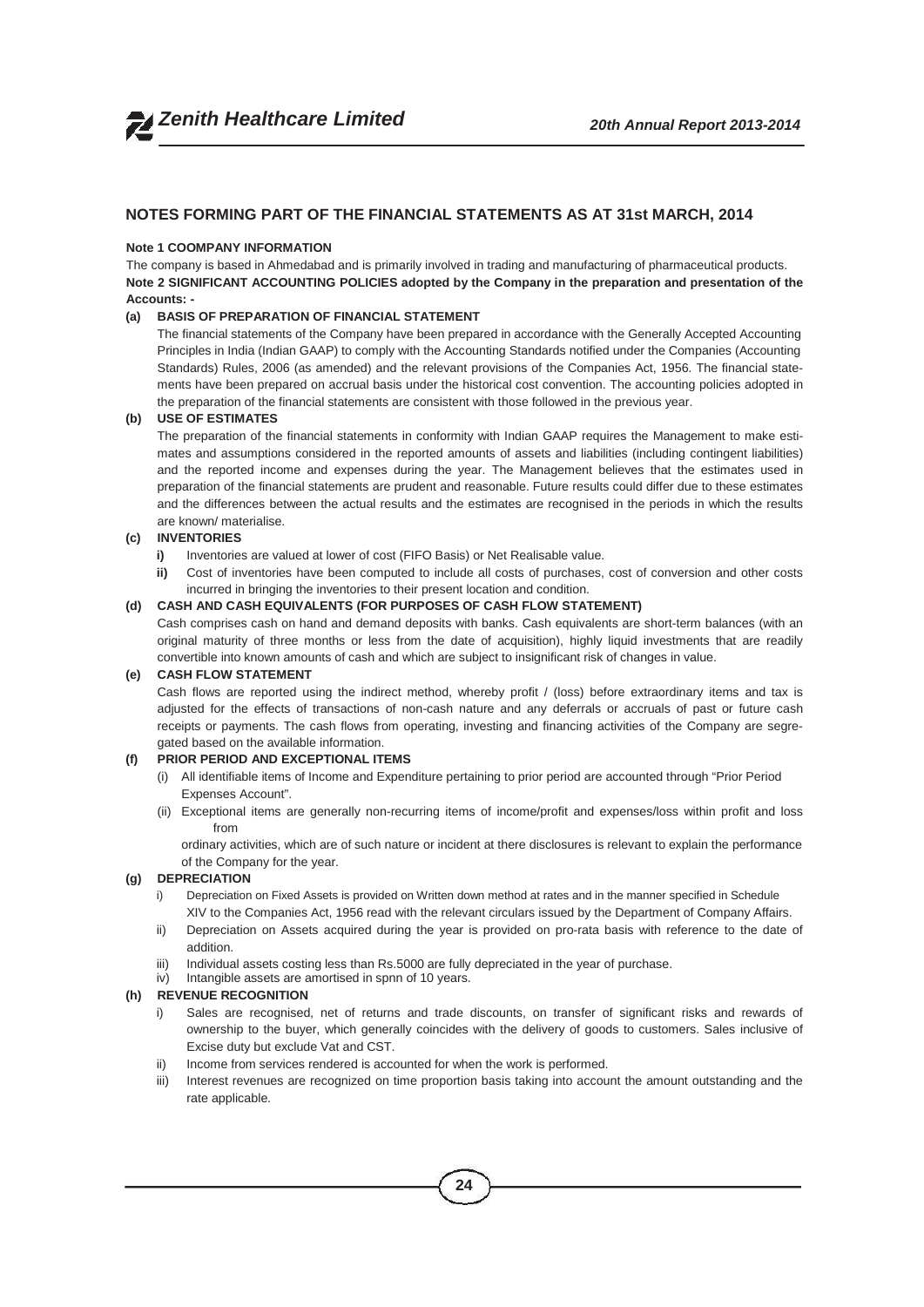#### **(i) FIXED ASSETS**

- i) Fixed assets are stated at cost of acquisition or construction. They are stated at historical cost less accumulated depreciation.
- ii) Expenditure on accounts of modification/alteration in plant and machinery, which increases the future benefit from the existing asset beyond its previous assessed standard of performance, is capitalized.

#### **(j) FOREIGN CURRENCY TRANSACTIONS**

i) There is no Foreign Currency Transaction during the year.

#### **(k) INVESTMENTS**

- i) Long-term Investments are stated at cost. Provision for diminution in the value of long-term Investments is made only if such a decline is other than temporary in the opinion of the management.
- ii) Current investment are carried at the lower of cost and quoted/fair value, computed category wise.

#### **(l) EMPLOYEE BENEFITS**

- i) **Provident Fund and Pension Fund:** Contribution to provident and pension fund maintained with the Provident fund authorities is charged to Profit & Loss account on accrual basis.
- ii) **Gratuity:** Gratuity liability as on 31st March, 2014 has not been determined by the actuarial valuation and so that such liability has not been provided for in these accounts the gratuity expenses debited to profit & loss account as and when paid to employees at the time of resignation.
- iii) **Leave Encashment:** The Company have policy to make payment of unutilised leaves every year as per rules of the applicable Act.
- iv) **Other Employee Benefits:** Other Employee Benefits such as bonus etc. are accounted for on accrual basis.

#### **(m) BORROWING COSTS**

Borrowing costs that are attributable to the acquisition or construction of qualifying assets are capitalized as part of the cost of such assets. A qualifying asset is one that necessarily takes substantial period of time to get ready for intended use. All other borrowing costs are charged to revenue.

#### **(n) SEGMENT ACCOUNTING**

Accounting Standard Interpretation (ASI) 20 Dated 14th February, 2004 issued by the Accounting Standards Board of the Institute Chartered Accountants of India, on AS 17, Segment Reporting clarifies that in case, by applying the definitions of "business segment" and "geographical segment" given in AS 17, it is concluded that there is neither more than one business segment nor more than one geographical segment. Segment information as per AS 17 is not required to be disclosed.

#### **(o) RELATED PARTY TRANSACTIONS**

Disclosure of transactions with Related Parties, as required by Accounting Standard 18 "Related Party disclosures" has been set out in a separate note forming part of this schedule. Related Parties as defined under clause 3 of the Accounting Standard 18 have been identified on the basis of representation made by key managerial personnel and information available with the Company.

#### **(p) LEASES**

The Company's significant leasing arrangements are in respect of operating leases for office premises, stores & godown. The leasing arrangements ranging between 11 months and five years are generally, and are usually renew able by mutual consent on agreed terms. The aggregate lease rentals payable are charged as rent including lease rentals.

#### **(q) EARNING PER SHARE**

The Company reports basic and diluted earnings per share (EPS) in accordance with the Accounting Standard 20 prescribed under The Companies Accounting Standards Rules, 2006. The Basic EPS has been computed by dividing the income available to equity shareholders by the weighted average number of equity shares outstanding during the accounting year. The Diluted EPS has been computed using the weighted average number of equity shares and dilutive potential equity shares outstanding at the end of the year.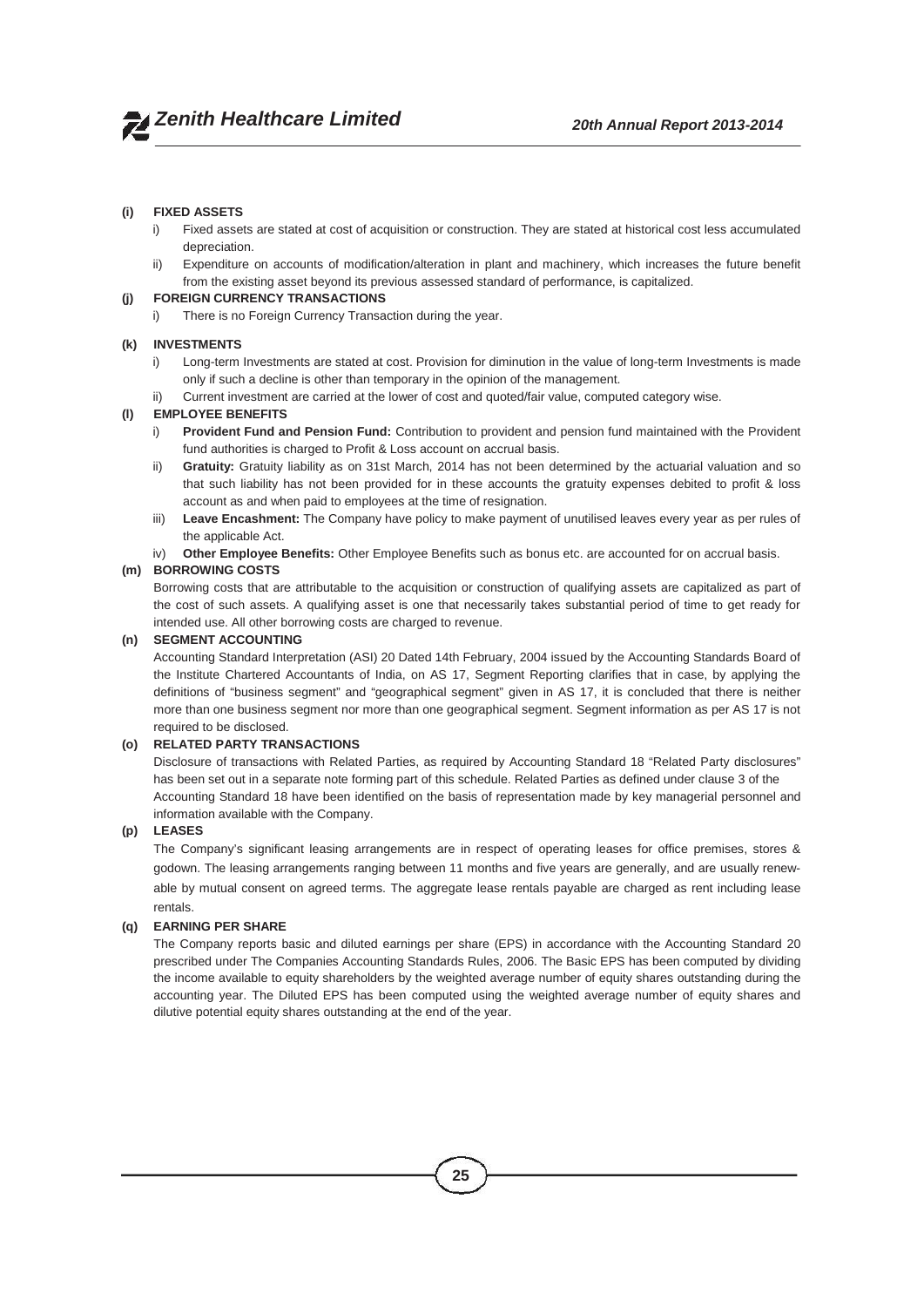

#### **(r) TAXES ON INCOME**

#### **i) Deferred Taxation**

In accordance with the Accounting Standard 22 – Accounting for Taxes on Income, prescribed under The Companies Accounting Standards Rules, 2006, the deferred tax for timing differences between the book and tax profits for the year is accounted for by using the tax rates and laws that have been enacted or substantively enacted as of the Balance Sheet Date.

Deferred tax assets arising from timing differences are recognised to the extent there is virtual certainty that the assets can be realised in future.

Net outstanding balance in Deferred Tax account is recognized as deferred tax liability/asset. The deferred tax account is used solely for reversing timing difference as and when crystallized.

#### **ii) Current Taxation**

Provision for taxation has been made in accordance with the income tax laws prevailing for the relevant assessment years.

#### **(s) IMPAIRMENT OF FIXED ASSETS**

The carrying amount of assets, other than inventories, is reviewed at each balance sheet date to determine whether there is any indication of impairment. If any such indication exists, the assets recoverable amount is estimated.

The impairment loss is recognized whenever the carrying amount of an asset or its cash generation unit exceeds its recoverable amount. The recoverable amount is the greater of the asset's net selling price and value in the uses, which is determined, based on the estimated future cash flow discounted to their present values. All impairment losses are recognized in the profit and loss account.

An impairment loss is reversed if there has been a change in the estimates used to determine the recoverable amount and is recognized in the profit and loss account.

#### **(t) PROVISION, CONTINGENT LIABILITIES AND CONTIGENT ASSETS**

Provisions involving substantial degree of estimation in measurements are recognised when there is a present obligation as a result of past events and it is probable that there will be an outflow of resources. Contingent Liabilities are not recognised but are disclosed in notes. Contingent assets are neither recognised nor disclosed in the financial statements.

#### **(u) ACCOUNTING OF CLAIMS**

- i) Claims received are accounted at the time of received return goods and damaged and expiry goods.
- ii) Claims raised by Government authorities regarding taxes and duties, which are disputed by the Company, are accounted based on legality of each claim. Adjustments, if any, are made in the year in which disputes are finally settled.

#### **(v) EXPORT INCENTIVES**

Though other Accounting Standards also apply to the Company by virtue of the Companies Accounting Standards Rules, 2006, no disclosure for the same is being made as the Company has not done any transaction to which the said accounting standards apply.

| <b>NOTE NO.: 3 SHARE CAPITAL</b>                     |       |                            |                  |                            | (Amount in Rs.) |
|------------------------------------------------------|-------|----------------------------|------------------|----------------------------|-----------------|
| <b>PARTICULARS</b>                                   |       |                            | AS AT 31-03-2014 | AS AT 31-03-2013           |                 |
|                                                      |       | Number of<br><b>Shares</b> |                  | Number of<br><b>Shares</b> |                 |
| <b>AUTHORISED SHARES</b>                             |       |                            |                  |                            |                 |
| 110000000 Equity Shares of Re. 1/- each              |       | 110000000                  | 110000000        | 110000000                  | 110000000       |
|                                                      |       | 110000000                  | 110000000        | 110000000                  | 110000000       |
| <b>ISSUED, SUBSCRIBED &amp; FULLY PAID-UP SHARES</b> |       |                            |                  |                            |                 |
| 53739000 Equity Share of Rs. 1/- each Fully paid     |       | 53739000                   | 53739000         | 53739000                   | 53739000        |
| unpaid by directors and officers)                    | Total | 53739000                   | 53739000         | 53739000                   | 53739000        |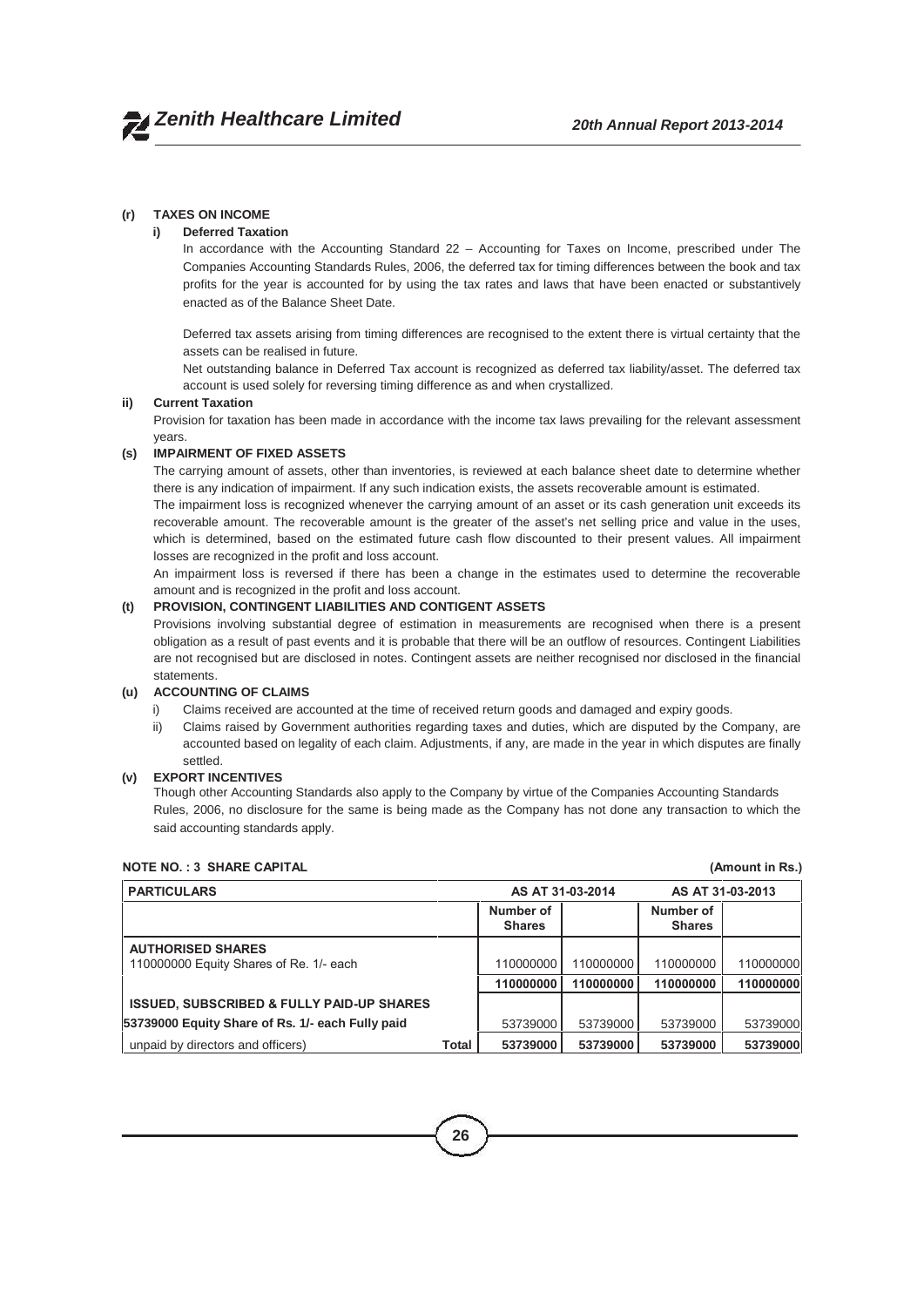#### **(b) Terms/ Rights attached to Equity Shares**

The company has only one class of equity shares having par value of Rs. 1/- per share. Each holder of equity shares is entitled to one vote per share. The company declares and pays dividends in Indian rupees.

In the event of liquidation of the company, the holders of equity shares will be entitled to receive remaining assets of the company.

**(C)** Shares held by associates Companies Rs. 2252550

#### **(d) Details of shareholders holding more than 5% shares in the company**

| <b>Particulars</b>                |               | AS AT 31-03-2014 | AS AT 31-03-2013 |           |  |
|-----------------------------------|---------------|------------------|------------------|-----------|--|
|                                   | Number of     | % holding        | Number of        | % holding |  |
|                                   | <b>Shares</b> |                  | <b>Shares</b>    |           |  |
| Mahendra Chatrabhuj Raycha        | 6604000       | 12.29            | 6604000          | 12.29     |  |
| Mahendra Chatrabhuj Raycha H.U.F. | 5129500       | 9.55             | 5129500          | 9.55      |  |

#### **Note 4 RESERVES & SURPLUS**

| Name of Shareholder                     |           | AS AT 31-03-2014 | AS AT 31-03-2013 |         |
|-----------------------------------------|-----------|------------------|------------------|---------|
| (a) Capital Reserve                     | 137089    |                  | 137089           |         |
| (b) General Reserve                     | 10215     |                  | 10215            |         |
| (c) Amalgmation Reserve                 | 16237     |                  | 16237            |         |
|                                         |           | 163541           |                  | 163541  |
| SURPLUS IN STATEMENT OF PROFIT AND LOSS |           |                  |                  |         |
| As per last balance sheet               | 9323637   |                  | 9236733          |         |
| Add: (Loss)/Profit for the Year         | (2703365) |                  | 86904            |         |
|                                         |           | 6620272          |                  | 9323637 |
| <b>TOTAL</b>                            |           | 6783813          |                  | 9487178 |

#### **NOTE NO : 5 CURRENT LIABILITIES** .

| (a) Trade Payables<br>(i) Trade Payable for Goods | 2790724 |         | 3541936 |         |
|---------------------------------------------------|---------|---------|---------|---------|
| (ii) Trade Payable for Expenses                   | 3884353 | 6995077 | 3410614 | 6952550 |
| (iii) Trade payable for Capital Goods             | 320000  | 6995077 | -       | 6952550 |

The Company has circulated letters to all its suppliers requesting them to confirm whether they are covered under the Micro, Small and Medium Enterprises Act, 2006 ('MSMED'). However from the majority of the suppliers these confirmations are still awaited. Hence disclosure relating to amount unpaid as at the year end together with interest paid/payable as required under the said act has not been made.

#### **NOTE NO : 6 CURRENT LIABILITIES (Amount in Rs.)**

| (b) Short terms provisions                  |        |        |        |        |
|---------------------------------------------|--------|--------|--------|--------|
| (i) Provision for Salary                    | 261248 |        | 240928 |        |
| (ii) Provision for Bonus                    | 318831 |        | 270771 |        |
| (iii) Provision for Professional Tax        | 22447  |        | 23230  |        |
| (iv) Provision for E.S.I. & P.F.            | 86404  |        | 85909  |        |
| (v) CST Payable                             |        |        | 46172  |        |
| (vi) TDS Payable                            | 107561 |        | 117436 |        |
| (vii) Provision for Expense                 | 11916  |        | 62729  |        |
| (viii) Provision For Income Tax 2010 - 2011 | 16150  | 824557 | 22602  | 869777 |
| <b>TOTAL</b>                                |        | 824557 |        | 869777 |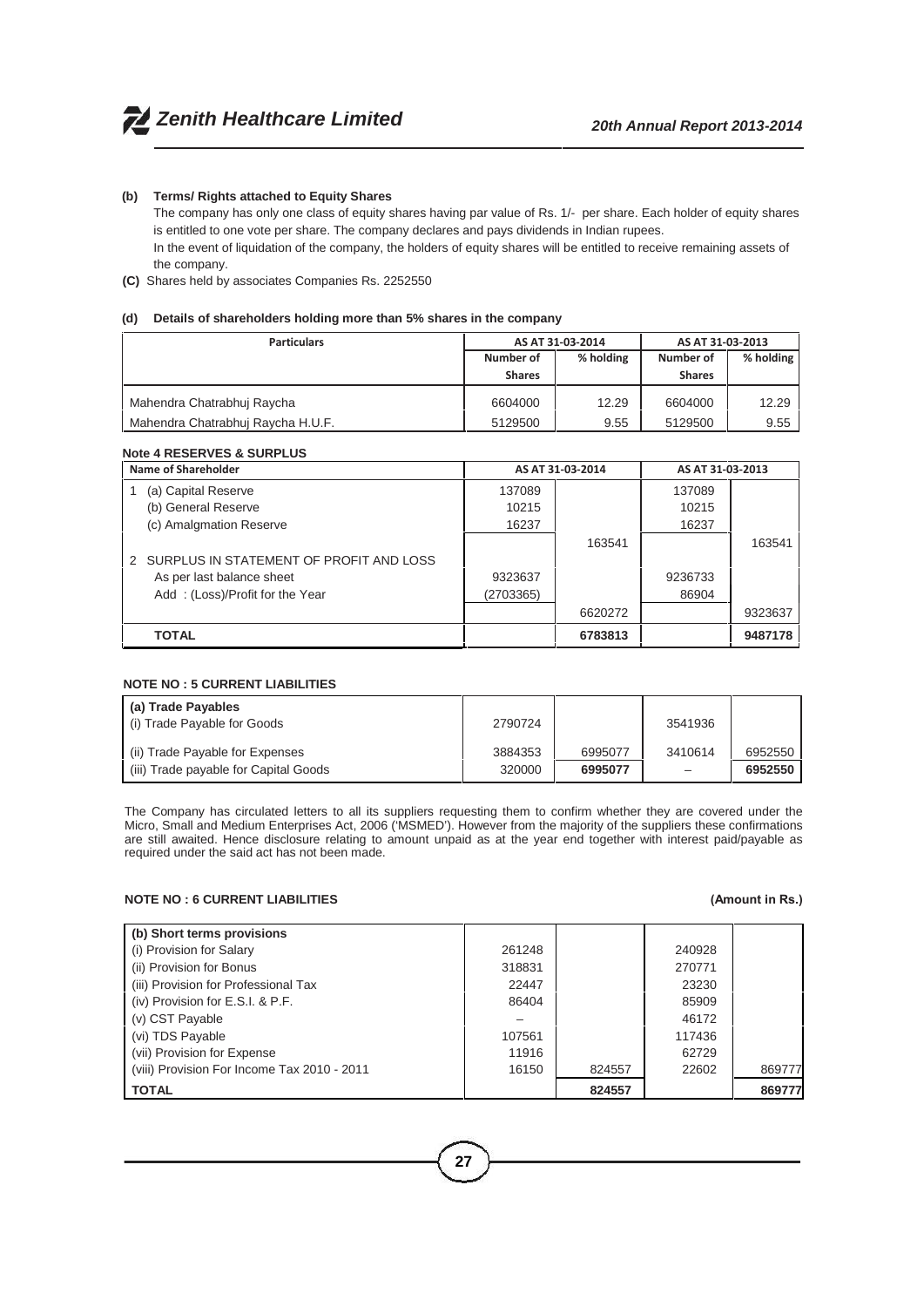#### **NOTE NO : 7 Fixed Assets**

| No | SR (i) TANGIBLE ASSETS       |                     |                | GROSS BLOCK      |                     | <b>DEPRECIATION</b> |                   |                  |                       | <b>NET BLOCK</b>   |                    |  |
|----|------------------------------|---------------------|----------------|------------------|---------------------|---------------------|-------------------|------------------|-----------------------|--------------------|--------------------|--|
|    |                              | Asat                | Addition       | <b>Deduction</b> | Asat                | Asat                | <b>Addition</b>   | <b>Deduction</b> | Asat                  | Asat               | Asat               |  |
|    |                              | 01-04-2013          | Dur. Year      | Dur. Year        | 31-03-2014          | 01-04-2013          | Dur. Year         | Dur. Year        | 31-03-2014 31-03-2014 |                    | 31-03-2013         |  |
|    | 1 Land                       | 800900              | -              | -                | 800900              |                     |                   | -                |                       | 800900             | 800900             |  |
|    | 2 Building                   | 13189339            | -              | -                | 013189339           | 8857314             | 433203            |                  | 9290517               | 3898822            | 4332025            |  |
|    | 3 Plant & Machinery          | 15084349            | -              | -                | 15084349            | 11528708            | 494590            |                  | 12023298              | 3061051            | 3555641            |  |
|    | 4 Electrification            | 2668273             | -              | -                | 2668273             | 1874488             | 110415            |                  | 1984903               | 683370             | 793785             |  |
|    | 5 R & D Equipment            | 1024768             |                | -                | 1024768             | 575940              | 62432             |                  | 638372                | 386396             | 448828             |  |
|    | 6 Furniture & Dead Stock     | 4120548             | 44940          | -                | 4165488             | 1173663             | 539492            |                  | 1713155               | 2452333            | 2946885            |  |
|    | 7 Vehicles                   | 4726035             | -              | 1096077          | 3629958             | 2369901             | 553189            | 876631           | 2046459               | 1583499            | 2356134            |  |
|    | 8 Office Equipments<br>Total | 1756098<br>43370310 | 52450<br>97390 | -<br>1096077     | 1808548<br>42371623 | 936947<br>27316961  | 142333<br>2335654 | 876631           | 1079280<br>28775984   | 729268<br>13595639 | 819151<br>16053349 |  |
|    | <b>Previous Year</b>         | 36895945            | 6830870        | 356505           | 43370310            | 25817038            | 1660256           | 160333           | 27316961              | 16053349           | 11078907           |  |

#### **NOTE NO : 8**

|              | SR (ii) INTANGIBLE ASSETS | <b>GROSS BLOCK</b> |                          |                  |            |            | <b>DEPRECIATION</b> |                  |                       |        | <b>NET BLOCK</b> |
|--------------|---------------------------|--------------------|--------------------------|------------------|------------|------------|---------------------|------------------|-----------------------|--------|------------------|
| NO.          |                           | As at              | <b>Addition</b>          | <b>Deduction</b> | Asat       | Asat       | Addition            | <b>Deduction</b> | Asat                  | Asat   | Asat             |
|              |                           | 01-04-2013         | Year<br>Dur.             | Dur. Year        | 31-03-2014 | 01-04-2013 | Dur. Year           | Dur. Year        | 31-03-2014 31-03-2014 |        | 31-03-2013       |
|              | <b>Computer Software</b>  | 85800              |                          |                  | 85800      | 71700      | 34320               |                  | 106020                | 51480  | 85800            |
| っ            | <b>Amortised Expense</b>  | 103950             | $\overline{\phantom{0}}$ |                  | 103950     | ٠          | 11550               | -                | 11550                 | 92400  | 103950           |
|              | (Trademark Exp.)          |                    |                          |                  |            |            |                     |                  |                       |        |                  |
| <b>Total</b> |                           | 189750             |                          |                  | 189750     | 71700      | 34320               |                  | 106020                | 143880 | 189750           |

#### **NOTE NO : 9 Capital Work in Progress**

| <b>SR</b>    |                   |            |                 | <b>GROSS BLOCK</b> |            | <b>DEPRECIATION</b> |           |                  |                       | <b>NET BLOCK</b> |            |
|--------------|-------------------|------------|-----------------|--------------------|------------|---------------------|-----------|------------------|-----------------------|------------------|------------|
| <b>NO</b>    |                   | Asat       | <b>Addition</b> | <b>Deduction</b>   | Asat       | Asat                | Addition  | <b>Deduction</b> | Asat                  | Asat             | Asat       |
|              |                   | 01-04-2013 | Dur. Year       | Dur. Year          | 31-03-2014 | 01-04-2013          | Dur. Year | Dur. Year        | 31-03-2014 31-03-2014 |                  | 31-03-2013 |
|              | <b>Building</b>   |            | 2641497         | -                  | 2641497    |                     |           |                  |                       | 2641497          |            |
| 12           | Electrification   |            | 367021          | ٠                  | 367021     | $\blacksquare$      |           |                  |                       | 367021           | ۰          |
| 3            | Plant & Machinery |            | 4853065         |                    | 4853065    | $\blacksquare$      |           |                  |                       | 4853065          |            |
| <b>Total</b> |                   |            | 7861583         |                    | 7861583    |                     |           |                  |                       | 7861583          |            |

#### **NOTE 10 NON CUREENT INVESTMENTS (Amount in Rupees)**

| <b>PARTICULARS</b>                                                          |               |                   |            | AS AT 31-03-2014 | AS AT 31-03-2013 |         |  |
|-----------------------------------------------------------------------------|---------------|-------------------|------------|------------------|------------------|---------|--|
| (a) Quoted Investment                                                       |               |                   |            |                  |                  |         |  |
|                                                                             | No. of Shares | <b>Face Value</b> |            |                  |                  |         |  |
| (i) HDFC Bank Ltd.                                                          | 35            | 2                 | 576        |                  | 576              |         |  |
| (ii) GIC Housing Ltd.                                                       | 300           | 10                | 2700       |                  | 2700             |         |  |
| (iii) IDBI Bank Ltd.                                                        | 1440          | 10                | 16500      |                  | 16500            |         |  |
| (iv) Devika Proteins Ltd.                                                   | 1200          | 10                | 5000       | 24776            |                  | 19776   |  |
| (b) Unquoted Investments<br>(i) Mehta Cad Cam Systems Pvt. Ltd.<br>(ii) NSC | Nil           | Nil               | Nil<br>Nil |                  | 1922500<br>14560 | 1937060 |  |
| Market Value of Quoted Shares Rs. 161,573/-                                 |               | <b>TOTAL</b>      |            | 24776            |                  | 1956836 |  |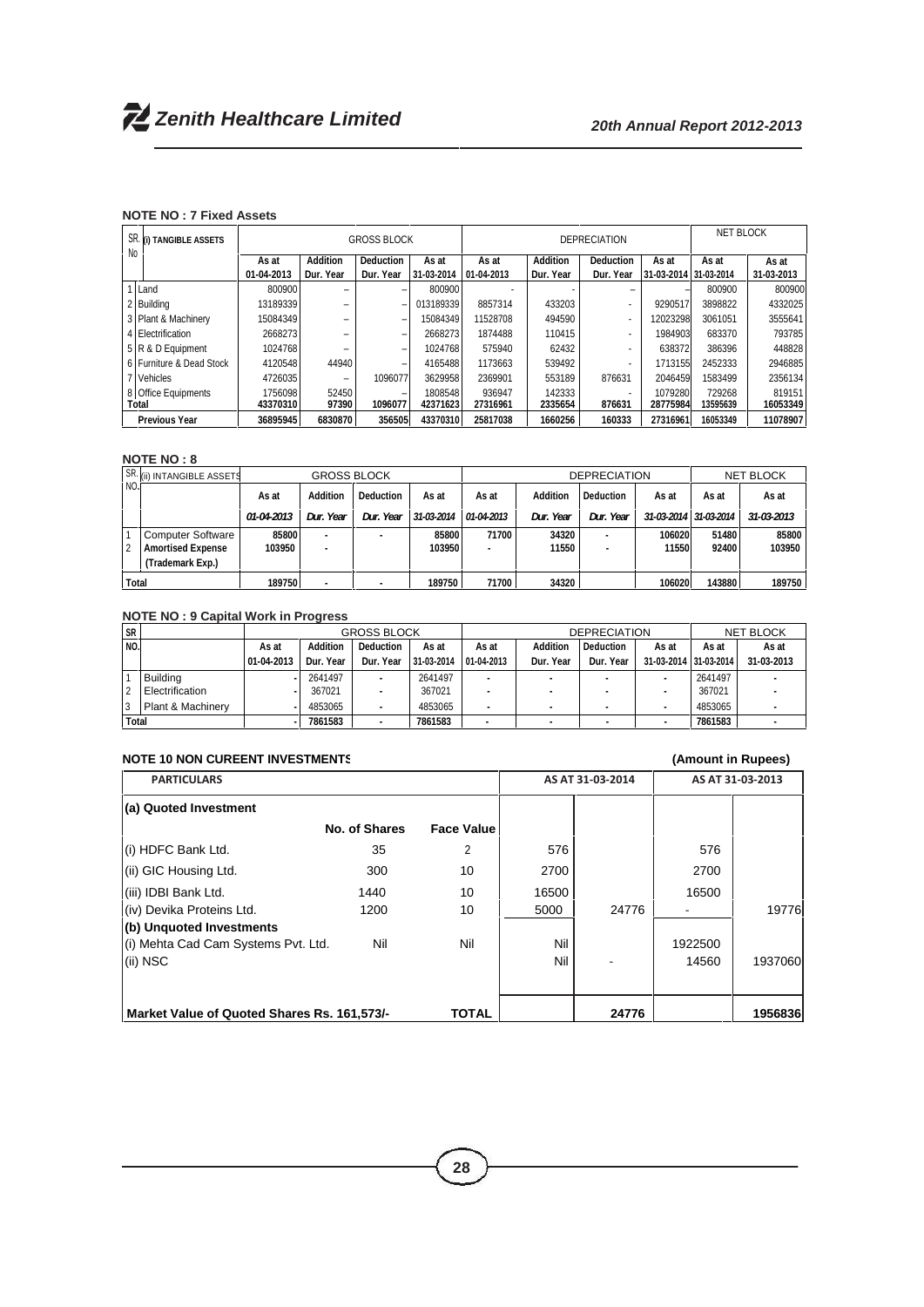#### **NOTE 11 DEFERRED TAX**

| Sr.                                                          | Descripti On                         | As Per           | As Per            | <b>Difference</b> | <b>Remarks</b>             | Applicable | <b>DTA</b> |
|--------------------------------------------------------------|--------------------------------------|------------------|-------------------|-------------------|----------------------------|------------|------------|
| No.                                                          | <b>On</b>                            | <b>Companies</b> | <b>Income Tax</b> |                   |                            | Tax        | (DTL)      |
|                                                              |                                      | Act              | Act               |                   |                            | Rate       | Rs.        |
| А.                                                           | Depreciable                          | 2369974          | 1552139           | 817835            | As a result of accelerated | 30.90%     | (252711)   |
|                                                              | Assets                               |                  |                   |                   | depreciation claimed under |            |            |
|                                                              | Excluding Land                       |                  |                   |                   | Tax Act on own assets      |            |            |
|                                                              |                                      |                  |                   |                   | WDV as per IT and books    |            |            |
| <b>B.</b>                                                    | Carryforward                         |                  | 1843760           | 1843760           | is different. Tax saved on | 30.90%     | 569722     |
|                                                              | Loss                                 |                  |                   |                   | account of Accelerated     |            |            |
|                                                              |                                      |                  |                   |                   | depreciation is now to be  |            |            |
| C.                                                           | <b>Current Year</b>                  |                  | 3267866           | 3267866           | provided as Deferred Tax   | 30.90%     | 1009771    |
|                                                              | Loss/Dep.                            |                  |                   |                   | Assets                     |            |            |
| Net Deferred Tax Assets (Liabilities) as at 31st March, 2013 |                                      |                  |                   |                   |                            |            | (234255)   |
| <b>DTA</b>                                                   |                                      |                  | 1326782           |                   |                            |            |            |
|                                                              | Net Deferred Tax Asset / (Liability) |                  |                   |                   |                            |            | 1092527    |

(a) Some taxes related assessments are pending against the Company. Potential liabilities, if any, have been adequately provided for, and the management does not estimate any incremental liability in respect of the legal proceedings.

(b) In accordance with "Accounting Standard 22", the Deferred Tax Assets of Rs.1092527/- (Previous year deferred tax Liability Rs. 234255/-) for the year has been recognised in the Profit & Loss Account.

#### **NOTE 12 LONG-TERM LOANS & ADVANCES**

| In Advances recoverable in Cash or in Kind<br>(a) | 6858476 | 7368462 |
|---------------------------------------------------|---------|---------|
| <b>TOTAL</b>                                      | 6858876 | 7368462 |

**NOTE 13 INVENTORIES (Valued at lower of cost or net realizable value)**

| (As certified by the Management)                  |         |          |         |         |
|---------------------------------------------------|---------|----------|---------|---------|
| (a) Raw materials                                 | 2927387 |          | 2971926 |         |
| (b) Packing materials                             | 2028475 |          | 1915587 |         |
| (c) Finished Goods                                | 2876351 |          | 1897947 |         |
| (d) Stock in Trade (Trading/Transit/Branch Stock) | 1906593 |          | 1822462 |         |
| (e) Work in process                               | 399388  |          | 1022978 |         |
| (f) Laboratory Chemicals                          | 25000   | 10163194 | 25000   | 9655900 |
| <b>TOTAL</b>                                      |         | 10163194 |         | 9655900 |

#### **NOTE 14 TRADE RECEIVABLES**

| (a) Outstanding for a period exceeding six months |          |          |          |          |
|---------------------------------------------------|----------|----------|----------|----------|
| from the date they are due for payment            |          |          |          |          |
| (i) Unsecured considered good                     | 6790280  |          | 7366727  |          |
| (ii) Unsecured Considered doubtful                | 887530   | 7677810  | 1406407  | 8773134  |
| (b) Others                                        |          |          |          |          |
| (i) Unsecured considered good                     | 11880793 |          | 14510001 |          |
| (ii) ) Unsecured Considered doubtful              |          | 11880793 | ۰        | 14510001 |
| <b>TOTAL</b>                                      |          | 19558603 |          | 23283135 |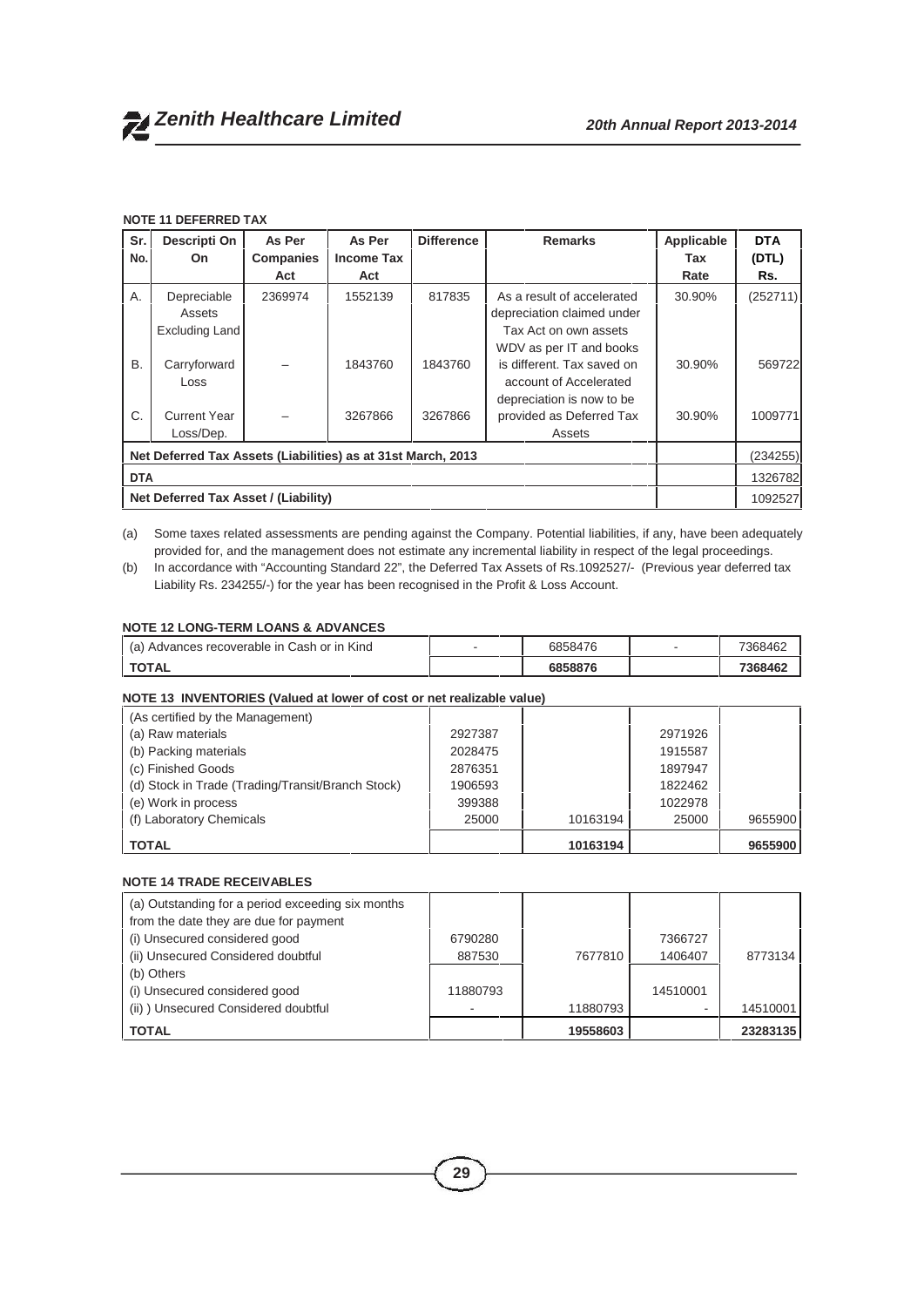

| <b>NOTE 15 CASH AND CASH EQUIVALENTS</b><br>(Amount in Rupees)                        |                    |                  |                    |                    |  |
|---------------------------------------------------------------------------------------|--------------------|------------------|--------------------|--------------------|--|
| <b>PARTICULARS</b>                                                                    |                    | AS AT 31-03-2014 | AS AT 31-03-2013   |                    |  |
| 1. Balance with Banks                                                                 |                    |                  |                    |                    |  |
| (i) In Current accounts                                                               | 611154             |                  | 968221             |                    |  |
| (ii) Fixed Deposits with Maturing Less than 3 months                                  | 3694357            | 4305511          | 8455389            | 9423610            |  |
| 2. Cash on Hand                                                                       |                    |                  |                    |                    |  |
| (a) Cash on hand                                                                      | 91925              |                  | 67858              |                    |  |
| (b) Petty Cash                                                                        | 13200              | 105125           | 46832              | 114690             |  |
| <b>TOTAL</b>                                                                          |                    | 4410636          |                    | 9538300            |  |
| <b>NOTE 16 SHORT TERM LOANS AND ADVANCES</b>                                          |                    |                  |                    |                    |  |
|                                                                                       |                    |                  |                    |                    |  |
| (a) Advance to related parties<br>(b) Non Corporate Advances                          | 305065<br>650000   |                  | 279876<br>650000   |                    |  |
| (c) Loans & Advances to Employees                                                     | 279016             |                  | 205814             |                    |  |
| (d) Security Deposits                                                                 | 291132             |                  | 345593             |                    |  |
| (e) Advance against Capital Goods                                                     | 1217407            | 2742620          | 100000             | 1581283            |  |
|                                                                                       |                    |                  |                    |                    |  |
| <b>TOTAL</b>                                                                          |                    | 2742620          |                    | 1581283            |  |
| <b>NOTE 17 OTHER CURRENT ASSETS</b>                                                   |                    |                  |                    |                    |  |
| Excise PLA/Cenvat Balance                                                             | 268273             |                  | 266875             |                    |  |
| Income Tax Refund Receivable                                                          | 1443811            |                  | 1388870            |                    |  |
| <b>VAT Receivable</b>                                                                 | 178029             | 1890113          | ٠                  | 1655745            |  |
| <b>TOTAL</b>                                                                          |                    | 1890113          |                    | 1655745            |  |
| <b>NOTE 18 REVENUE FROM OPERTIONS</b><br>(a) Sale of products<br>(b) Sale of Services | 34804037<br>225227 |                  | 42630439<br>254649 |                    |  |
| (c) Other operating revenues                                                          |                    |                  |                    |                    |  |
|                                                                                       |                    | 35029264         |                    | 42885088           |  |
| Less: Excise Duty                                                                     |                    | 2324260          |                    | 2771080            |  |
| <b>TOTAL</b>                                                                          |                    | 32705004         |                    | 40114008           |  |
| <b>NOTE 19 OTHER INCOME</b>                                                           |                    |                  |                    |                    |  |
| (a) Interest Income                                                                   |                    |                  |                    |                    |  |
| (i) On Term Deposits with Bank<br>(ii) On Loans & Investment                          |                    | 565913<br>32023  |                    | 809177             |  |
| (iii) Kasar & Discount                                                                |                    | 296184           |                    | 69165<br>323993    |  |
| (iv) Dividend Income                                                                  |                    | 6084             |                    | 3510               |  |
| (vi) Rent                                                                             |                    | 18000            |                    | 18000              |  |
| <b>TOTAL</b>                                                                          |                    | 918204           |                    | 1223845            |  |
|                                                                                       |                    |                  |                    |                    |  |
| <b>NOTE 20 COST OF RAW AND PACKING MATERIALS</b>                                      |                    |                  |                    | (Amount in Rupees) |  |
| <b>PARTICULARS</b>                                                                    |                    | AS AT 31-03-2014 |                    | AS AT 31-03-2013   |  |
| (a) Consumed                                                                          |                    |                  |                    |                    |  |
| <b>Opening Stock</b>                                                                  | 5109509            |                  | 4463663            |                    |  |
| Add: Purchase                                                                         | 15794476           |                  | 18781959           |                    |  |
| Less: Closing Stock                                                                   | 5310349            | 15593636         | 5109509            | 18136113           |  |

### **NOTE 21 PURCHASE OF STOCK-IN-TRADE** Traded Goods 2625973

**TOTAL 15593636 18136113**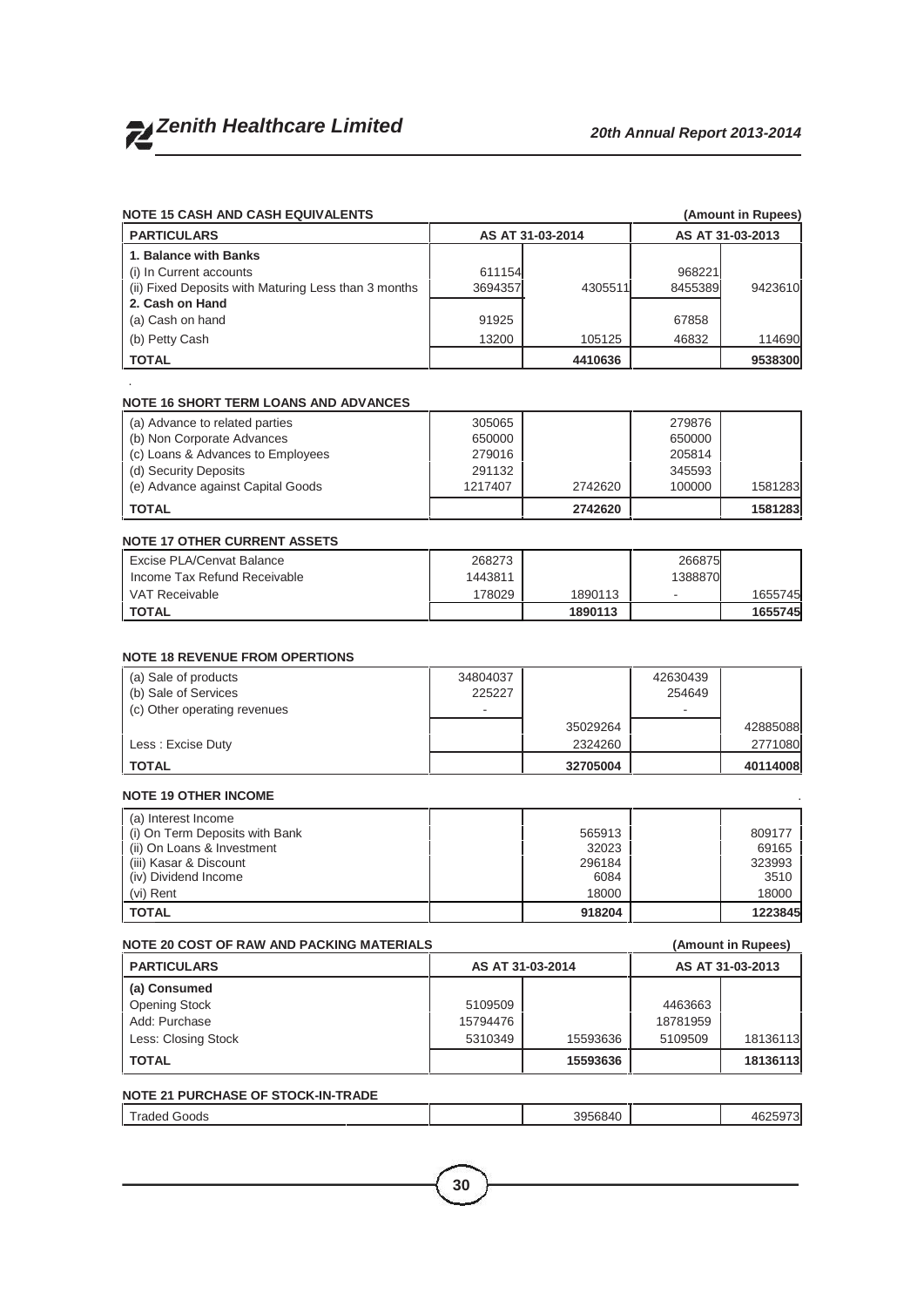#### **NOTE 22 CHANGES IN INVENTORIES**

| (a) CLOSING STOCK                      |         |          |         |         |
|----------------------------------------|---------|----------|---------|---------|
| Work-in-Process                        | 399388  |          | 1022978 |         |
| <b>Finished Goods</b>                  | 2876351 |          | 1897947 |         |
| Stock-in-trade                         | 1577106 | 4852845  | 1625466 | 4546391 |
| (b) OPENING STOCKS :                   |         |          |         |         |
| Work-in-Process                        | 1022978 |          | 824302  |         |
| <b>Finished Goods</b>                  | 1897947 |          | 2560242 |         |
| Stock-in-trade                         | 1625466 | 4546391  | 2518772 | 5903316 |
| (Increase)/ Decrease in Stock<br>TOTAL |         | (306454) |         | 1356925 |

#### **NOTE 23 EMPOLYEE BENEFIT EXPENSE**

| (a) Salaries and Wages/Including remuneration | 5974817 |         | 5429427 |         |  |
|-----------------------------------------------|---------|---------|---------|---------|--|
| paid to Directors                             |         |         |         |         |  |
| (b) Contribution on Provident and Other Funds | 430373  |         | 414627  |         |  |
| (c) Payment for Gratuity                      | 40168   |         | 206812  |         |  |
| (d) Contribution to E.S.I.                    | 125134  |         | 119054  |         |  |
| (e) E.P.F Admin Charges                       | 38938   |         | 37488   |         |  |
| (f) Staff Welfare                             | 75241   |         | 81868   |         |  |
| (g) Gujarat Labour Welfare Fund               | 738     | 6685409 | 720     | 6289996 |  |
| <b>TOTAL</b>                                  |         | 6685409 |         | 6289996 |  |

#### **NOTE 24 FINANCE COST**

| (a) Interest on Borrowing from Bank (against FDR) | 18.579 |        | 288   |       |
|---------------------------------------------------|--------|--------|-------|-------|
| (d) Bank Commission & Charges                     | 3.329  | 21,908 | 6.060 | 6.348 |
| <b>TOTAL</b>                                      |        | 21.908 |       | 6,348 |

#### **NOTE 25 OTHER EXPENSES** .

| (a) Miscellaneous packing material<br>(b) Power and fuel<br>(c) Manufacturing Expenses<br>(d) Water<br>(e) Rent including lease rentals<br>(f) Repairs and maintenance - Machinery<br>(g) Repairs and maintenance - Others<br>(h) Insurance<br>(i) Rates and taxes<br>(i) Communication Expenses<br>(k) Travelling and conveyance<br>(I) Printing and stationery<br>(m) Freight and forwarding(n) Sales commission<br>(o) Breakage & Expiry<br>(p) Business promotion<br>(r) Legal and professional<br>(s) Payments to auditors<br>(t) Miscellaneous | 19229<br>455986<br>805737<br>49912<br>720000<br>174300<br>188827<br>139702<br>492190<br>90597<br>154140<br>165585<br>616573<br>2483560<br>928406<br>782952<br>148776<br>44944<br>926180 | 9387596 | 20487<br>531919<br>754924<br>44600<br>770000<br>170404<br>276391<br>121822<br>508125<br>118561<br>196452<br>131018<br>790286<br>3616311<br>1135829<br>831829<br>173827<br>44120<br>828819 | 11065724 |  |
|------------------------------------------------------------------------------------------------------------------------------------------------------------------------------------------------------------------------------------------------------------------------------------------------------------------------------------------------------------------------------------------------------------------------------------------------------------------------------------------------------------------------------------------------------|-----------------------------------------------------------------------------------------------------------------------------------------------------------------------------------------|---------|-------------------------------------------------------------------------------------------------------------------------------------------------------------------------------------------|----------|--|
| <b>TOTAL</b>                                                                                                                                                                                                                                                                                                                                                                                                                                                                                                                                         |                                                                                                                                                                                         | 9387596 |                                                                                                                                                                                           | 11065724 |  |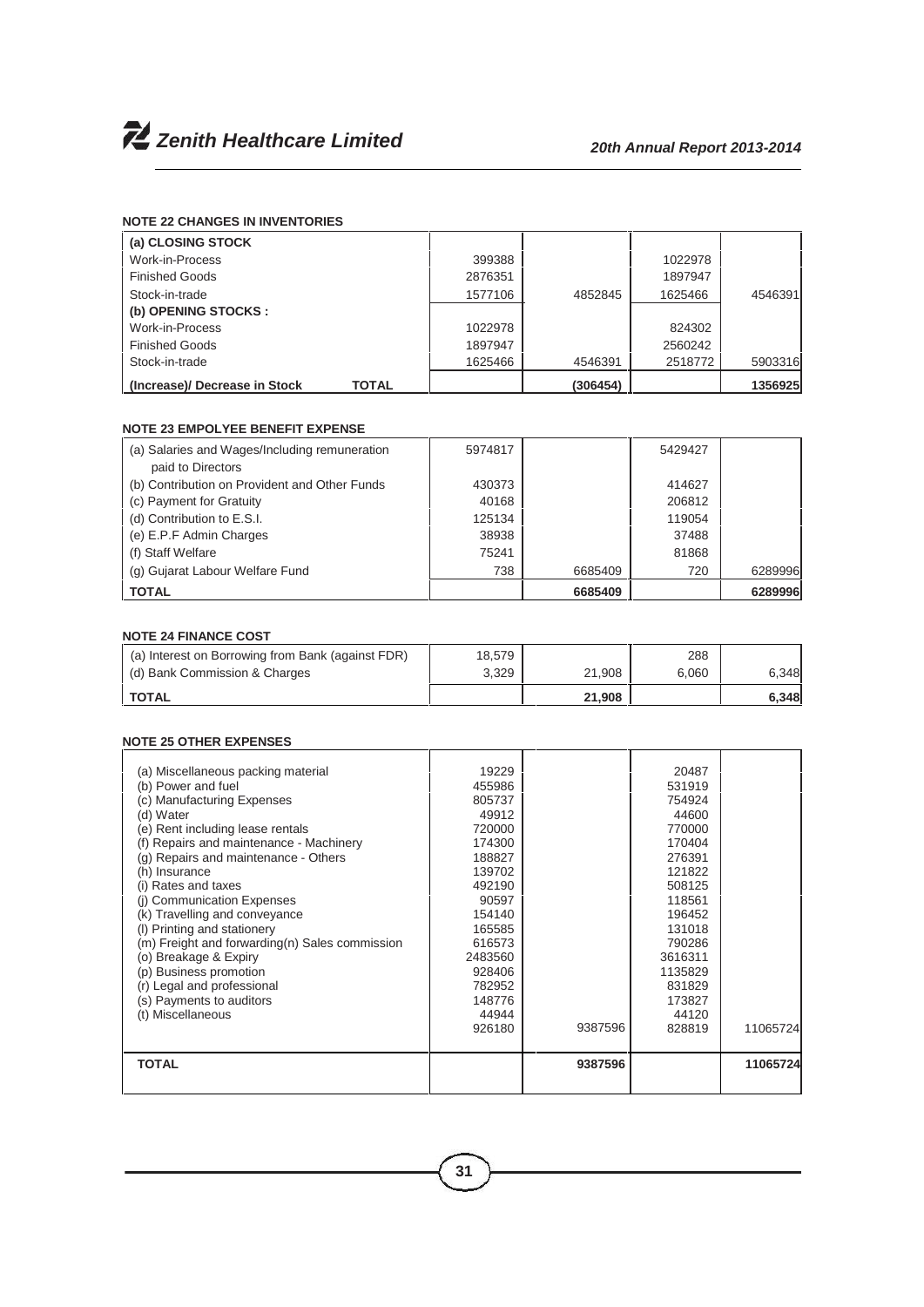#### **NOTE 26 EARNINGS PER SHARE (EPS)**

(a) Pursuant to the Accounting Standard (As-20) Earing Per Share is disclosed as under :

| <b>PARTICULARS</b>                                     | 31.03.2014 | 31.03.2013 |
|--------------------------------------------------------|------------|------------|
| Profit/(loss) for calculation of basic and diluted EPS | (2703365)  | 86904      |
| Weighted average number of equity shares in            | 53739000   | 53739000   |
| calculating basic EPS                                  |            |            |
| Face value of equity shares                            |            |            |
| Basic Earning per share (In Rupees)                    | (0.050)    | 0.001      |
| Diluted Earning per share (In Rupees)                  | (0.050)    | 0.001      |

(b) The Company does not have any outstanding dilutive potential equity shares. Consequently the basic and diluted earning per share of the Company remain the same.

#### **NOTE 27 RELATED PARTY DISCLOSURES**

**(a) Related Parties with whom transactions have taken place during the year:**

| <b>Associate Entities</b><br><b>Entities in which Key Management</b>                   | Ray Remedies Pvt. Ltd.,<br>Raxin Healthcare                        |
|----------------------------------------------------------------------------------------|--------------------------------------------------------------------|
| Personnel have a significant influence<br>Key Management Personnel and their relatives | 1. Mahendra C. Raycha<br>2. Akshit M. Raycha<br>3. Neela M. Raycha |
|                                                                                        | 4. Thakker Chatrabhuj Diyaljibhai                                  |

#### (b) Related Party Transactions

The following table provides the total amount of transactions that have been entered into with related parties for the relevant financial year:

| Sr. No. | <b>Nature of Payments</b> | <b>Personnel</b> | Key Management   Relative of Key Management<br><b>Personnel</b> | <b>Entities Key Management</b><br><b>Personnel have influence</b> |
|---------|---------------------------|------------------|-----------------------------------------------------------------|-------------------------------------------------------------------|
|         | Remuneration              | 1800000          |                                                                 |                                                                   |
| 2.      | Office Rent               |                  | 600000                                                          |                                                                   |
| 3.      | <b>Material Purchase</b>  |                  |                                                                 | 325229                                                            |
| 4.      | Material Sales/Expenses   |                  |                                                                 | 1052495                                                           |
| 5.      | Job Charges Received      |                  |                                                                 | 129132                                                            |
| 6.      | Godown Rent Paid          |                  |                                                                 | 102000                                                            |

#### **NOTE 28 OTHER DISCLOSURES**

(a) Sundry Creditors, Receivables, Loans and Advances and liabilities etc. for which confirmations are yet to be received. Provision for doubtful debts, if any, in respect of above and the consequential adjustments, arising out of reconciliation will be made at the appropriate time.

(b) In the opinion of the Management and to the best of their knowledge and belief the value under the head of Current and

Non Current Assets (other than fixed assets and non current investments) are approximately of the value stated, if realised in ordinary course of business, except unless stated otherwise. The provision for all the known liabilities is adequate and not in excess of amount considered reasonably necessary.

(c) Disclosure as required by Accounting Standard 19, "Leases" issued by the Institute of Chartered Accountants of India are given below:

(d) The Company's significant leasing arrangements are in respect of office and factory premises. The aggregate lease rental payable is charged to Profit and Loss Account as Rent in Schedule 5.

(e) The Leasing arrangements, which are cancelable at any time between 11 months to 5 years and usually

renewable by mutual consent on mutually agreeable terms.

(f) Prior period adjustments include: Nil

(g) Balance Confirmations/ Statements for some of the inactive Bank Accounts have not been received. Request of the same have been placed with the bank and consequential adjustment if any on account of the same will be made as and when the statements are received.

(h) Provision for likely sales returns, date expiry and damaged products are debited to profit & loss account as and when actual returns/claims received by the Company.

(i) Previous years figures regrouped, rearranged whenever it necessary.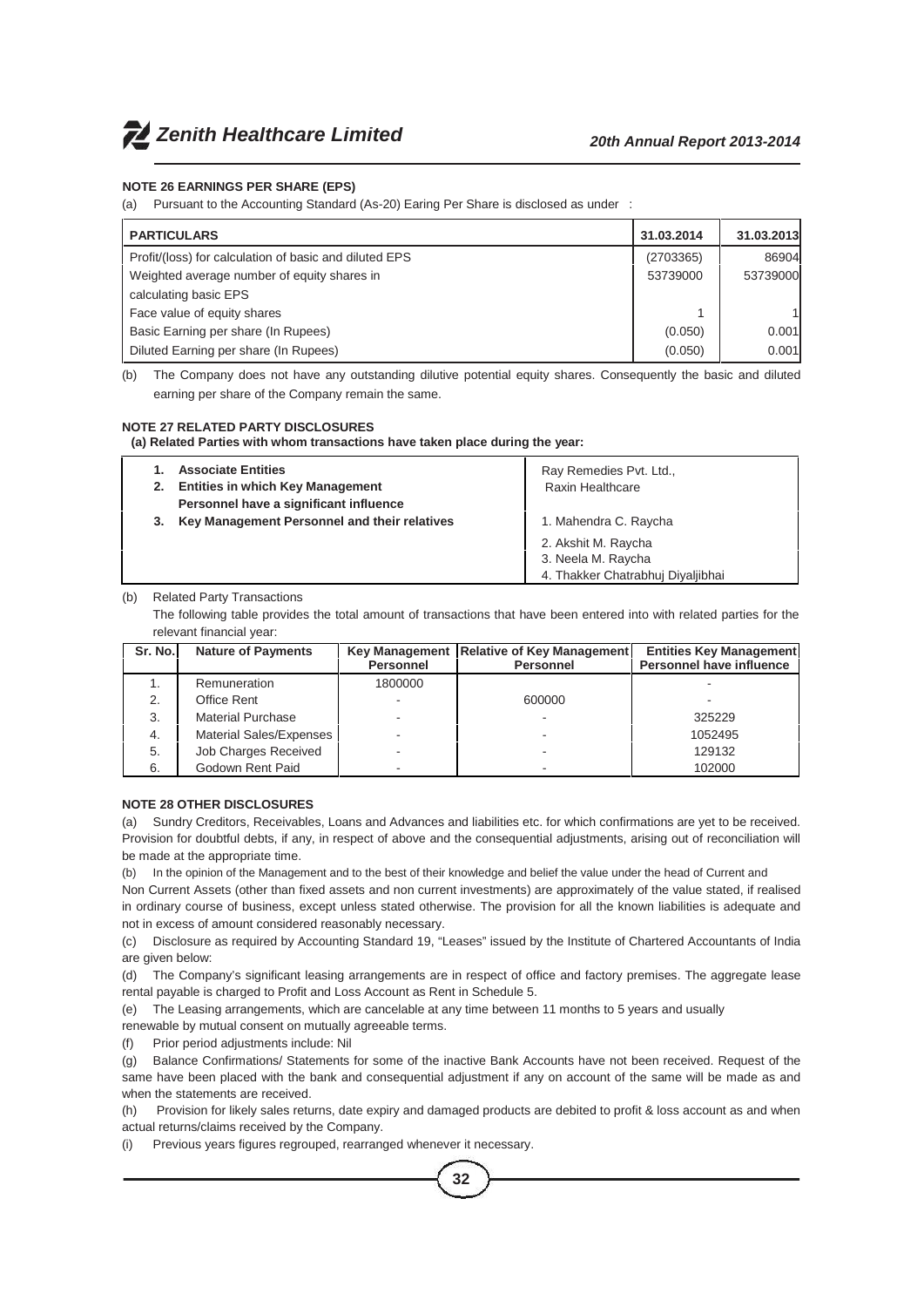# **PROXY FORM**

**Affix Rupee 1 Revenue Stamp**

#### *Zenith Healthcare Limited* **(CIN No. L2431GJ1994PLC023574)**

**Regd. Office: 504, Iscon Elegance, Near Ananddham Jain Darasar, Prahladnagar Cross Road, S. G. Road, Ahmedabad – 380 015. Email : mahendrazenith@hotmail.com Website: www.zenithhealthcare.com Phone: +91 079 66168889/90 Fax: +91 079 66168891**

Name of the member(s) :

Registered address:

E-mail id:

Folio/DP ID-Client ID No.

I/We being the member(s) holding…………shares of the above named Company hereby appoint:

E-mail:…………………………………..………………..Signature:….……………………….or failing him/her;

as my/our proxy to attend and vote (on a poll) for me/us and on my/our behalf at the Twenty Annual General Meeting of the Company, to be held on 26<sup>th</sup> September, 2014 at 10:00 a.m. at ATMA Conference Hall, Ahmedabad Textile Mills' Association, Ashram Road, Navrangpura, Ahmedabad-380 009 and at any adjournment thereof in respect of such resolutions as are indicated below:

| <b>Resolution</b><br>No. | <b>Particulars of Resolution</b>                                                             |            | <b>Optional</b> |  |
|--------------------------|----------------------------------------------------------------------------------------------|------------|-----------------|--|
|                          |                                                                                              | <b>FOR</b> | <b>Against</b>  |  |
| <b>Ordinary Business</b> |                                                                                              |            |                 |  |
|                          | Adoption of Audited Financial Statements for the year ended on 31 <sup>st</sup> March, 2014. |            |                 |  |
| 2.                       | Reappointment of Mrs. Neela M. Raycha, Director retiring by rotation.                        |            |                 |  |
| 3.                       | Appointment of Statutory Auditors.                                                           |            |                 |  |
| <b>Special Business</b>  |                                                                                              |            |                 |  |
| 4.                       | Appointment of Mr. Gaurang Vora as an Independent Director.                                  |            |                 |  |
| 5.                       | Appointment of Mr. Rajesh Thakker as an Independent Director.                                |            |                 |  |
| 6.                       | Appointment of Mr. Tejas D. Thakker as an Independent Director.                              |            |                 |  |
| 7.                       | Ratification of remuneration to Cost Auditors.                                               |            |                 |  |
| 8.                       | Alteration in Articles of Association                                                        |            |                 |  |
| 9.                       | Authority to Board of Directors to borrow funds.                                             |            |                 |  |

Signed this………day of ………………….2014

Signature of shareholder ………………………………..

Signature of Proxy holder(s) …………………………….

Notes:

- 1. This form of proxy in order to be effective should be duly completed and deposited at the Registered Office of the Company, not less than 48 hours before the commencement of the meeting.
- 2. For the Resolutions, Explanatory Statement and Notes, please refer to the Notice of the Twenty Annual General Meeting.
- 3. Please complete all details including details of member(s) in above box before submission. \*Applicable for investors holding Shares in electronic form.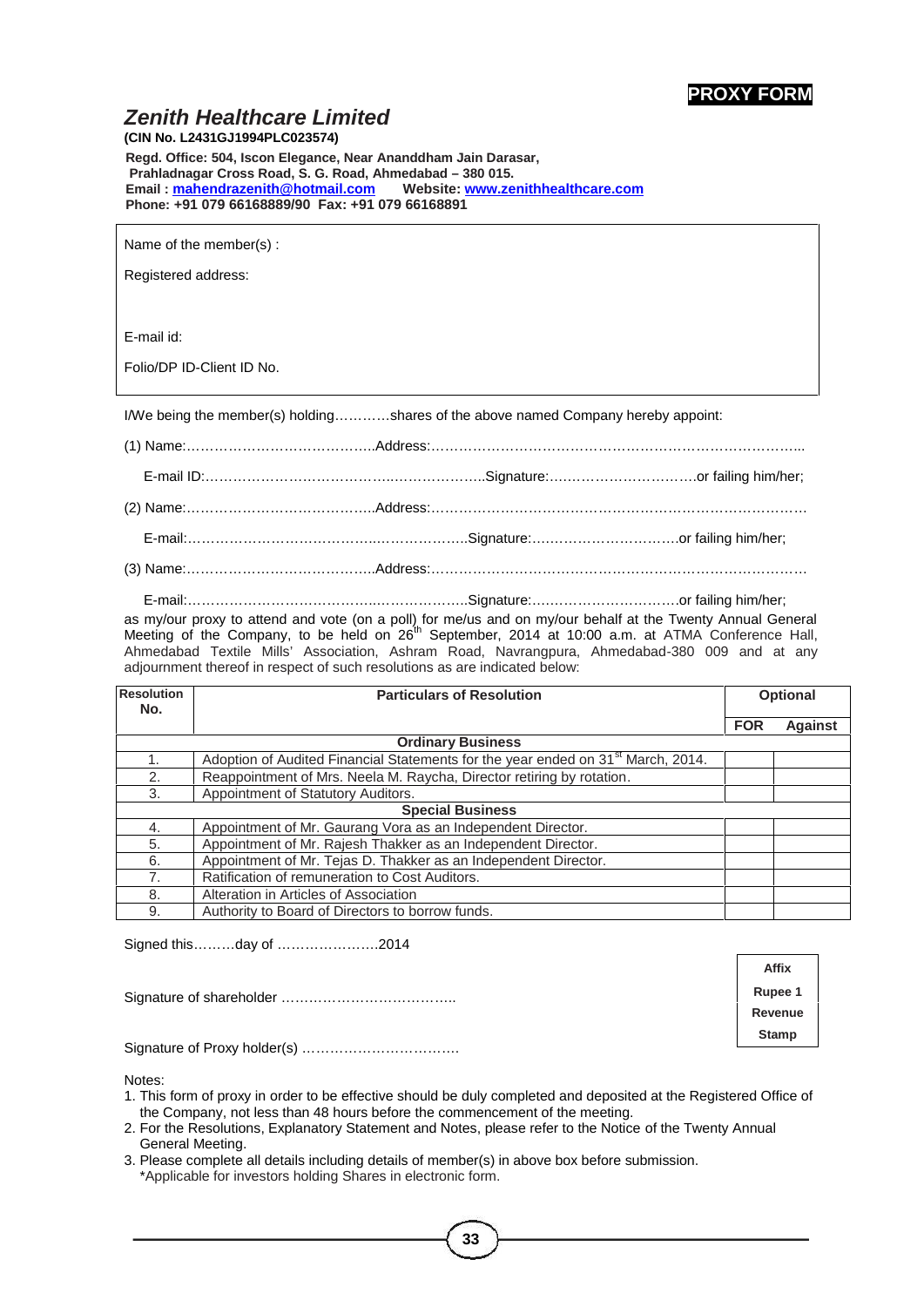# *Zenith Healthcare Limited*

**(CIN No. L2431GJ1994PLC023574) Regd. Office: 504, Iscon Elegance, Near Ananddham Jain Darasar, Prahladnagar Cross Road, S. G. Road, Ahmedabad – 380 015. Email : mahendrazenith@hotmail.com Website: www.zenithhealthcare.com Phone: +91 079 66168889/90 Fax: +91 079 66168891**

| <b>Twenty Annual General Meeting</b> |      |  |  |
|--------------------------------------|------|--|--|
|                                      | 2014 |  |  |
|                                      |      |  |  |
|                                      |      |  |  |
|                                      |      |  |  |

I/We hereby record my/our presence at the Twenty Annual General Meeting of the Company at ATMA Conference Hall, Ahmedabad Textile Mills' Association, Ashram Road, Navrangpura, Ahmedabad-380 009 on 26<sup>th</sup> September, 2014 at 10:00 a.m.

| Member Folio/DP ID-Client ID No. | Member's/Proxy's name in Block |
|----------------------------------|--------------------------------|

…………………………………… …………………………………. ………………………………. Member's/Proxy's Signature

#### **Note:**

- 1. Please complete the Folio/DP ID-Client ID No. and name, sign this Attendance Slip and hand it over at the Attendance Verification Counter at the ENTRANCE THE MEETING HALL.
- 2. Electronic copy of the Annual Report for 2014 and Notice of the Annual General Meeting (AGM) along with Attendance Slip and Proxy Form are being sent to all the members whose email address is registered with the Company/Depository Participant unless any member has requested for a hard copy of the same. Members receiving electronic copy and attending the AGM can print copy of this Attendance Slip.

Physical copy of the Annual General Report for 2014 and Notice of the Annual general Meeting along with Attendance Slip and Proxy Form is sent in the permitted mode(s) to all members whose email address is not registered or have requested for a hard copy.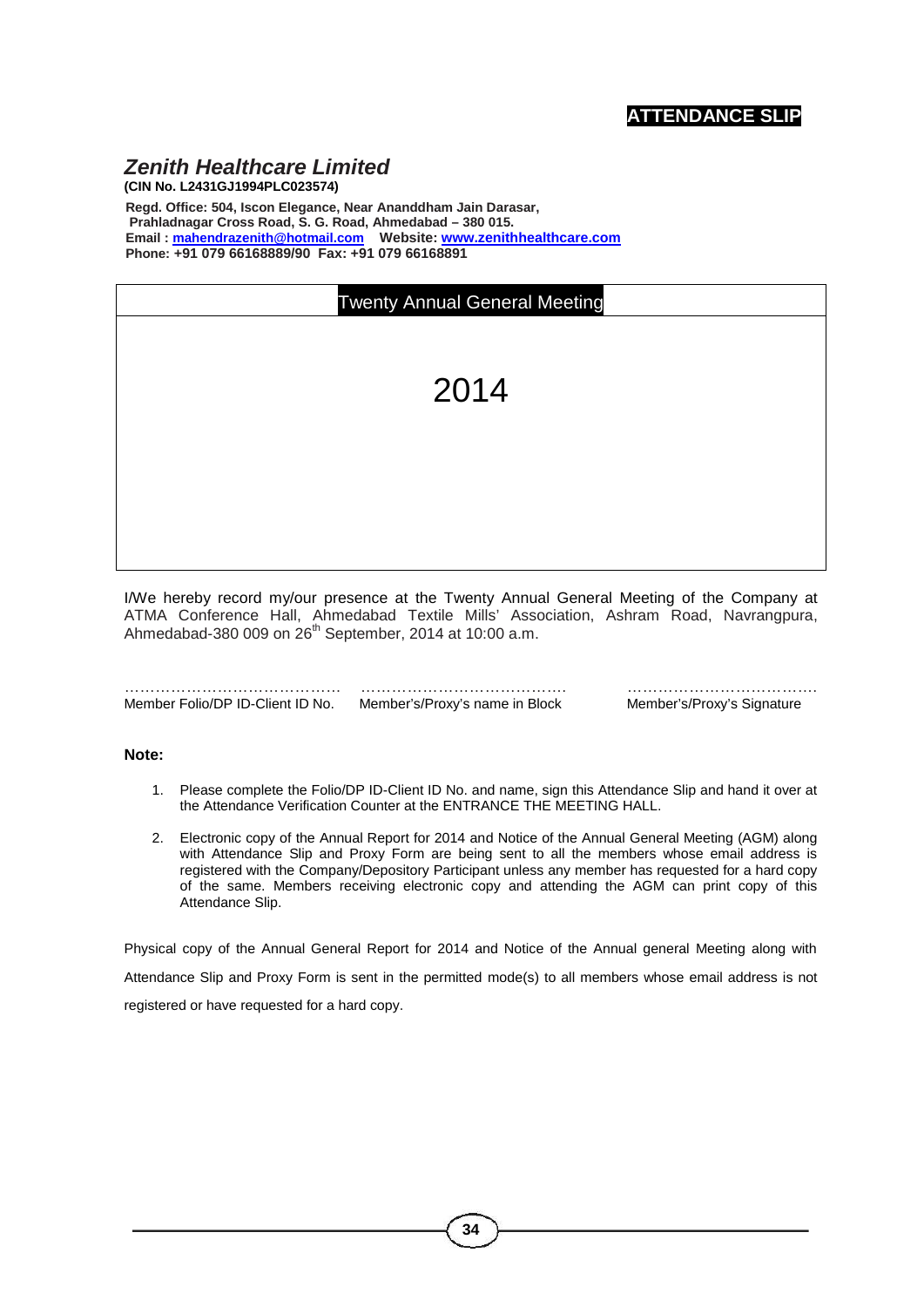# **Book-Post**

**TO,**

*If undelivered, please return to :*

# *Zenith Healthcare Limited*

CIN No. : L2431GJ1994PLC023574 **REGISTERED AND CORPORATE OFFICE**

504, Iscon Elegance, Near Ananddham Jain Derasar, Prahladnagar Cross Road, S. G. Road, Ahmedabad-380 015